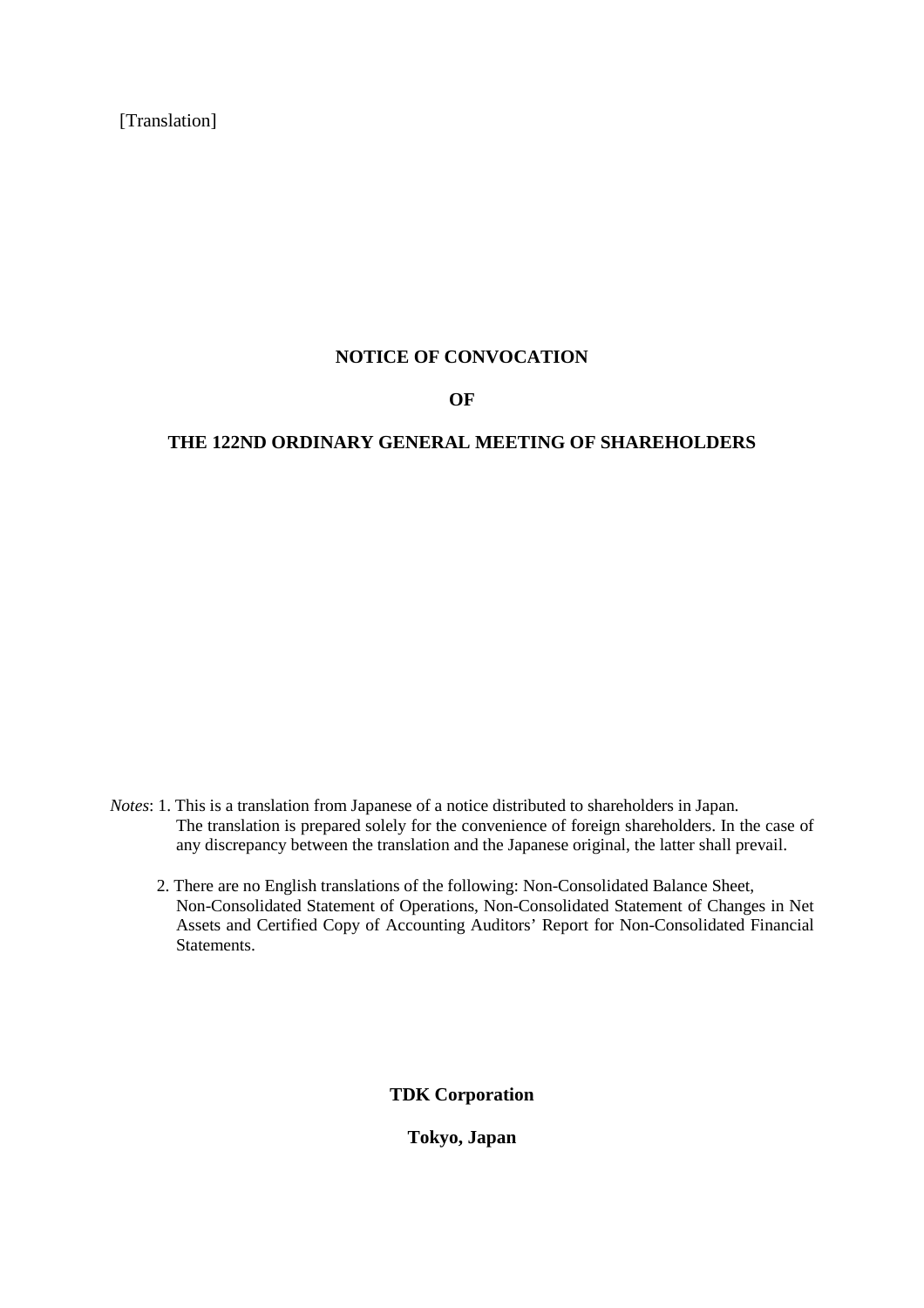# **Attention All Shareholders**

June 8, 2018

Shigenao Ishiguro President & Representative Director TDK Corporation 9-1, Shibaura 3-chome, Minato-ku, Tokyo

# NOTICE OF CONVOCATION OF THE 122ND ORDINARY GENERAL MEETING OF SHAREHOLDERS

Dear Shareholder:

Thank you for your continued interest in TDK Corporation (the "Company").

You are hereby notified that the 122nd Ordinary General Meeting of Shareholders will be held as stated below. You are respectfully requested to attend the meeting.

In the event that you are unable to attend the meeting, you may exercise your votes using either of the methods described below. Please vote by 5:20 P.M. on June 27, 2018 (Wednesday), after carefully reading the attached Reference Documents for Shareholders Meeting.

[Voting by Mail]

Please indicate your approval or disapproval of the proposals to be resolved on the voting form enclosed herewith and return it to the Company by the deadline specified above.

[Voting via the Internet, etc.]

Please enter your approval or disapproval of the proposals to be resolved by the deadline specified above.

#### Details

| $1_{-}$ | Date and Time:        | 10:00 A.M. on June 28, 2018 (Thursday)                                                                        |
|---------|-----------------------|---------------------------------------------------------------------------------------------------------------|
| 2.      | Place of the Meeting: | Technical Center of the Company, 9th Floor<br>15-7, Higashi-Ohwada 2-chome, Ichikawa-shi,<br>Chiba Prefecture |

# 3. Purposes of the Meeting:

Matters to be Reported

1. Report on the Business Report and the Consolidated Financial Statements for the 122nd Fiscal Year (from April 1, 2017 to March 31, 2018), and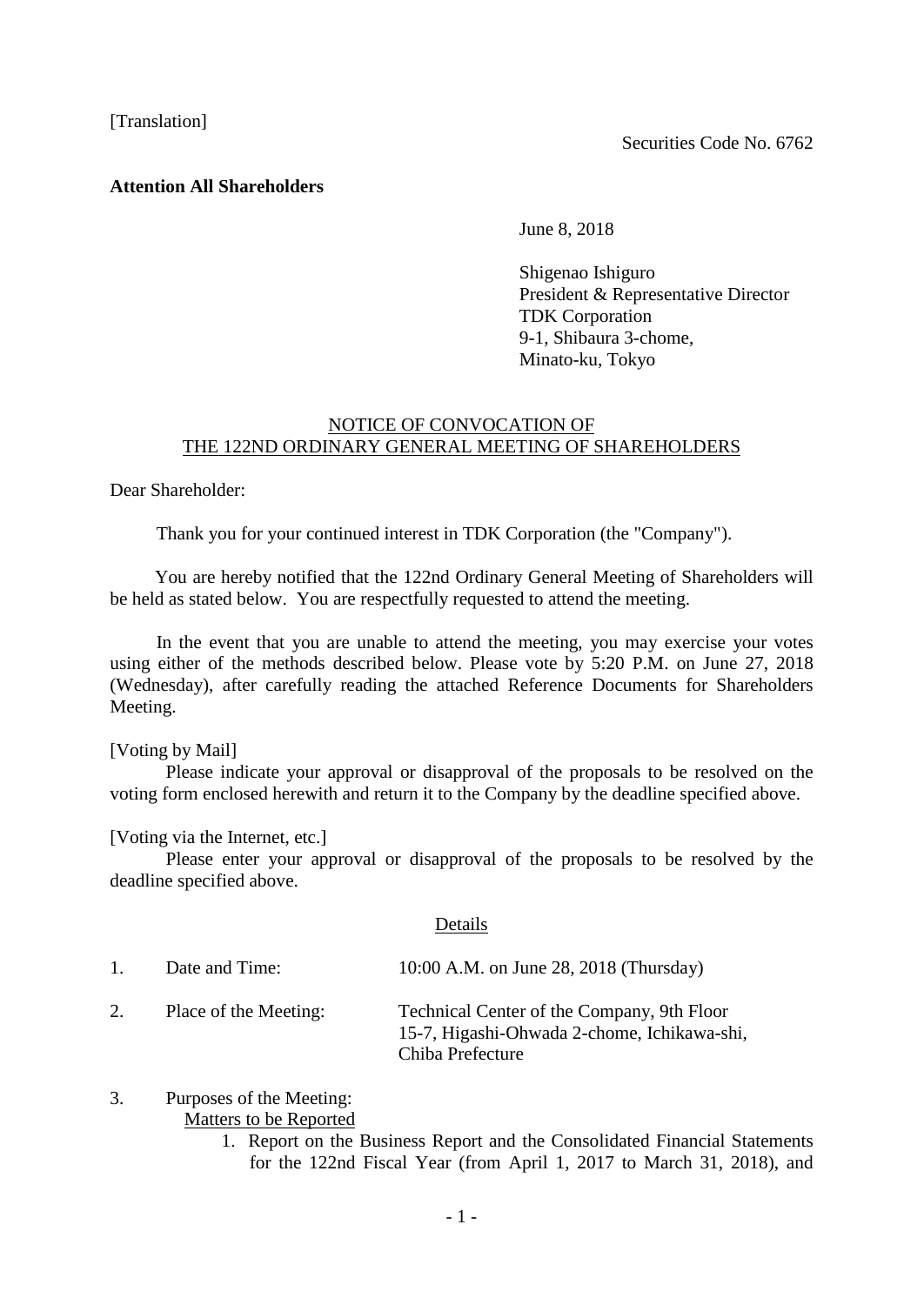Report on the Audit Results of the Consolidated Financial Statements for the 122nd Fiscal Year by the Accounting Auditor and the Audit & Supervisory Board

2. Report on the Non-Consolidated Financial Statements for the 122nd Fiscal Year (from April 1, 2017 to March 31, 2018)

Matters to be Resolved

| First Item:  | <b>Appropriation of Retained Earnings</b>          |
|--------------|----------------------------------------------------|
| Second Item: | Election of Seven (7) Directors                    |
| Third Item:  | Partial Amendment of the Articles of Incorporation |

- 4. Validity of Votes:
	- 1) If you vote both by mail and via the Internet, etc., then the vote via the Internet, etc. will be counted as the valid vote.
	- 2) If you vote multiple times via the Internet, etc., your last vote will be counted as the valid vote.
- 5. Other Information:
	- 1) If you are attending the meeting, kindly submit the voting form enclosed herewith at the reception. Also, please bring this Notice of Convocation with you to the meeting.
	- 2) If you are attending by proxy, you are entitled to one (1) proxy who is also a shareholder of the Company entitled to votes at the meeting. Please have the proxy present written proof of his/her right of proxy along with your voting form at the reception.
	- 3) In accordance with the law and Article 16 of the Company's Articles of Incorporation, the following items of the Company's Consolidated Financial Statements and Non-Consolidated Financial Statements, as audited by the Accounting Auditor and the Audit & Supervisory Board Members, are available on the Company's Internet website instead of being attached to this Notice of Convocation:
		- List of Notes to the Consolidated Financial Statements: and
		- List of Notes to the Non-Consolidated Financial Statements.
	- 4) In the event that there are amendments made to the Reference Documents for Shareholders Meeting, the Business Report, the Consolidated Financial Statements, or the Non-Consolidated Financial Statements, such amendments will be found on the Company's Internet website.

The Company's Internet website http://www.tdk.co.jp/

End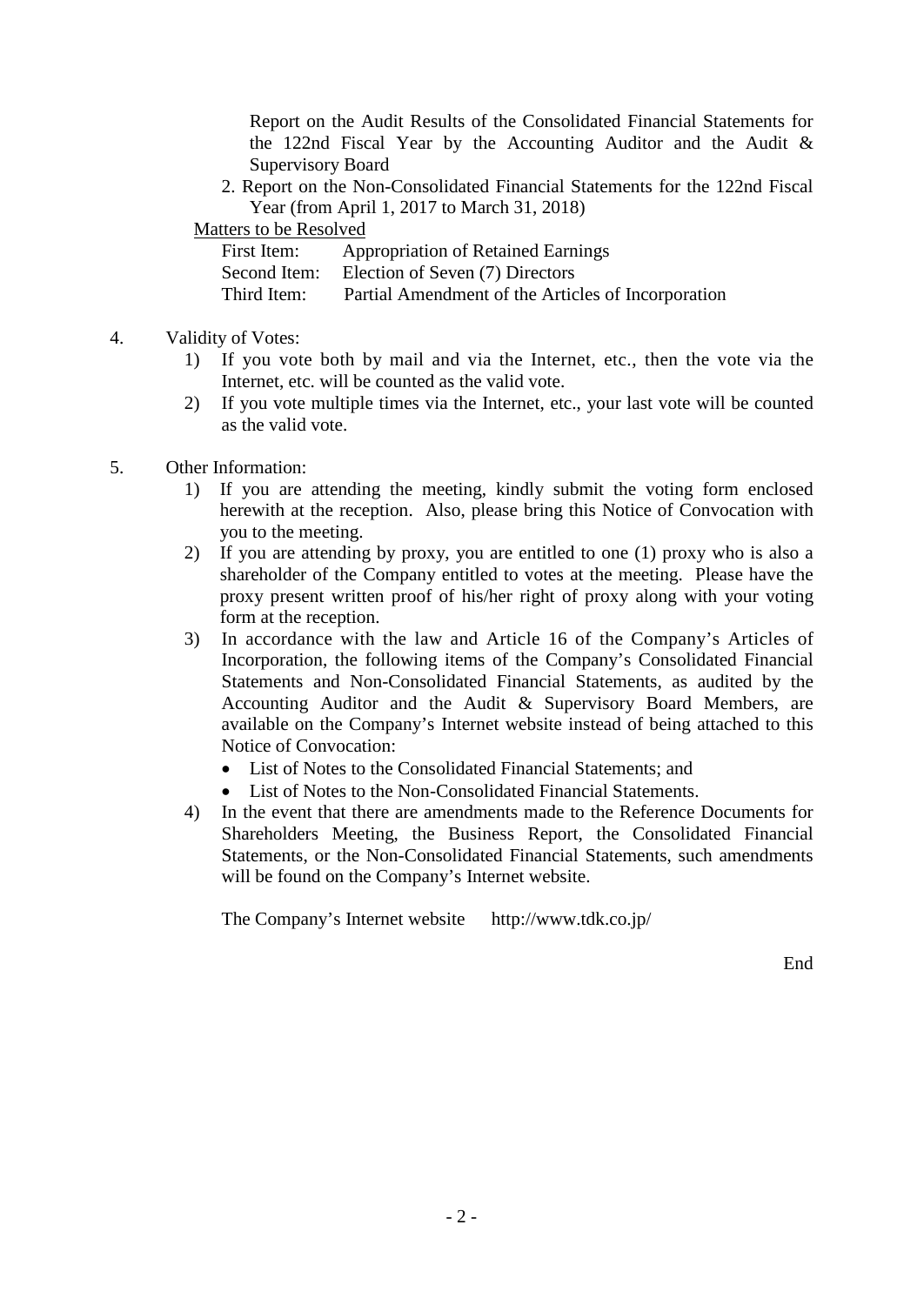# **Reference Documents for the Ordinary General Meeting of Shareholders**

# **Proposals and Reference Information**

# **First Item: Appropriation of Retained Earnings**

The Company proposes that the appropriation of retained earnings be as provided below:

Matters concerning year-end dividends

The Company recognizes that achieving increase in corporate value over the mediumand long-term ultimately translates into higher shareholder value. In line with this understanding, the Company's fundamental policy is to work to consistently increase dividends through growth in earnings per share. By actively investing for growth, mainly in the development of new products and technologies in strategic fields so as to respond precisely to rapid technological innovation in the electronics industry, the Company is aiming to increase a medium- and long-term corporate value. Accordingly, the Company actively reinvests the Company's earnings in business activities and determines its dividends taking into consideration comprehensive factors, including return on equity (ROE) and dividends on equity (DOE) on a consolidated basis, as well as changes in the business environment, among other factors.

The Company intends to pay year-end dividends for the fiscal year under review as follows:

1. Item concerning the allotment of dividend assets and the total amount thereof:

¥70 per share of common stock of the Company

Total amount of dividends: ¥8,837,155,530

- \* Together with the interim dividend of ¥60 per share paid on December 4, 2017, the annual dividend is ¥130 per share.
- 2. Effective date of payment of dividends from retained earnings:

June 29, 2018

《Reference》 Trends in cash dividends per share and dividend payout ratio on a consolidated basis

|                                                      | 119th<br>(Apr. 1, 2014 to<br>Mar. 31, 2015) | 120th<br>(Apr. 1, 2015 to<br>Mar. 31, 2016) | 121st<br>(Apr. 1, 2016 to<br>Mar. 31, 2017) | 122nd<br>(Apr. 1, 2017 to<br>Mar. 31, 2018) |
|------------------------------------------------------|---------------------------------------------|---------------------------------------------|---------------------------------------------|---------------------------------------------|
| Interim dividend $(\frac{y}{x})$                     | 40                                          | 60                                          | 60                                          | 60                                          |
| Year-end dividend $(\frac{1}{2})$                    | 50                                          | 60                                          | 60                                          | 70<br>(forecast)                            |
| Annual dividend $(\frac{1}{2})$                      | 90                                          | 120                                         | 120                                         | $(forecast)$ 130                            |
| Dividend payout ratio<br>on a consolidated basis (%) | 22.9                                        | 23.3                                        | 10.4                                        | (forecast) $25.9$                           |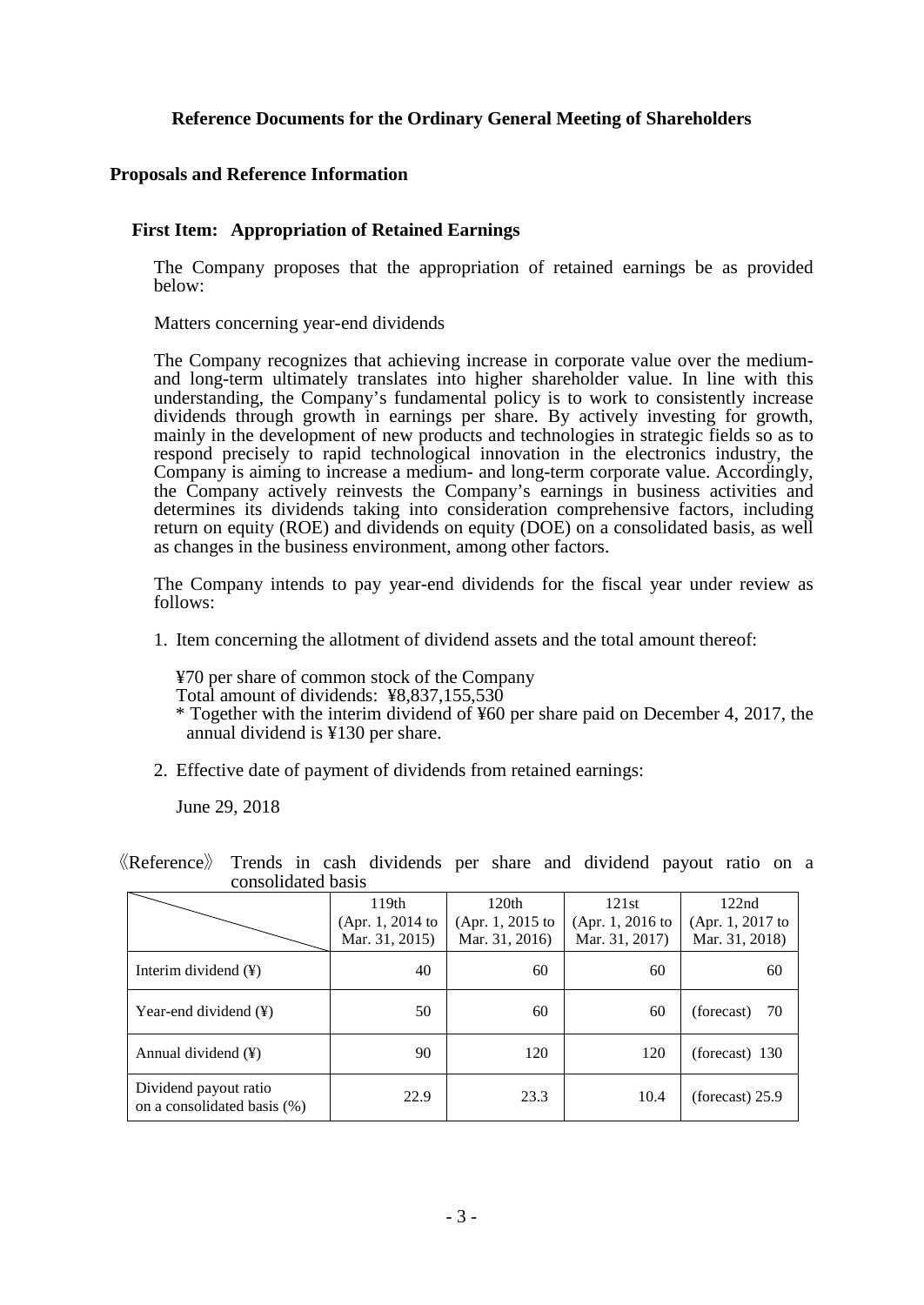# **Second Item: Election of Seven (7) Directors**

The Company's Articles of Incorporation provides that the term of each Director shall last one (1) year. Each of the seven (7) Directors' terms of office will expire at the closing of this Ordinary General Meeting of Shareholders. Accordingly, you are requested to elect seven (7) Directors (including three (3) Outside Directors). The Company has adopted a basic policy that one-third  $(1/3)$  or more of the Directors shall be independent Outside Directors.

The Director candidates are as follows:

| Candidate      | Name                           | Position and Duties, etc. at the        | Attendance at             |
|----------------|--------------------------------|-----------------------------------------|---------------------------|
| No.            |                                | Company                                 | Meetings of the           |
|                |                                |                                         | <b>Board of Directors</b> |
| $\mathbf{1}$   | Shigenao Ishiguro              | President & Representative Director     | 100%                      |
|                | Reelection                     | · General Manager of Humidifier         | $(15$ out of $15$         |
|                |                                | Countermeasures HQ                      | meetings)                 |
| $\overline{2}$ | Tetsuji Yamanishi              | Director, Senior Vice President         | 100%                      |
|                | Reelection                     | · General Manager of Finance &          | $(15$ out of $15$         |
|                |                                | Accounting HQ                           | meetings)                 |
|                |                                |                                         |                           |
| 3              | Makoto Sumita                  | Director                                | 100%                      |
|                | Reelection                     | · Chairman of the Board of Directors    | $(15$ out of $15$         |
|                |                                | · Chairman of Nomination Advisory       | meetings)                 |
|                |                                | Committee                               |                           |
|                |                                | · Member of Compensation Advisory       |                           |
|                |                                | Committee                               |                           |
| $\overline{4}$ | Seiji Osaka<br>Reelection      | Director, Executive Vice President      | 100%                      |
|                |                                | · General Manager of Corporate Strategy | $(11$ out of $11$         |
|                |                                | HQ                                      | meetings since his        |
|                |                                |                                         | appointment as            |
|                |                                |                                         | Director in June          |
|                |                                |                                         | 2017)                     |
|                |                                |                                         |                           |
| $\overline{5}$ | Kazumasa Yoshida               | Director                                | 100%                      |
|                | Reelection                     | · Chairman of Compensation Advisory     | $(15$ out of $15$         |
|                | <b>Outside Director</b>        | Committee                               | meetings)                 |
|                |                                | · Member of Nomination Advisory         |                           |
|                | <b>Independent Director</b>    | Committee                               |                           |
|                |                                |                                         |                           |
| 6              | Kazuhiko Ishimura              | Director                                | 100%                      |
|                | Reelection                     | · Member of Nomination Advisory         | $(15$ out of $15$         |
|                | <b>Outside Director</b>        | Committee                               | meetings)                 |
|                |                                | · Member of Compensation Advisory       |                           |
|                | <b>Independent Director</b>    | Committee                               |                           |
|                |                                |                                         |                           |
| $\overline{7}$ | Kazunori Yagi<br>New candidate | Audit & Supervisory Board Member        | 100%                      |
|                |                                |                                         | $(15$ out of 15           |
|                | <b>Outside Director</b>        |                                         | meetings)                 |
|                |                                |                                         | (Attendance as            |
|                | <b>Independent Director</b>    |                                         | Audit & Supervisory       |
|                |                                |                                         | <b>Board Member)</b>      |

Note: Although Mr. Makoto Sumita is currently an Outside Director, you are requested to elect him as an Executive Director (as defined in Article 2 item (xv) of the Companies Act of Japan) in the proposal of his election in this Item.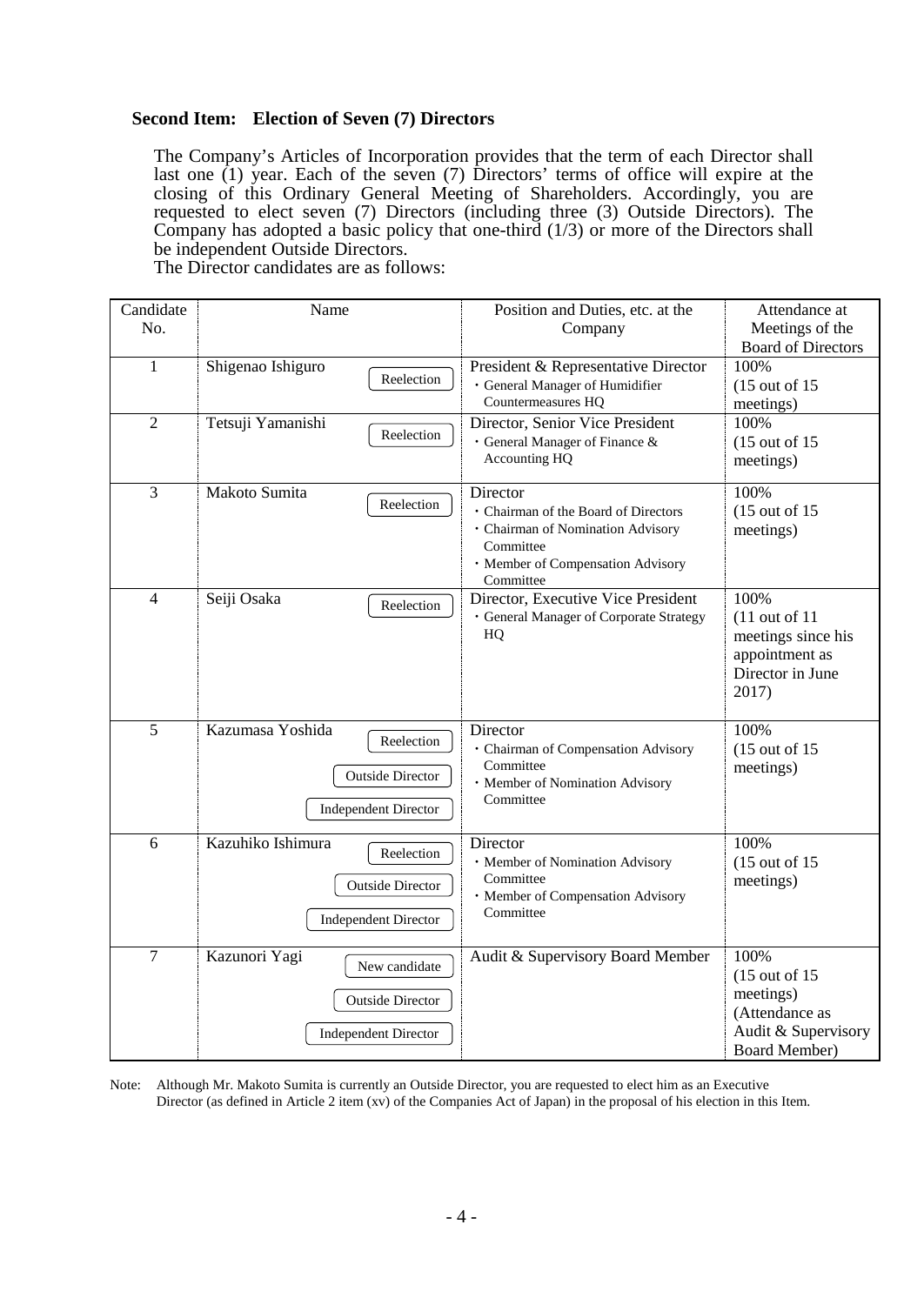| Candidate  | Name                                                                                     | Profile, Position and Duties at the Company, and Situation                             |                                                                                 |  |
|------------|------------------------------------------------------------------------------------------|----------------------------------------------------------------------------------------|---------------------------------------------------------------------------------|--|
| No.        | (Date of Birth)                                                                          | regarding Significant Concurrent Posts                                                 |                                                                                 |  |
| 1.         | Shigenao Ishiguro                                                                        |                                                                                        | Jan. 1982 Entered the Company                                                   |  |
|            | (Oct. 30, 1957)                                                                          |                                                                                        | Apr. 2002 Senior Manager of Planning Group of Europe Sales                      |  |
| Candidate  |                                                                                          |                                                                                        | Group of Recording Media & Solutions Business                                   |  |
| for        | Number of Shares of                                                                      |                                                                                        | Group of the Company                                                            |  |
| reelection | the Company Owned:                                                                       | Jul. 2004                                                                              | Leader of Planning Group of Japan Operation of HDD                              |  |
|            | $3,100$ shares                                                                           |                                                                                        | Head Business Division of Data Storage & Thin Film                              |  |
|            |                                                                                          |                                                                                        | Technology Components Business Group of the                                     |  |
|            | Attendance at                                                                            |                                                                                        | Company                                                                         |  |
|            | Meetings of the Board                                                                    |                                                                                        | Apr. 2007 Leader of Japan Operation of HDD Head Business                        |  |
|            | of Directors during the                                                                  |                                                                                        | Division of Data Storage & Thin Film Technology                                 |  |
|            | Fiscal Year: 15 of the                                                                   |                                                                                        | Components Business Group of the Company                                        |  |
|            | 15 meetings                                                                              |                                                                                        | Apr. 2011 Deputy General Manager of Data Storage & Thin Film                    |  |
|            |                                                                                          |                                                                                        | Technology Components Business Group of the                                     |  |
|            |                                                                                          |                                                                                        | Company                                                                         |  |
|            |                                                                                          |                                                                                        | Jun. 2012 General Manager of Data Storage & Thin Film                           |  |
|            |                                                                                          |                                                                                        | Technology Components Business Group of the                                     |  |
|            |                                                                                          |                                                                                        | Company<br>Jun. 2014 Corporate Officer of the Company                           |  |
|            |                                                                                          |                                                                                        | Apr. 2015 CEO of Magnetic Heads and Sensors Business                            |  |
|            |                                                                                          |                                                                                        | Company of the Company                                                          |  |
|            |                                                                                          |                                                                                        | Jun. 2015 Senior Vice President of the Company                                  |  |
|            |                                                                                          |                                                                                        | Apr. 2016 General Manager of Magnetic Sensors Business Group                    |  |
|            |                                                                                          |                                                                                        | of Magnetic Heads and Sensors Business Company of                               |  |
|            |                                                                                          |                                                                                        | the Company                                                                     |  |
|            |                                                                                          |                                                                                        | Jun. 2016 President & Representative Director of the Company                    |  |
|            |                                                                                          |                                                                                        | (present post)                                                                  |  |
|            |                                                                                          |                                                                                        | General Manager of Humidifier Countermeasures HQ                                |  |
|            |                                                                                          |                                                                                        | of the Company (present post)                                                   |  |
|            |                                                                                          |                                                                                        | General Manager of Manufacturing HQ of the                                      |  |
|            |                                                                                          |                                                                                        | Company                                                                         |  |
|            | Director <sup>1</sup>                                                                    |                                                                                        | The reasons why the Company recommends Mr. Shigenao Ishiguro as a candidate for |  |
|            |                                                                                          | After having served as the head of the HDD (Hard Disk Drive) Head Business of the      |                                                                                 |  |
|            |                                                                                          | Company, Mr. Shigenao Ishiguro has been serving as President & Representative Director |                                                                                 |  |
|            |                                                                                          | of the Company since 2016 and strongly promoting the creation of new business and      |                                                                                 |  |
|            | management reform. The Company believes that Mr. Ishiguro can continuously fulfil the    |                                                                                        |                                                                                 |  |
|            | expected role in decisions on important matters and supervision of business execution at |                                                                                        |                                                                                 |  |
|            | the Board of Directors of the Company by utilizing his adequate management experience    |                                                                                        |                                                                                 |  |
|            | and knowledge which he has accumulated domestically and overseas, and requests that the  |                                                                                        |                                                                                 |  |

shareholders elect him as a Director of the Company.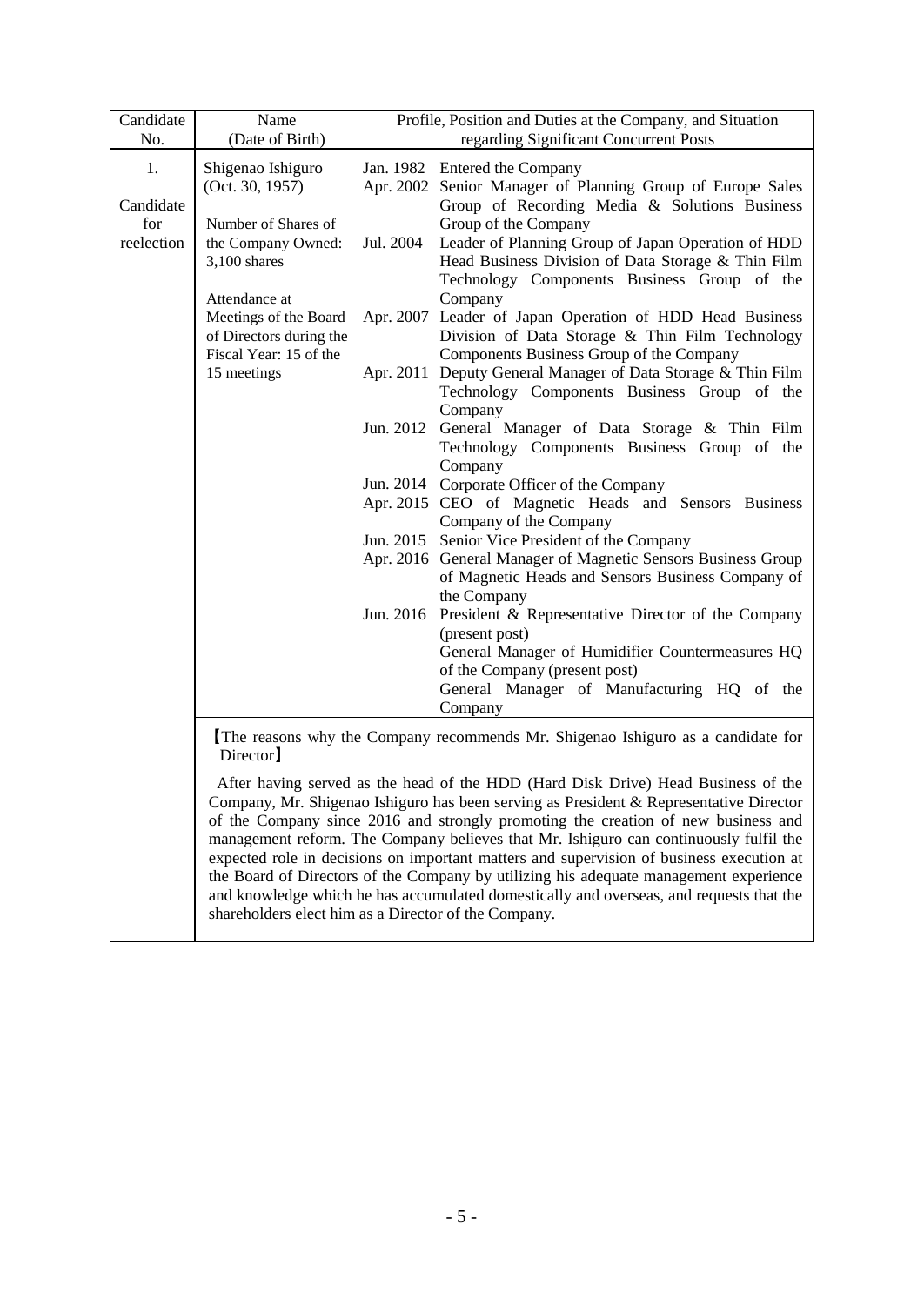| Candidate                      | Name                                                        |                        | Profile, Position and Duties at the Company, and Situation                                                                                                                                                                                                     |
|--------------------------------|-------------------------------------------------------------|------------------------|----------------------------------------------------------------------------------------------------------------------------------------------------------------------------------------------------------------------------------------------------------------|
| No.                            | (Date of Birth)                                             |                        | regarding Significant Concurrent Posts                                                                                                                                                                                                                         |
| 2.                             | Tetsuji Yamanishi<br>(May 29, 1960)                         | Apr. 1983<br>Jan. 2005 | Entered the Company<br>Manager of Managerial<br>Senior<br>Accounting                                                                                                                                                                                           |
| Candidate<br>for<br>reelection | Number of Shares of<br>the Company Owned:<br>$1,500$ shares | Jul. 2008              | Department of Finance & Accounting Department of<br>Administration Group of the Company<br>Head of Managerial Accounting Department of<br>Finance & Accounting Department of Administration<br>Group of the Company                                            |
|                                | Attendance at<br>Meetings of the                            | Jun. 2013              | General Manager of Finance &<br>Accounting<br>Department of the Company                                                                                                                                                                                        |
|                                | <b>Board of Directors</b><br>during the Fiscal              | Apr. 2015              | General Manager of Finance & Accounting Group of<br>the Company                                                                                                                                                                                                |
|                                | Year: 15 of the 15                                          | Jun. 2015              | Corporate Officer of the Company<br>Director of the Company (present post)                                                                                                                                                                                     |
|                                | meetings                                                    | Jun. 2016<br>Apr. 2017 | General Manager of Finance & Accounting HQ of the<br>Company (present post)                                                                                                                                                                                    |
|                                |                                                             | Jun. 2017              | Senior Vice President of the Company (present post)                                                                                                                                                                                                            |
|                                | Director <sup>]</sup>                                       |                        | The reasons why the Company recommends Mr. Tetsuji Yamanishi as a candidate for                                                                                                                                                                                |
|                                |                                                             |                        | Mr. Tetsuji Yamanishi has experience in accounting and finance in the Company's<br>domestic and overseas business, currently serves as the head of the Finance and<br>Accounting Department, and has demonstrated his high level of expertise and capabilities |

in the Company's financial and managerial administrative aspect on a global basis. The Company believes that Mr. Yamanishi can continuously fulfil the expected role in decisions on important matters and supervision of business execution at the Board of Directors of the Company by utilizing his experience and deep insight, and requests that the shareholders elect him as a Director of the Company.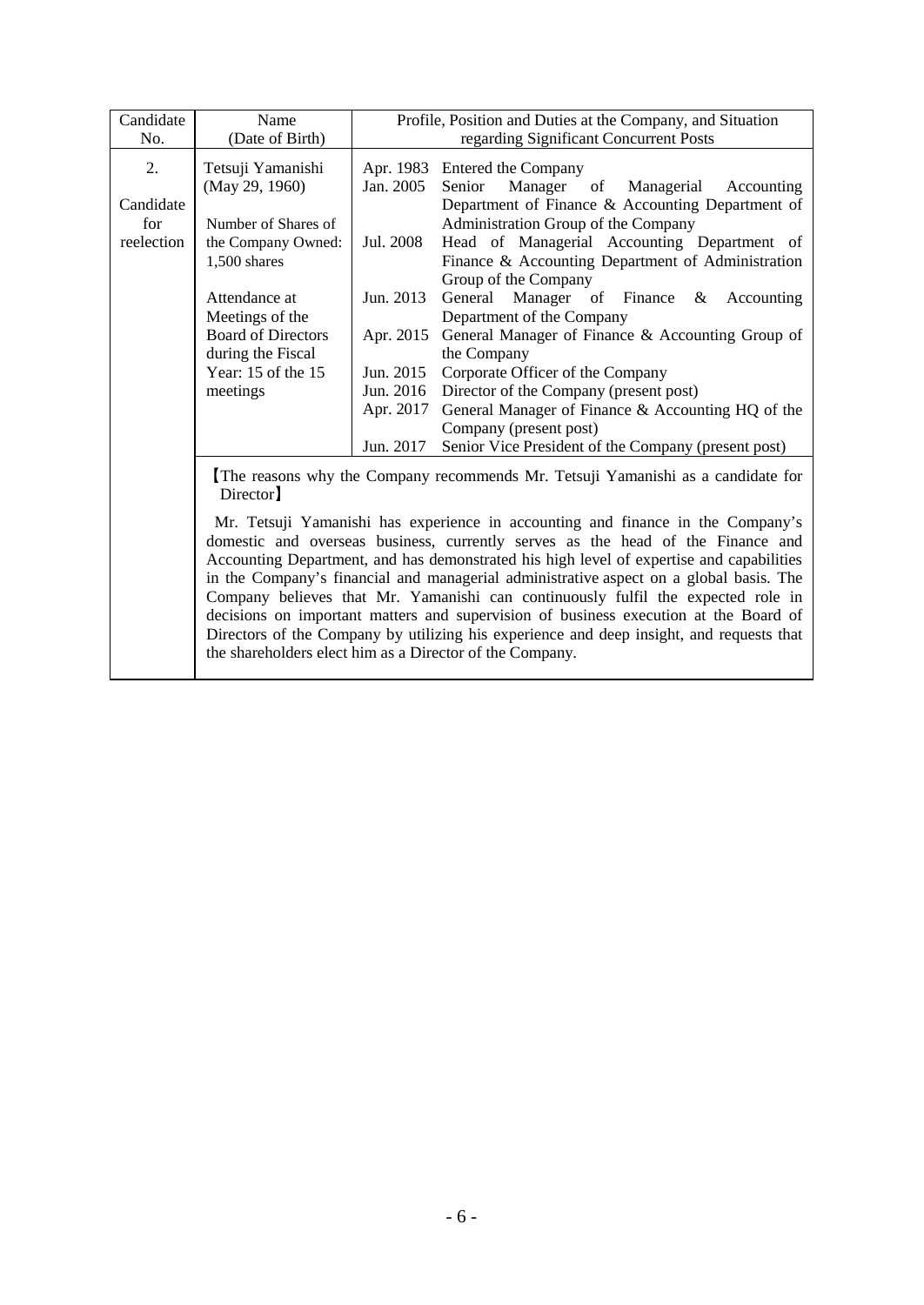| Candidate                            | Name                                                                                                                                                                                                     | Profile, Position and Duties at the Company, and Situation                                                                                                                                                                                                                                                                                                                                                                                                                                                                                                                                                                                                                                                                                                                                                                                                                                                                                                                                                                                                                                                                                                                                             |
|--------------------------------------|----------------------------------------------------------------------------------------------------------------------------------------------------------------------------------------------------------|--------------------------------------------------------------------------------------------------------------------------------------------------------------------------------------------------------------------------------------------------------------------------------------------------------------------------------------------------------------------------------------------------------------------------------------------------------------------------------------------------------------------------------------------------------------------------------------------------------------------------------------------------------------------------------------------------------------------------------------------------------------------------------------------------------------------------------------------------------------------------------------------------------------------------------------------------------------------------------------------------------------------------------------------------------------------------------------------------------------------------------------------------------------------------------------------------------|
| No.                                  | (Date of Birth)                                                                                                                                                                                          | regarding Significant Concurrent Posts                                                                                                                                                                                                                                                                                                                                                                                                                                                                                                                                                                                                                                                                                                                                                                                                                                                                                                                                                                                                                                                                                                                                                                 |
| 3.<br>Candidate<br>for<br>reelection | Makoto Sumita<br>(Jan. 6, 1954)<br>Number of Shares of<br>the Company Owned:<br>$0$ shares<br>Attendance at<br>Meetings of the Board<br>of Directors during the<br>Fiscal Year:<br>15 of the 15 meetings | Apr. 1980<br>Entered Nomura Research Institute, Ltd.<br>Jun. 1996<br>Director of INNOTECH CORPORATION<br>Apr. 2005<br>Executive Vice President & Representative<br>Director of the said company<br>Jun. 2005<br>Director of IT Access Co., Ltd.<br>Apr. 2007<br>President & CEO of INNOTECH CORPORATION<br>Jun. 2011<br>Outside Audit & Supervisory Board Member of the<br>Company<br>Chairman & CEO of INNOTECH CORPORATION<br>Apr. 2013<br>(present post)<br>Jun. 2013<br>Resigned as Outside Audit & Supervisory Board<br>Member of the Company<br>Outside Director of the Company (present post)<br>Chairman & CEO of INNOTECH FRONTIER, Inc.<br>Feb. 2015<br>[Situation regarding Significant Concurrent Posts]<br>Chairman & CEO of INNOTECH CORPORATION<br>(He is scheduled to become Chairman and Director of the said                                                                                                                                                                                                                                                                                                                                                                         |
|                                      | Director]                                                                                                                                                                                                | company on Jun. 22, 2018)<br>The reasons why the Company recommends Mr. Makoto Sumita as a candidate for<br>Mr. Makoto Sumita has an abundance of experience and knowledge in management as a<br>manager of operating companies as well as a broad perspective. Also, he served as an<br>Outside Audit & Supervisory Board Member of the Company from 2011 to 2013 and has<br>been serving as an Outside Director of the Company since 2013. He provided advice and<br>recommendations to ensure the legality and appropriateness of decision-making at the<br>Board of Directors of the Company and executed his duties appropriately. Further, he has<br>acquired a detailed knowledge of the Company's management and business content<br>through the execution of his duties at the Company thus far. Accordingly, the Company<br>believes that Mr. Sumita can play an adequate role in decisions on important matters,<br>supervision of business execution and strengthening of corporate governance at the Board<br>of Directors of the Company in the future by utilizing his experience and insight, and<br>requests that the shareholders elect him as an Executive Director of the Company. |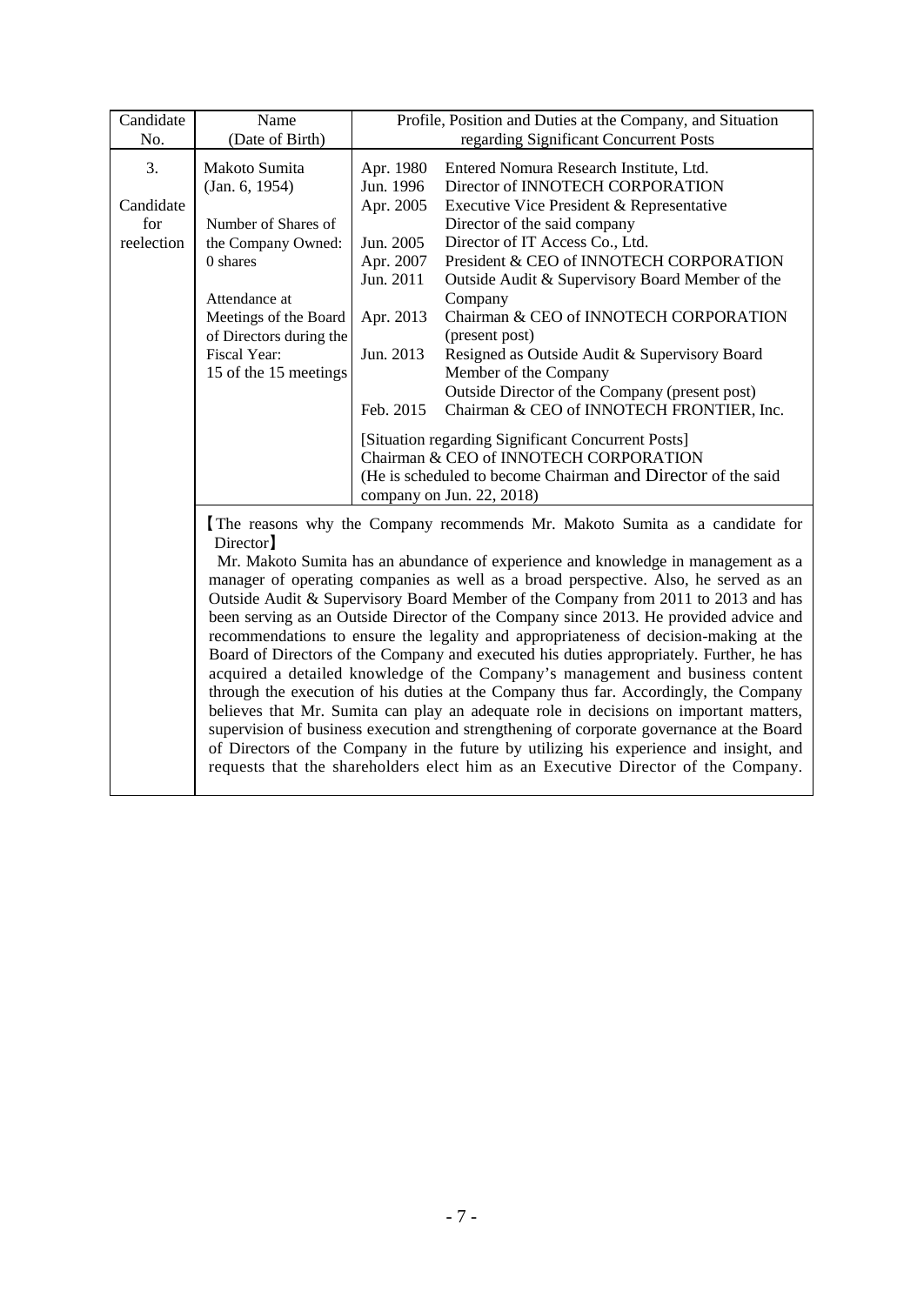| Candidate  | Name                                         |                                                                                                                                                                                                                                                                                                                                                                                                                                                                                                                                                                                                                                          | Profile, Position and Duties at the Company, and Situation                                 |  |
|------------|----------------------------------------------|------------------------------------------------------------------------------------------------------------------------------------------------------------------------------------------------------------------------------------------------------------------------------------------------------------------------------------------------------------------------------------------------------------------------------------------------------------------------------------------------------------------------------------------------------------------------------------------------------------------------------------------|--------------------------------------------------------------------------------------------|--|
| No.        | (Date of Birth)                              | regarding Significant Concurrent Posts                                                                                                                                                                                                                                                                                                                                                                                                                                                                                                                                                                                                   |                                                                                            |  |
| 4.         | Seiji Osaka<br>(Oct. 28, 1958)               | Apr. 2003                                                                                                                                                                                                                                                                                                                                                                                                                                                                                                                                                                                                                                | Apr. 1982 Entered the Company<br>Senior Manager of Corporate Planning Dept. of the         |  |
| Candidate  |                                              |                                                                                                                                                                                                                                                                                                                                                                                                                                                                                                                                                                                                                                          | Company                                                                                    |  |
| for        | Number of Shares of                          | Jun. 2009                                                                                                                                                                                                                                                                                                                                                                                                                                                                                                                                                                                                                                | Corporate Officer of the Company                                                           |  |
| reelection | the Company Owned:<br>2,000 shares           |                                                                                                                                                                                                                                                                                                                                                                                                                                                                                                                                                                                                                                          | General Manager of Corporate Planning Dept. of<br>Corporate Strategy Group of the Company  |  |
|            |                                              | May 2011                                                                                                                                                                                                                                                                                                                                                                                                                                                                                                                                                                                                                                 | General Manager of Corporate Planning Group of the                                         |  |
|            | Attendance at                                |                                                                                                                                                                                                                                                                                                                                                                                                                                                                                                                                                                                                                                          | Company                                                                                    |  |
|            | Meetings of the<br><b>Board of Directors</b> |                                                                                                                                                                                                                                                                                                                                                                                                                                                                                                                                                                                                                                          | General Manager of Corporate Planning Dept. of<br>Corporate Planning Group of the Company  |  |
|            | during the Fiscal                            | Jun. 2012                                                                                                                                                                                                                                                                                                                                                                                                                                                                                                                                                                                                                                | Senior Vice President of the Company                                                       |  |
|            | Year:                                        |                                                                                                                                                                                                                                                                                                                                                                                                                                                                                                                                                                                                                                          | Senior Executive Vice President & COO of TDK-EPC                                           |  |
|            | 11 of the 11 meetings                        |                                                                                                                                                                                                                                                                                                                                                                                                                                                                                                                                                                                                                                          | Corporation                                                                                |  |
|            | since his appointment<br>as Director in June | Apr. 2015                                                                                                                                                                                                                                                                                                                                                                                                                                                                                                                                                                                                                                | General Manager of Electronic Components Sales &<br>Marketing Group of the Company         |  |
|            | 2017                                         |                                                                                                                                                                                                                                                                                                                                                                                                                                                                                                                                                                                                                                          | General Manager of ICT Group of Electronic                                                 |  |
|            |                                              |                                                                                                                                                                                                                                                                                                                                                                                                                                                                                                                                                                                                                                          | Components Sales & Marketing Group of the                                                  |  |
|            |                                              |                                                                                                                                                                                                                                                                                                                                                                                                                                                                                                                                                                                                                                          | Company                                                                                    |  |
|            |                                              | Apr. 2017                                                                                                                                                                                                                                                                                                                                                                                                                                                                                                                                                                                                                                | General Manager of Corporate Strategy HQ of the                                            |  |
|            |                                              |                                                                                                                                                                                                                                                                                                                                                                                                                                                                                                                                                                                                                                          | Company (present post)                                                                     |  |
|            |                                              |                                                                                                                                                                                                                                                                                                                                                                                                                                                                                                                                                                                                                                          | In charge of Human Resources                                                               |  |
|            |                                              | Jun. 2017                                                                                                                                                                                                                                                                                                                                                                                                                                                                                                                                                                                                                                | Director of the Company (present post)<br>Executive Vice President of the Company (present |  |
|            |                                              |                                                                                                                                                                                                                                                                                                                                                                                                                                                                                                                                                                                                                                          | post)                                                                                      |  |
|            |                                              |                                                                                                                                                                                                                                                                                                                                                                                                                                                                                                                                                                                                                                          | Outside Director of Tabuchi Electric Co., Ltd. (present                                    |  |
|            |                                              |                                                                                                                                                                                                                                                                                                                                                                                                                                                                                                                                                                                                                                          | post)                                                                                      |  |
|            |                                              |                                                                                                                                                                                                                                                                                                                                                                                                                                                                                                                                                                                                                                          | [Situation regarding Significant Concurrent Posts]                                         |  |
|            |                                              |                                                                                                                                                                                                                                                                                                                                                                                                                                                                                                                                                                                                                                          | Outside Director of Tabuchi Electric Co., Ltd.                                             |  |
|            | Director]                                    | The reasons why the Company recommends Mr. Seiji Osaka as a candidate for                                                                                                                                                                                                                                                                                                                                                                                                                                                                                                                                                                |                                                                                            |  |
|            |                                              | After working at the operating and sales departments, Mr. Seiji Osaka is currently<br>working on the preparation and implementation of the Company's business strategies as<br>the head of the department responsible for corporate planning, corporate communications<br>and the Board of Directors Office. The Company believes that Mr. Osaka can continuously<br>fulfil the expected role in decisions on important matters and supervision of business<br>execution at the Board of Directors of the Company by utilizing his experience and insight,<br>and requests that the shareholders elect him as a Director of the Company. |                                                                                            |  |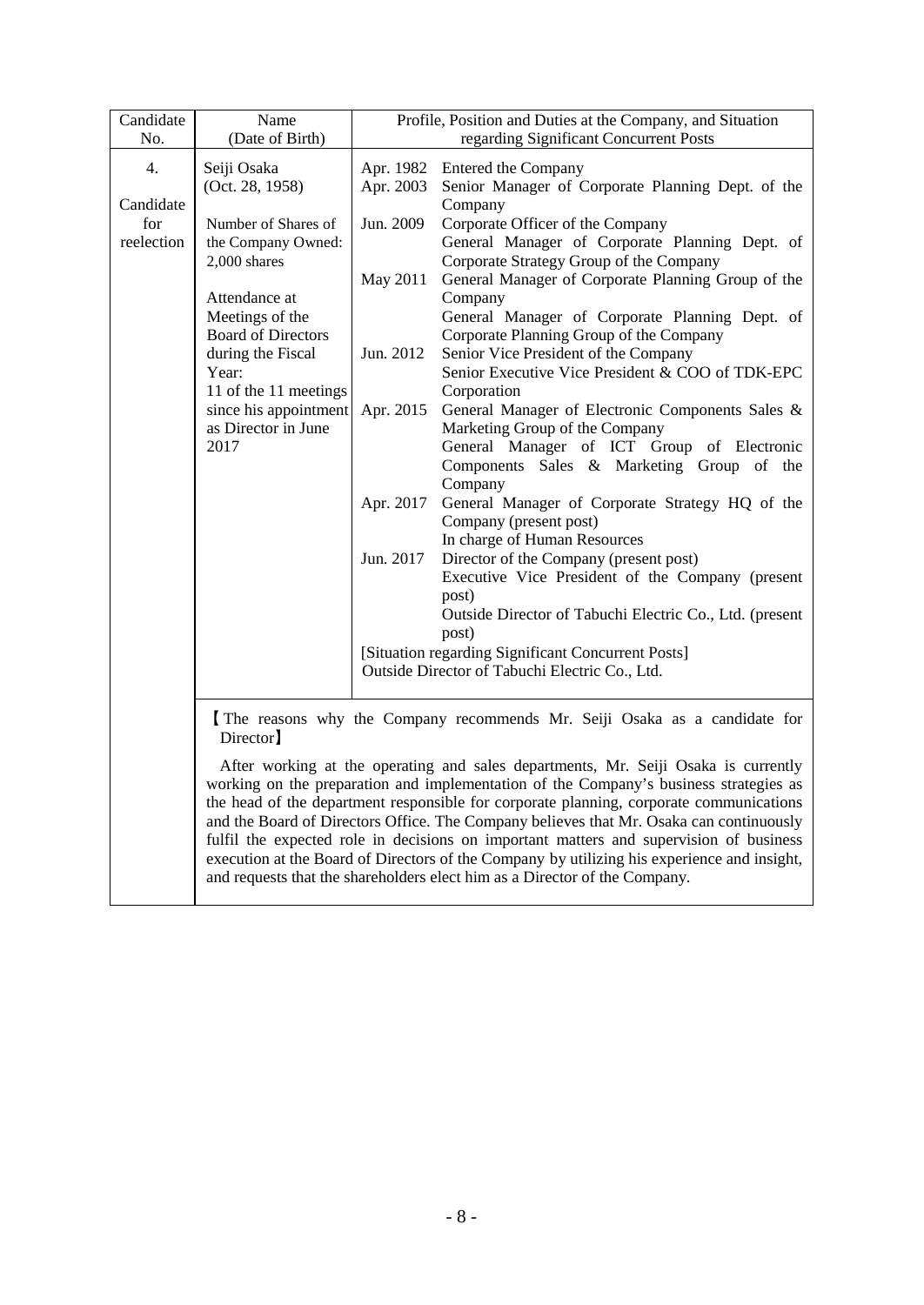| Candidate   | Name                                                                                                                                                                                                                                                                         |                                                                                                                                                        | Profile, Position and Duties at the Company, and Situation                                                                                                                                                                                                                                                                                                                                                                                                                                                  |  |
|-------------|------------------------------------------------------------------------------------------------------------------------------------------------------------------------------------------------------------------------------------------------------------------------------|--------------------------------------------------------------------------------------------------------------------------------------------------------|-------------------------------------------------------------------------------------------------------------------------------------------------------------------------------------------------------------------------------------------------------------------------------------------------------------------------------------------------------------------------------------------------------------------------------------------------------------------------------------------------------------|--|
| No.         | (Date of Birth)                                                                                                                                                                                                                                                              |                                                                                                                                                        | regarding Significant Concurrent Posts                                                                                                                                                                                                                                                                                                                                                                                                                                                                      |  |
|             |                                                                                                                                                                                                                                                                              |                                                                                                                                                        |                                                                                                                                                                                                                                                                                                                                                                                                                                                                                                             |  |
| 5.          | Kazumasa Yoshida                                                                                                                                                                                                                                                             | Oct. 1984                                                                                                                                              | <b>Entered Intel Corporation</b>                                                                                                                                                                                                                                                                                                                                                                                                                                                                            |  |
|             | (Aug. 20, 1958)                                                                                                                                                                                                                                                              | Oct. 1999                                                                                                                                              | Manager of Technology/OEM Alliance Business                                                                                                                                                                                                                                                                                                                                                                                                                                                                 |  |
| Candidate   |                                                                                                                                                                                                                                                                              |                                                                                                                                                        | Strategy of Enterprise Service Group of the said                                                                                                                                                                                                                                                                                                                                                                                                                                                            |  |
| for         | Number of Shares of                                                                                                                                                                                                                                                          |                                                                                                                                                        | company                                                                                                                                                                                                                                                                                                                                                                                                                                                                                                     |  |
| reelection  | the Company Owned:<br>0 shares                                                                                                                                                                                                                                               |                                                                                                                                                        | Mar. 2000 General Manager of Communication Product Group of                                                                                                                                                                                                                                                                                                                                                                                                                                                 |  |
| Outside     |                                                                                                                                                                                                                                                                              |                                                                                                                                                        | Intel K.K.                                                                                                                                                                                                                                                                                                                                                                                                                                                                                                  |  |
| Director    | Attendance at                                                                                                                                                                                                                                                                | May 2002                                                                                                                                               | General Manager of Intel Architecture Business of the<br>said company                                                                                                                                                                                                                                                                                                                                                                                                                                       |  |
|             | Meetings of the Board                                                                                                                                                                                                                                                        | Jun. 2003                                                                                                                                              | Representative Director and President of the said                                                                                                                                                                                                                                                                                                                                                                                                                                                           |  |
| Independent | of Directors during<br>the Fiscal Year:                                                                                                                                                                                                                                      |                                                                                                                                                        | company                                                                                                                                                                                                                                                                                                                                                                                                                                                                                                     |  |
| Director    | 15 of the 15 meetings                                                                                                                                                                                                                                                        |                                                                                                                                                        | Dec. 2004 Vice President of Sales and Marketing Group of Intel                                                                                                                                                                                                                                                                                                                                                                                                                                              |  |
|             |                                                                                                                                                                                                                                                                              |                                                                                                                                                        | Corporation                                                                                                                                                                                                                                                                                                                                                                                                                                                                                                 |  |
|             |                                                                                                                                                                                                                                                                              | Jun. 2012                                                                                                                                              | Outside Director of Onkyo Corporation (present post)                                                                                                                                                                                                                                                                                                                                                                                                                                                        |  |
|             |                                                                                                                                                                                                                                                                              | Feb. 2013                                                                                                                                              | Outside Director of Gibson Brands, Inc.                                                                                                                                                                                                                                                                                                                                                                                                                                                                     |  |
|             |                                                                                                                                                                                                                                                                              | Jun. 2013                                                                                                                                              | Outside Director of CYBERDYNE, INC. (present                                                                                                                                                                                                                                                                                                                                                                                                                                                                |  |
|             |                                                                                                                                                                                                                                                                              |                                                                                                                                                        | post)                                                                                                                                                                                                                                                                                                                                                                                                                                                                                                       |  |
|             |                                                                                                                                                                                                                                                                              | Oct. 2013                                                                                                                                              | Advisor of Intel K.K.                                                                                                                                                                                                                                                                                                                                                                                                                                                                                       |  |
|             |                                                                                                                                                                                                                                                                              | Jun. 2014                                                                                                                                              | Outside Director of the Company (present post)                                                                                                                                                                                                                                                                                                                                                                                                                                                              |  |
|             |                                                                                                                                                                                                                                                                              | Jun. 2015                                                                                                                                              | Outside Director of Mamezou Holdings Co., Ltd.                                                                                                                                                                                                                                                                                                                                                                                                                                                              |  |
|             |                                                                                                                                                                                                                                                                              | Jul. 2016                                                                                                                                              | (present post)<br>Outside Director of FreeBit Co., Ltd. (present post)                                                                                                                                                                                                                                                                                                                                                                                                                                      |  |
|             |                                                                                                                                                                                                                                                                              |                                                                                                                                                        |                                                                                                                                                                                                                                                                                                                                                                                                                                                                                                             |  |
|             |                                                                                                                                                                                                                                                                              |                                                                                                                                                        | [Situation regarding Significant Concurrent Posts]                                                                                                                                                                                                                                                                                                                                                                                                                                                          |  |
|             |                                                                                                                                                                                                                                                                              | <b>Outside Director of Onkyo Corporation</b>                                                                                                           |                                                                                                                                                                                                                                                                                                                                                                                                                                                                                                             |  |
|             |                                                                                                                                                                                                                                                                              |                                                                                                                                                        | Outside Director of CYBERDYNE, INC.                                                                                                                                                                                                                                                                                                                                                                                                                                                                         |  |
|             |                                                                                                                                                                                                                                                                              |                                                                                                                                                        | Outside Director of Mamezou Holdings Co., Ltd.                                                                                                                                                                                                                                                                                                                                                                                                                                                              |  |
|             |                                                                                                                                                                                                                                                                              |                                                                                                                                                        | Outside Director of FreeBit Co., Ltd.                                                                                                                                                                                                                                                                                                                                                                                                                                                                       |  |
|             | [Candidate for Outside Director]                                                                                                                                                                                                                                             |                                                                                                                                                        |                                                                                                                                                                                                                                                                                                                                                                                                                                                                                                             |  |
|             | The reasons why the Company recommends Mr. Kazumasa Yoshida as a candidate for<br>Outside Director                                                                                                                                                                           |                                                                                                                                                        |                                                                                                                                                                                                                                                                                                                                                                                                                                                                                                             |  |
|             |                                                                                                                                                                                                                                                                              |                                                                                                                                                        |                                                                                                                                                                                                                                                                                                                                                                                                                                                                                                             |  |
|             |                                                                                                                                                                                                                                                                              |                                                                                                                                                        | Mr. Kazumasa Yoshida has an abundance of experience and knowledge concerning the<br>management of companies related to the electronics industry, global business and<br>consumer business as well as a broad perspective. The Company believes that he is<br>capable of giving advice and recommendations to ensure the legality and appropriateness<br>of decision-making of the Board of Directors of the Company, and requests that the<br>shareholders elect him as an Outside Director of the Company. |  |
|             | Independent Director (as such term defined in Rule 436-2 of the Securities Listing<br>Regulations of Tokyo Stock Exchange, Inc.; the same applies hereinafter)                                                                                                               |                                                                                                                                                        |                                                                                                                                                                                                                                                                                                                                                                                                                                                                                                             |  |
|             | Mr. Kazumsa Yoshida is currently an Independent Director. In the event that the proposal<br>of his election in this Item is approved by this Ordinary General Meeting of Shareholders<br>and he becomes an Outside Director, he will continue to be an Independent Director. |                                                                                                                                                        |                                                                                                                                                                                                                                                                                                                                                                                                                                                                                                             |  |
|             | [Term of office as Outside Director]                                                                                                                                                                                                                                         |                                                                                                                                                        |                                                                                                                                                                                                                                                                                                                                                                                                                                                                                                             |  |
|             |                                                                                                                                                                                                                                                                              |                                                                                                                                                        | Four (4) years as of the closing of this Ordinary General Meeting of Shareholders.                                                                                                                                                                                                                                                                                                                                                                                                                          |  |
|             |                                                                                                                                                                                                                                                                              | Mr. Kazumsa Yoshida currently serves both as the chairman of the Compensation<br>Advisory Committee and a member of the Nomination Advisory Committee. |                                                                                                                                                                                                                                                                                                                                                                                                                                                                                                             |  |
|             |                                                                                                                                                                                                                                                                              |                                                                                                                                                        |                                                                                                                                                                                                                                                                                                                                                                                                                                                                                                             |  |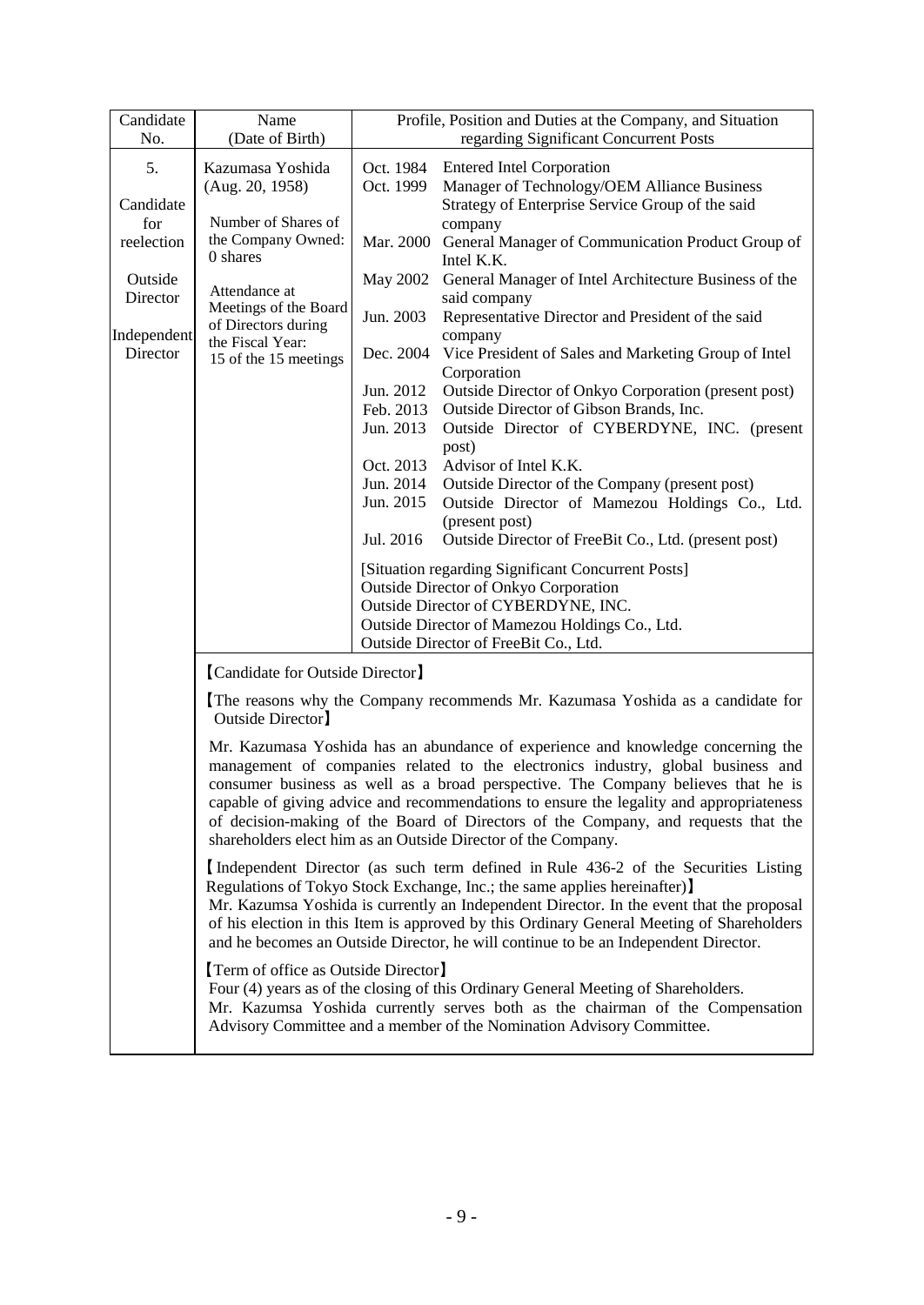| Candidate               | Name                                         |                                                                                                                                                                                                                                                                                                                                                                                                                                             | Profile, Position and Duties at the Company, and Situation                                                                                                                                                                                                                                                                                                                                                                                                                                                                                                                                                                                        |  |
|-------------------------|----------------------------------------------|---------------------------------------------------------------------------------------------------------------------------------------------------------------------------------------------------------------------------------------------------------------------------------------------------------------------------------------------------------------------------------------------------------------------------------------------|---------------------------------------------------------------------------------------------------------------------------------------------------------------------------------------------------------------------------------------------------------------------------------------------------------------------------------------------------------------------------------------------------------------------------------------------------------------------------------------------------------------------------------------------------------------------------------------------------------------------------------------------------|--|
| No.                     | (Date of Birth)                              |                                                                                                                                                                                                                                                                                                                                                                                                                                             | regarding Significant Concurrent Posts                                                                                                                                                                                                                                                                                                                                                                                                                                                                                                                                                                                                            |  |
| 6.                      | Kazuhiko Ishimura<br>(Sept. 18, 1954)        | Apr. 1979<br>Jan. 2006                                                                                                                                                                                                                                                                                                                                                                                                                      | Entered Asahi Glass Co., Ltd.<br>Executive Officer and GM of Kansai Plant of the said                                                                                                                                                                                                                                                                                                                                                                                                                                                                                                                                                             |  |
| Candidate<br>for        | Number of Shares of                          | Jan. 2007                                                                                                                                                                                                                                                                                                                                                                                                                                   | company<br>Senior Executive Officer and GM of Electronics &                                                                                                                                                                                                                                                                                                                                                                                                                                                                                                                                                                                       |  |
| reelection              | the Company Owned:<br>0 shares               | Mar. 2008                                                                                                                                                                                                                                                                                                                                                                                                                                   | Energy General Division of the said company<br>President & COO & Representative Director of the                                                                                                                                                                                                                                                                                                                                                                                                                                                                                                                                                   |  |
| Outside                 |                                              |                                                                                                                                                                                                                                                                                                                                                                                                                                             | said company                                                                                                                                                                                                                                                                                                                                                                                                                                                                                                                                                                                                                                      |  |
| Director                | Attendance at<br>Meetings of the Board       | Jan. 2010                                                                                                                                                                                                                                                                                                                                                                                                                                   | President & CEO & Representative Director of the<br>said company                                                                                                                                                                                                                                                                                                                                                                                                                                                                                                                                                                                  |  |
| Independent<br>Director | of Directors during the<br>Fiscal Year:      | Jan. 2015                                                                                                                                                                                                                                                                                                                                                                                                                                   | Chairman & Representative Director of the said<br>company                                                                                                                                                                                                                                                                                                                                                                                                                                                                                                                                                                                         |  |
|                         | 15 of the 15 meetings                        | Jun. 2015                                                                                                                                                                                                                                                                                                                                                                                                                                   | Outside Director of the Company (present post)                                                                                                                                                                                                                                                                                                                                                                                                                                                                                                                                                                                                    |  |
|                         |                                              | Jun. 2017<br>Jan. 2018                                                                                                                                                                                                                                                                                                                                                                                                                      | Outside Director of IHI Corporation (present post)<br>Chairman & Director of Asahi Glass Co., Ltd. (present                                                                                                                                                                                                                                                                                                                                                                                                                                                                                                                                       |  |
|                         |                                              |                                                                                                                                                                                                                                                                                                                                                                                                                                             | post)                                                                                                                                                                                                                                                                                                                                                                                                                                                                                                                                                                                                                                             |  |
|                         |                                              |                                                                                                                                                                                                                                                                                                                                                                                                                                             | [Situation regarding Significant Concurrent Posts]                                                                                                                                                                                                                                                                                                                                                                                                                                                                                                                                                                                                |  |
|                         |                                              |                                                                                                                                                                                                                                                                                                                                                                                                                                             | Chairman & Director of Asahi Glass Co., Ltd.                                                                                                                                                                                                                                                                                                                                                                                                                                                                                                                                                                                                      |  |
|                         |                                              |                                                                                                                                                                                                                                                                                                                                                                                                                                             | <b>Outside Director of IHI Corporation</b>                                                                                                                                                                                                                                                                                                                                                                                                                                                                                                                                                                                                        |  |
|                         | [Candidate for Outside Director]             |                                                                                                                                                                                                                                                                                                                                                                                                                                             |                                                                                                                                                                                                                                                                                                                                                                                                                                                                                                                                                                                                                                                   |  |
|                         | Outside Director                             |                                                                                                                                                                                                                                                                                                                                                                                                                                             | The reasons why the Company recommends Mr. Kazuhiko Ishimura as a candidate for                                                                                                                                                                                                                                                                                                                                                                                                                                                                                                                                                                   |  |
|                         |                                              | Mr. Kazuhiko Ishimura has an abundance of experience and advanced, specialized<br>knowledge regarding business management as well as a broad perspective. The Company<br>believes that he is capable of giving advice and recommendations to ensure the legality<br>and appropriateness of decision-making of the Board of Directors of the Company, and<br>requests that the shareholders elect him as an Outside Director of the Company. |                                                                                                                                                                                                                                                                                                                                                                                                                                                                                                                                                                                                                                                   |  |
|                         |                                              |                                                                                                                                                                                                                                                                                                                                                                                                                                             | Although the Company has a business relationship relating to electronic components, glass<br>and chemical goods, etc. with Asahi Glass Co., Ltd., where Mr. Kazuhiko Ishimura is<br>Director, the transacted amount is so small for both entities that such business relationship<br>is not a significant relationship; in the fiscal year ended March 31, 2018, the ratio of sales<br>of TDK Group ("TDK") to the Asahi Glass Group represented less than 1% of the<br>consolidated net sales of TDK, and the ratio of sales of the Asahi Glass Group to TDK<br>represented less than 1% of the consolidated net sales of the Asahi Glass Group. |  |
|                         | the consolidated net sales of the IHI Group. |                                                                                                                                                                                                                                                                                                                                                                                                                                             | Also, although the Company has a business relationship relating to electronic components<br>and production equipment, etc. with IHI Corporation, where Mr. Kazuhiko Ishimura is<br>Outside Director, the transacted amount is so small for both entities that such business<br>relationship is not a significant relationship; in the fiscal year ended March 31, 2018, the<br>ratio of sales of TDK to the IHI Group represented less than 1% of the consolidated net<br>sales of TDK, and the ratio of sales of the IHI Group to TDK represented less than 1% of                                                                                |  |
|                         | [Independent Director]                       |                                                                                                                                                                                                                                                                                                                                                                                                                                             |                                                                                                                                                                                                                                                                                                                                                                                                                                                                                                                                                                                                                                                   |  |
|                         |                                              | Mr. Kazuhiko Ishimura is currently an Independent Director. In the event that the proposal<br>of his election in this Item is approved by this Ordinary General Meeting of Shareholders<br>and he becomes an Outside Director, he will continue to be an Independent Director.                                                                                                                                                              |                                                                                                                                                                                                                                                                                                                                                                                                                                                                                                                                                                                                                                                   |  |
|                         | [Term of office as Outside Director]         |                                                                                                                                                                                                                                                                                                                                                                                                                                             |                                                                                                                                                                                                                                                                                                                                                                                                                                                                                                                                                                                                                                                   |  |
|                         |                                              |                                                                                                                                                                                                                                                                                                                                                                                                                                             | Three (3) years as of the closing of this Ordinary General Meeting of Shareholders.                                                                                                                                                                                                                                                                                                                                                                                                                                                                                                                                                               |  |
|                         |                                              |                                                                                                                                                                                                                                                                                                                                                                                                                                             | Mr. Kazuhiko Ishimura currently serves both as a member of the Nomination Advisory<br>Committee and a member of the Compensation Advisory Committee.                                                                                                                                                                                                                                                                                                                                                                                                                                                                                              |  |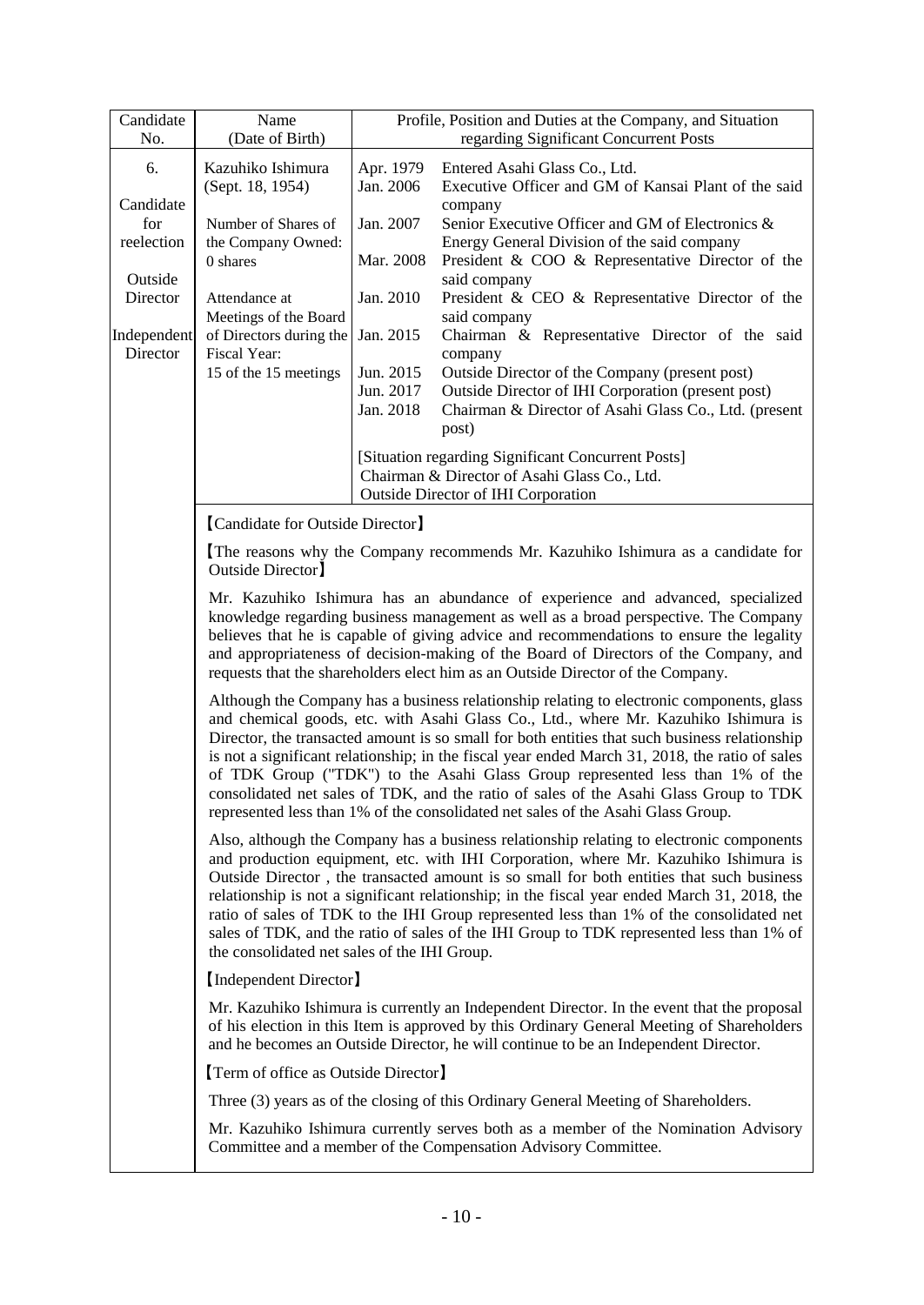| Candidate   | Name                            |                                                             | Profile, Position and Duties at the Company, and Situation                                  |
|-------------|---------------------------------|-------------------------------------------------------------|---------------------------------------------------------------------------------------------|
| No.         | (Date of Birth)                 |                                                             | regarding Significant Concurrent Posts                                                      |
| 7.          | Kazunori Yagi<br>(Apr. 1, 1949) |                                                             | Apr. 1972 Entered Yokogawa Electric Works Ltd. (currently<br>Yokogawa Electric Corporation) |
| <b>New</b>  |                                 | Oct. 1999                                                   | Vice President (Officer) and General Manager of                                             |
| candidate   | Number of Shares of             |                                                             | Finance & Business Planning, in charge of Corporate                                         |
|             | the Company Owned:              |                                                             | Marketing of the said company                                                               |
| Outside     | 0 shares                        | Apr. 2001                                                   | Senior Vice President and General Manager of Finance                                        |
| Director    |                                 |                                                             | & Business Planning of the said company                                                     |
|             | Attendance at                   | Jun. 2001                                                   | Director, Senior Vice President and General Manager                                         |
| Independent | Meetings of the Board           |                                                             | of Finance & Business Planning of the said company                                          |
| Director    | of Directors during the         | Jul. 2002                                                   | Director, Executive Vice President and General                                              |
|             | Fiscal Year:                    |                                                             | Manager of Finance & Business Planning of the said                                          |
|             | 15 of the 15 meetings           |                                                             | company                                                                                     |
|             | (Attendance as Audit            | Jul. 2005                                                   | Director, Executive Vice President and General                                              |
|             | & Supervisory Board             |                                                             | Manager of Management Administration Headquarters                                           |
|             | Member)                         |                                                             | of the said company                                                                         |
|             |                                 | Jun. 2011                                                   | Advisor to the said company,                                                                |
|             |                                 |                                                             | Outside Audit & Supervisory Board Member of                                                 |
|             |                                 |                                                             | Yokogawa Bridge Holdings Corp. (present post)                                               |
|             |                                 | Jun. 2012                                                   | <b>Outside Director of JSR Corporation</b>                                                  |
|             |                                 | Jun. 2013                                                   | Outside Audit & Supervisory Board Member of the<br>Company (present post)                   |
|             |                                 |                                                             | Mar. 2014 Outside Director of OYO Corporation (present post)                                |
|             |                                 | Jun. 2017                                                   | Outside Audit & Supervisory Board Member of Sojitz                                          |
|             |                                 |                                                             | Corporation (present post)                                                                  |
|             |                                 |                                                             | [Situation regarding Significant Concurrent Posts]                                          |
|             |                                 | Outside Audit & Supervisory Board Member of Yokogawa Bridge |                                                                                             |
|             |                                 | Holdings Corp.                                              |                                                                                             |
|             |                                 |                                                             | Outside Director of OYO Corporation                                                         |
|             |                                 |                                                             | Outside Audit & Supervisory Board Member of Sojitz Corporation                              |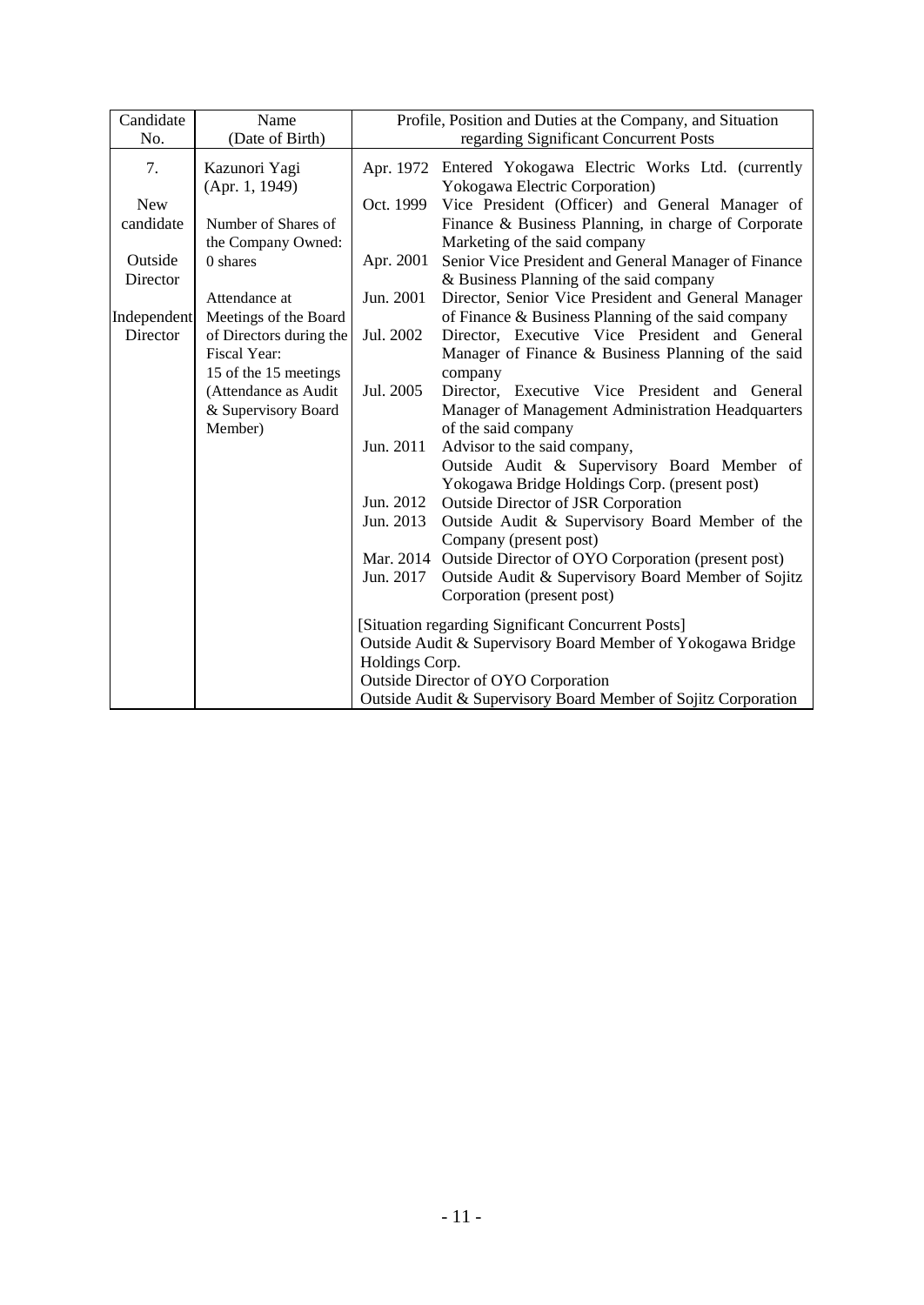| [Candidate for Outside Director]                                                                                                                                                                                                                                                                                                                                                                                                                                                                                                                                                                                                                                                                                                                       |
|--------------------------------------------------------------------------------------------------------------------------------------------------------------------------------------------------------------------------------------------------------------------------------------------------------------------------------------------------------------------------------------------------------------------------------------------------------------------------------------------------------------------------------------------------------------------------------------------------------------------------------------------------------------------------------------------------------------------------------------------------------|
| The reasons why the Company recommends Mr. Kazunori Yagi as a candidate for<br>Outside Director                                                                                                                                                                                                                                                                                                                                                                                                                                                                                                                                                                                                                                                        |
| Mr. Kazunori Yagi has an abundance of experience and knowledge concerning<br>management of companies related to the electronics industry and has knowledge and<br>insight into finance and accounting. Also, he was elected as an Outside Audit &<br>Supervisory Board Member of the Company in 2013 and has contributed to the<br>improvement in quality of audit. The Company believes that he is capable of giving advice<br>and recommendations to ensure the legality and appropriateness of decision-making of the<br>Board of Directors of the Company by utilizing his experience and broad perspective for<br>supervision of the Company's management, and requests that the shareholders elect him as<br>an Outside Director of the Company. |
| Although the Company has a business relationship relating to metallic materials with Sojitz<br>Corporation, where Mr. Kazunori Yagi is an Outside Audit & Supervisory Board Member,<br>the transacted amount is so small for both entities that such business relationship is not a<br>significant relationship; in the fiscal year ended March 31, 2018, the ratio of sales of the<br>Sojitz Group to TDK represented less than 1% of the consolidated net sales of the Sojitz<br>Group.                                                                                                                                                                                                                                                              |
| [Independent Director]                                                                                                                                                                                                                                                                                                                                                                                                                                                                                                                                                                                                                                                                                                                                 |
| Mr. Kazunori Yagi is currently an Independent Audit & Supervisory Board Member. In<br>the event that the proposal of his election in this Item is approved by this Ordinary General<br>Meeting of Shareholders and he becomes an Outside Director, he will be an Independent<br>Director.                                                                                                                                                                                                                                                                                                                                                                                                                                                              |
| <b>Term of office as Audit &amp; Supervisory Board Member</b>                                                                                                                                                                                                                                                                                                                                                                                                                                                                                                                                                                                                                                                                                          |
| Mr. Kazunori Yagi is currently an Outside Audit & Supervisory Board Member. Although<br>his term of office as an Audit & Supervisory Board Member will be five (5) years as of the<br>closing of this Ordinary General Meeting of Shareholders, he will resign as an Audit &<br>Supervisory Board Member upon vote on the proposal of his election in this Item.                                                                                                                                                                                                                                                                                                                                                                                       |
|                                                                                                                                                                                                                                                                                                                                                                                                                                                                                                                                                                                                                                                                                                                                                        |

Notes: 1. None of the above seven (7) candidates have any special interest in the Company.

In the event that the proposal of election of Messrs. Kazumasa Yoshida and Kazuhiko Ishimura in this Item is approved by this Ordinary General Meeting of Shareholders and they become Outside Directors, such contracts will continue to be in effect.

Also, in the event that the proposal of election of Mr. Kazunori Yagi in this Item is approved by this Ordinary General Meeting of Shareholders and he becomes an Outside Director, the Company will enter into such contract with him.

- 3. The matters concerning Outside Directors and Outside Audit & Supervisory Board Members (principal activities) in the fiscal year under review are set forth from page 33 through page 34 of the Business Report.
- 4. In the cease and desist order and surcharge payment order issued to the manufacturers of HDD suspensions by the Japan Fair Trade Commission ("JFTC") in February 2018, there was a reference to misconduct of the Company and its subsidiaries under the Act on Prohibition of Private Monopolization and Maintenance of Fair Trade of Japan. However, the Company and its subsidiaries were exempted from cease and desist order and surcharge payment order, since they filed an application under the leniency program with the JFTC in advance and such application was granted as well as for other reasons.

Each candidate for Outside Directors has regularly commented as appropriate on the importance and thorough implementation of corporate governance and legal compliance at the Board of Directors meetings and on other occasions. In addition, each candidate for Outside Directors has performed his duties by, for example, providing more active recommendations on the development and strengthening of the Company's corporate governance and compliance system after gaining the understanding of the said case.

<sup>2.</sup> The Company entered into contracts with each of the current Outside Directors and the current Audit & Supervisory Board Member pursuant to Article 427 paragraph 1 of the Companies Act of Japan to limit the liabilities of each such Outside Director and Audit & Supervisory Board Member to the Company under Article 423 paragraph 1 of the same Act to the amount set forth in each such contract, which shall be equal to or greater than the amount provided for in Article 425 paragraph 1 of the same Act.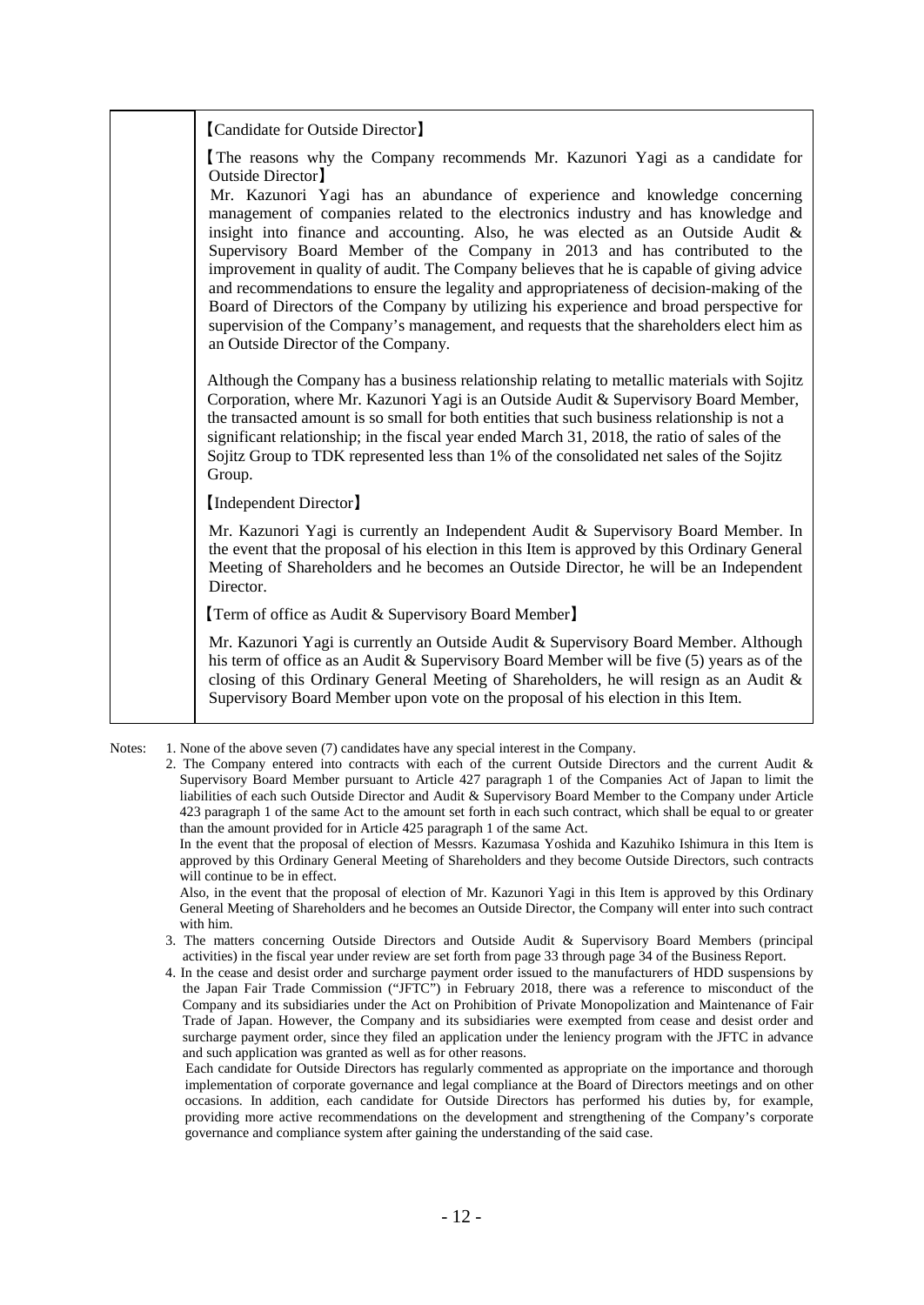$\langle$ Reference 1 $\rangle$  Nomination Advisory Committee

The Company has in place a Nomination Advisory Committee as an advisory body to the Board of Directors which is chaired by an Outside Director and of which more than half of the members are composed of Outside Directors.

This Nomination Advisory Committee discusses the conditions expected with regard to nominations for the posts of Director, Audit & Supervisory Board Member and Corporate Officer and makes nominations. In this way it helps ensure the appropriateness of the elections of Directors, Audit & Supervisory Board Members and Corporate Officers, and the transparency of the decision-making process. In addition, the Nomination Advisory Committee discusses the independence of Outside Directors and Outside Audit & Supervisory Board Members.

All candidates in the Second Item have been discussed by the Nomination Advisory Committee.

 $\langle$  Reference 2 $\rangle$  Criteria for independence of Outside Directors and Outside Audit & Supervisory Board Members

In order to secure the independence of the Outside Directors and Outside Audit & Supervisory Board Members it invites, the Company has established "items to be verified regarding independence" with reference to such criteria as Rule 436-2 of the Securities Listing Regulation regarding Securing Independent Directors/ Audit & Supervisory Board Members and Rule III. 5. (3)-2 of Guidelines Concerning Listed Company Compliance, both of which are stipulated by Tokyo Stock Exchange, Inc. The outline of these items is as follows.

【Items to be verified regarding independence】

(1) In cases where the relevant Outside Director/Audit & Supervisory Board Member has a business relationship with the Company

An Outside Director/Audit & Supervisory Board Member shall be judged not to be independent if they are at present, or have been during the past five years, a party with a business relationship with the Company as described in (i) below, or a person who executes business for such a party, or if (ii) below applies to them.

(i) Where it is recognized, objectively and reasonably, that such business relationship is necessary for, or has a substantial influence on, the continued operation of TDK or the other party to such business relationship (where there is a high degree of dependence in the relationship, where the relationship is the source of 2% or more of consolidated net sales, or where the other party to the relationship receives money or other assets from TDK other than remuneration for officers)

(ii) Where it is recognized within TDK that the relevant Outside Director/Audit  $\&$ Supervisory Board Member is involved in a business relationship with the other party to such business relationship

(2) In cases where the relevant Outside Director/Audit & Supervisory Board Member is a consultant, an accounting professional or a law professional

An Outside Director/Audit & Supervisory Board Member shall be judged not to be independent if any of the following cases apply to such person at present or have applied to such person during the past five years.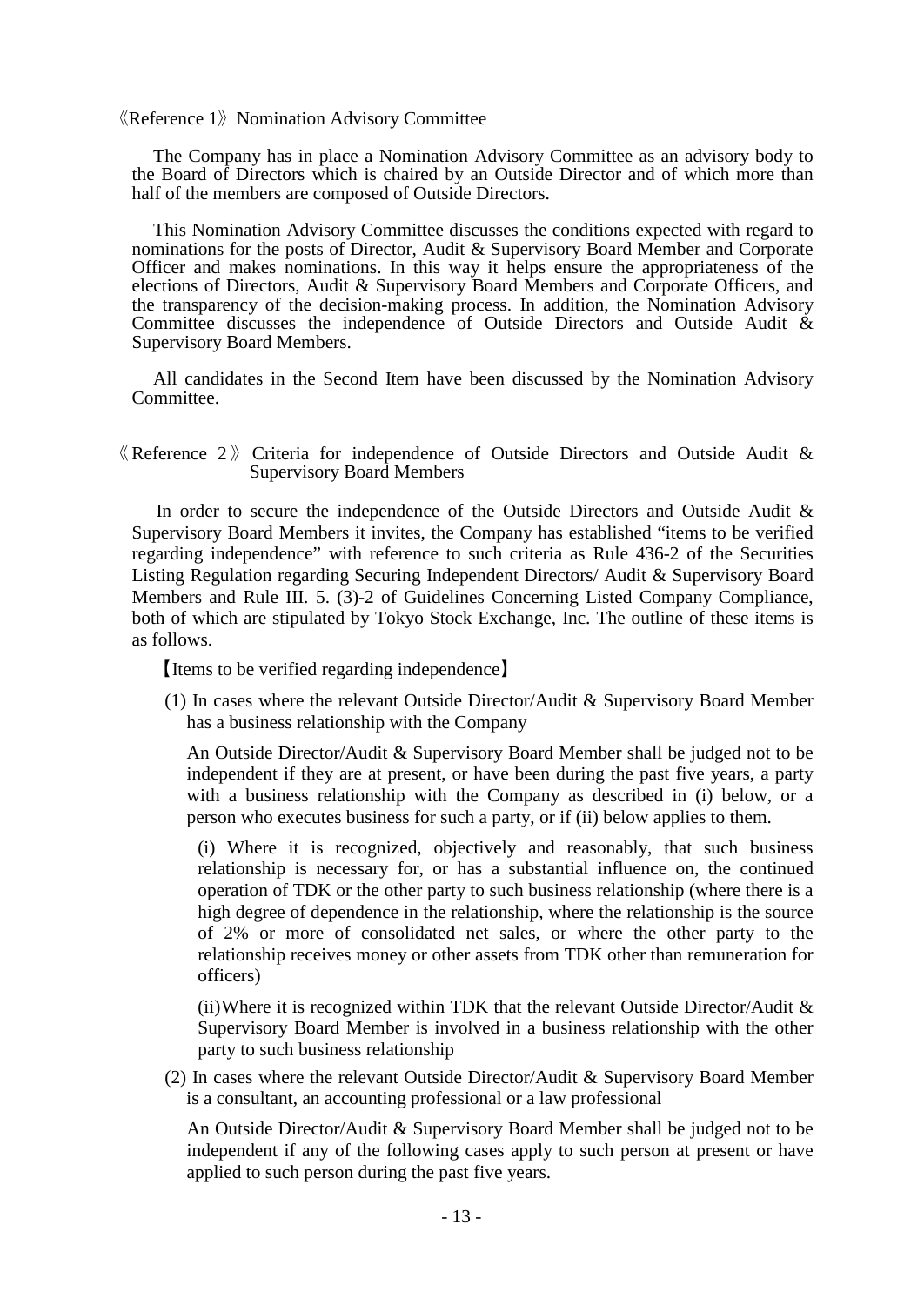(i) Where it is recognized, objectively and reasonably, that the relevant Outside Director/Audit & Supervisory Board Member (including candidates for such position; the same shall apply hereinafter) cannot perform duties as an independent Director/Audit & Supervisory Board Member because they receive money or other assets from TDK other than remuneration for officers (where there is a high degree of dependence)

(ii) Where it is recognized, objectively and reasonably, that the relevant Outside Director/Audit & Supervisory Board Member cannot perform duties as an independent Director/Audit & Supervisory Board Member because an organization to which such person belongs (hereinafter the "Relevant Organization") receives money or other assets from TDK other than remuneration for officers (where this income is equivalent to 2% or more of total consolidated net sales)

(iii) Where TDK has a high degree of dependence on a professional or a Relevant Organization, such as a case where services, etc., rendered by such parties are essential to the corporate management of TDK or it would be difficult to find an alternative provider of the same services, etc.

(iv) Where it is recognized within TDK that the relevant Outside Director/Audit  $\&$ Supervisory Board Member is involved in the services, etc., provided by the Relevant Organization

(3) In the case of a close relative of the relevant Outside Director/Audit & Supervisory Board Member

An Outside Director/Audit & Supervisory Board Member shall be judged not to be independent if either of the following cases apply to their close relative at present or have applied to them during the past five years.

(i) A person to whom (1) or (2) above applies (except persons without material significance)

(ii) A person who executes business for the Company or a subsidiary of the Company (except persons without material significance)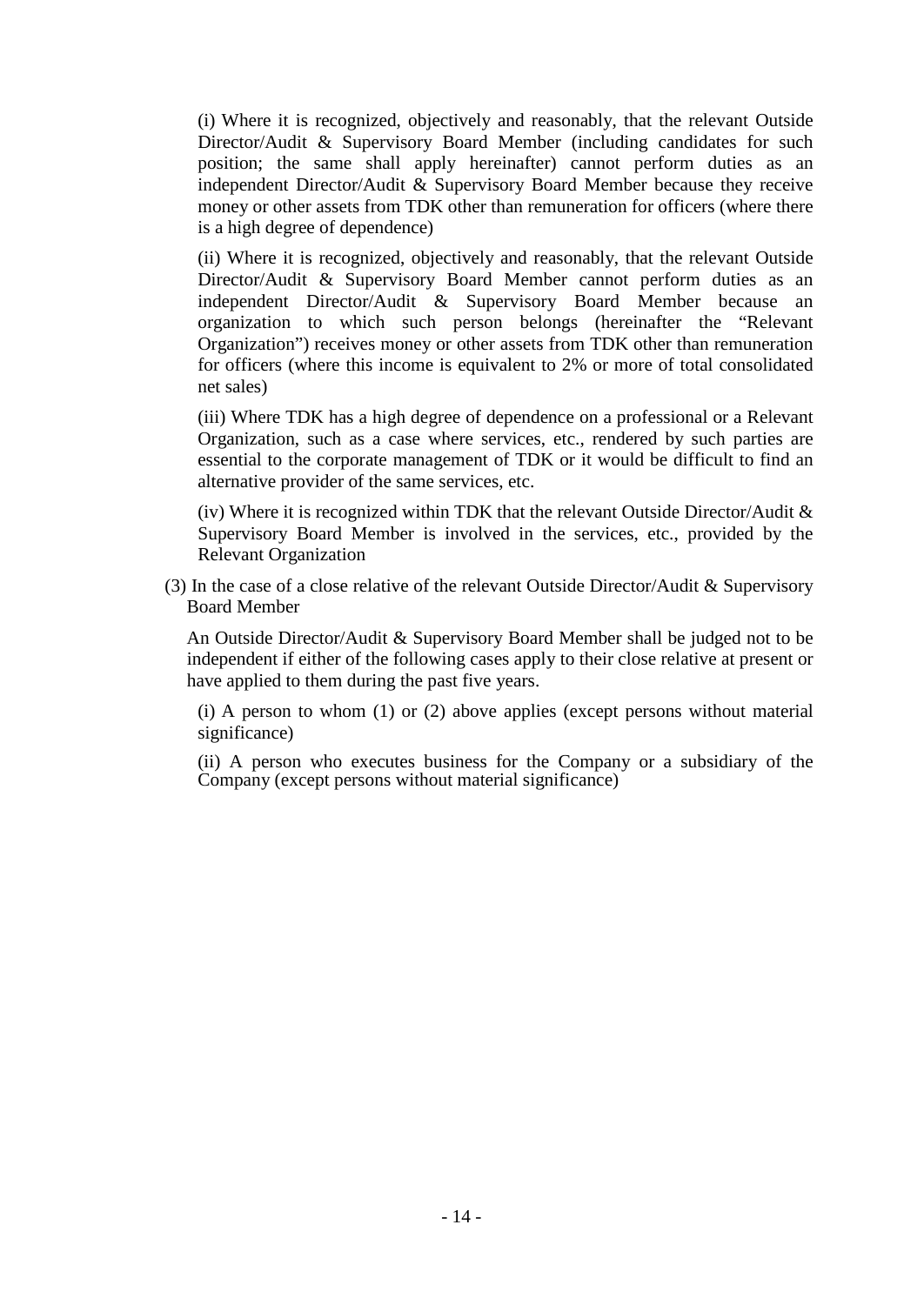# **Third Item: Partial Amendment of the Articles of Incorporation**

1. Reasons for proposals

The Company has decided to move its head office to Chuo-ku, Tokyo in order to strengthen its function as a central base of TDK which develops its business globally and its role to lead the entire group. In connection with this decision, the Company proposes that the location of head office provided in Article 3 of the current Articles of Incorporation be changed from Minato-ku, Tokyo to Chuo-ku, Tokyo. Also, the Company proposes to establish Supplementary Provision in order to set forth a provision for provisional measures related to this change.

2. Details of the amendments

The details of the amendments are as stated below.

|                                                                                                        | (The parts to be amended are underlined.)                                                                                                                                                                                                                                                                                                                     |
|--------------------------------------------------------------------------------------------------------|---------------------------------------------------------------------------------------------------------------------------------------------------------------------------------------------------------------------------------------------------------------------------------------------------------------------------------------------------------------|
| The Current Articles of Incorporation                                                                  | <b>Proposed Amendments</b>                                                                                                                                                                                                                                                                                                                                    |
| (Location of Head Office)<br>Article 3. The Company shall have its head<br>office in Minato-ku, Tokyo. | (Location of Head Office)<br>Article 3. The Company shall have its head<br>office in Chuo-ku, Tokyo.                                                                                                                                                                                                                                                          |
| (Newly Established)                                                                                    | <b>Supplementary Provision</b><br>The amendment of Article 3 shall become<br>effective as of the date of the relocation of head<br>office decided at the Meeting of the Board of<br>Directors to be held on or before December 31,<br>2018 and this Supplementary Provision shall be<br>deleted as of the effective date of the relocation<br>of head office. |

End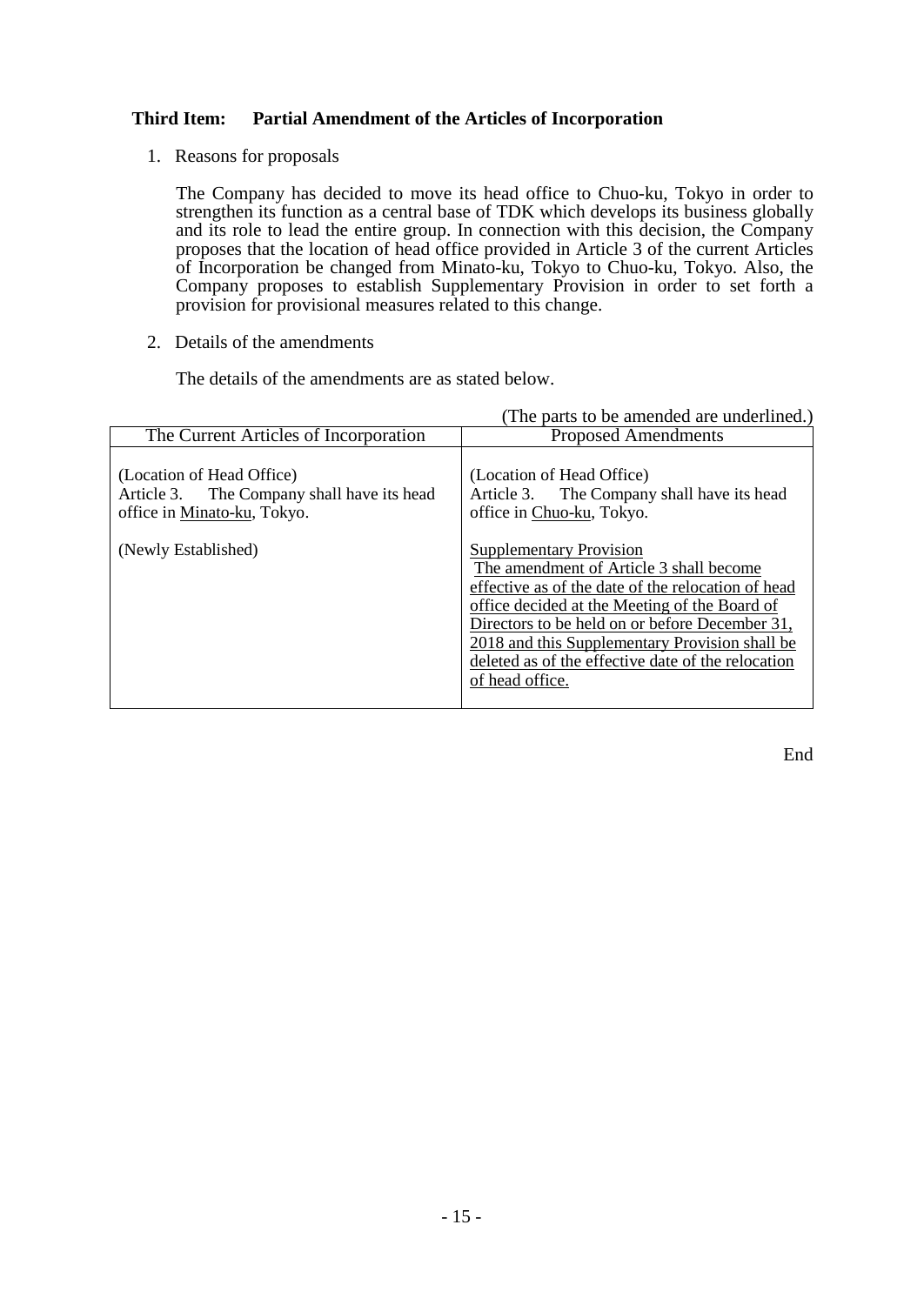# **(Documents Attached to the Notice of Convocation of the Ordinary General Meeting of Shareholders)**

# **Attached Document (1)**

# BUSINESS REPORT

From: April 1, 2017  $\sqrt{\text{To: March 31, 2018}}$ 

# **1. Business Conditions**

# **(1) Business Conditions and Results of TDK Group ("TDK")**

In the fiscal year ended March 31, 2018 ("Fiscal 2018"), the global economy maintained a gradual pace of recovery overall. In the U.S., Europe and Japan, corporate business conditions, employment levels, and personal consumption trended firmly. Emerging economies continued to experience higher rates of growth than developed countries, despite some signs of a slight deceleration in China.

Looking at the electronics market, which has a large bearing on the consolidated performance of the Company, demand for components in the automotive market continued to surge, fueled by a continued increase in the number of components installed per vehicle in step with advances in the electrification of automobiles. In the industrial equipment market, demand was firm, supported mainly by surging investment in semiconductors and corporate investment in automation. In addition, demand was solid for home electric appliances such as game consoles and room air conditioners. Meanwhile, in the ICT (Information and Communications Technology) market, production of smartphones showed some signs of adjustment.

| As a result, consolidated operating results for the Company for Fiscal 2018 were as follows. |  |  |  |
|----------------------------------------------------------------------------------------------|--|--|--|
|                                                                                              |  |  |  |

|                                                                                  |             |             | († 111 ПІППОПS <i>)</i> |
|----------------------------------------------------------------------------------|-------------|-------------|-------------------------|
|                                                                                  | Fiscal 2017 | Fiscal 2018 | Yo Y Change             |
| Net sales                                                                        | 1,178,257   | 1,271,747   | 7.9%                    |
| Operating income                                                                 | 208,660     | 85,633      | $-59.0\%$               |
| Income before income taxes                                                       | 211,717     | 89,811      | $-57.6%$                |
| Net income attributable to the Company                                           | 145,099     | 63,463      | $-56.3%$                |
| Net income attributable to the Company<br>Basic per common share $(\frac{1}{2})$ | 1,150.16    | 502.80      | $-647.36$               |

Besides, Operating income for fiscal 2017 included one-time gain on sale of business according to forming a joint venture with Qualcomm Incorporated.

#### **(2) Segment Information of TDK**

TDK's net sales are made up of four reporting segments―"Passive Components" (Capacitors, Inductive Devices, etc.), "Sensor Application Products", "Magnetic Application Products" (Recording Devices, etc.), and "Film Application Products", as well as "other" that are not included in any of those four reporting segments.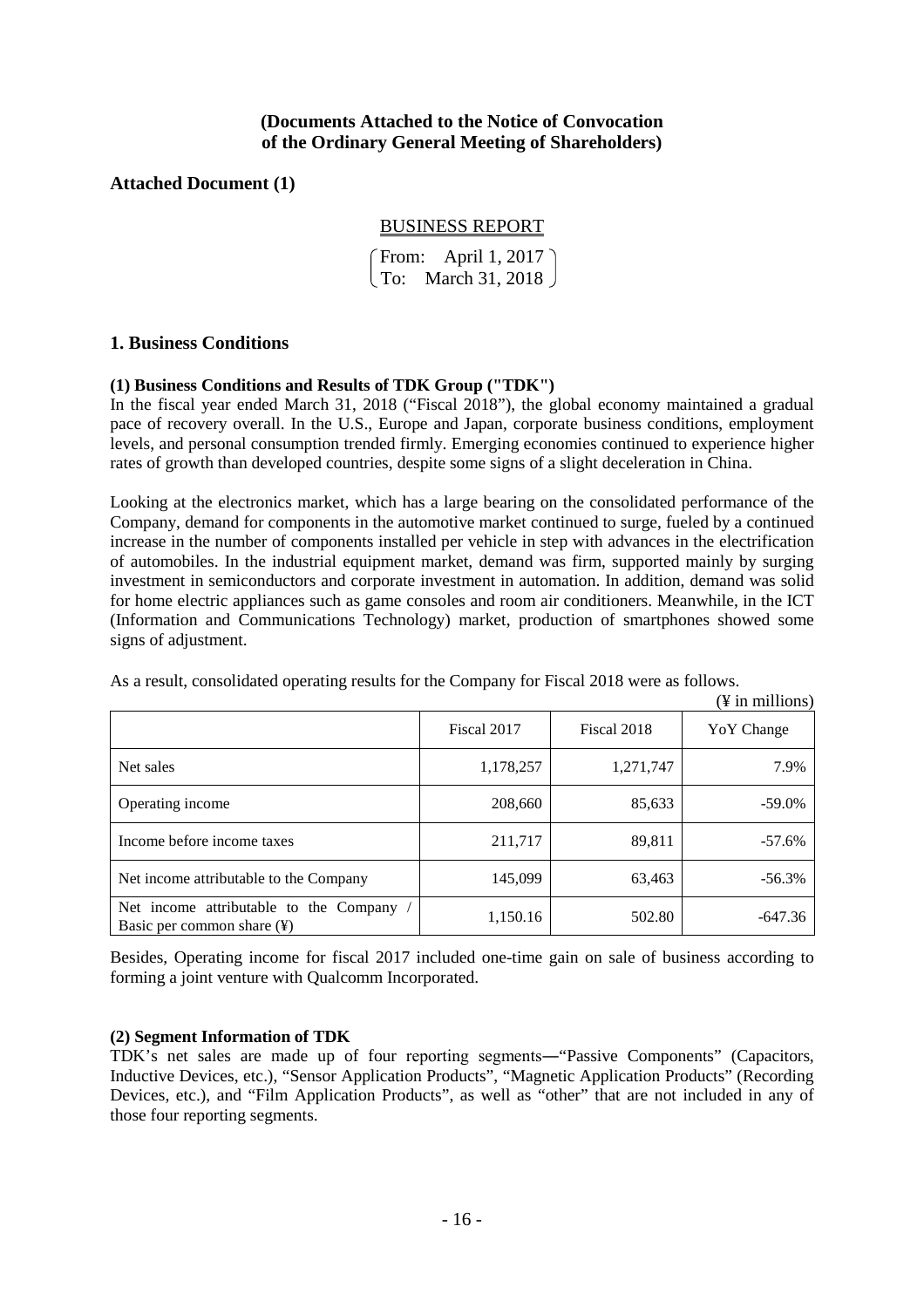Net sales by business section in each segment were as follows: [Consolidated]

|                                              |                                                                          |                  |                          | $(\frac{1}{2})$ in millions) |
|----------------------------------------------|--------------------------------------------------------------------------|------------------|--------------------------|------------------------------|
| <b>Business Section</b>                      | Main Applications                                                        | <b>Net Sales</b> | Share of<br>Sales $(\%)$ | YoY<br>Change<br>(% )        |
| Capacitors                                   | Communications, AV,                                                      | 156,990          | 12.3                     | 14.8                         |
| <b>Inductive Devices</b>                     | office automation and<br>other types of equipment,                       | 157,529          | 12.4                     | 8.4                          |
| <b>Other Passive Components</b>              | automobiles and industrial<br>equipment, etc.                            | 123,120          | 9.7                      | $-50.0$                      |
| <b>Passive Components</b>                    |                                                                          | 437,639          | 34.4                     | $-17.1$                      |
| <b>Sensor Application Products</b>           | Automobiles, industrial<br>and communications<br>equipment, etc.         | 77,578           | 6.1                      | 81.0                         |
| <b>Recording Devices</b>                     |                                                                          | 237,865          | 18.7                     | $-1.8$                       |
| Application<br>Magnetic<br>Other<br>Products | PCs and PC peripherals,<br>automobiles and industrial<br>equipment, etc. | 95,370           | 7.5                      | 8.9                          |
| <b>Magnetic Application Products</b>         |                                                                          | 333,235          | 26.2                     | 1.0                          |
| <b>Film Application Products</b>             | PCs and communications<br>equipment, etc.                                | 370,953          | 29.2                     | 49.8                         |
| Other                                        | Communications and<br>industrial equipment, etc.                         | 52,342           | 4.1                      | 76.6                         |
| Consolidated total                           |                                                                          | 1,271,747        | 100.0                    | 7.9                          |
| Incl. Overseas sales                         |                                                                          | 1,158,004        | 91.1                     | 7.9                          |

Note: In accordance with the reorganization, the "Sensor Application Products" segment was newly established. Certain products previously included in "Other" were reclassified into the "Passive Components" segment's Other Passive Components, and certain products previously included in the "Magnetic Application Products" segment's Recording Devices were reclassified into "Other" from the start of Fiscal 2018. The calculations of comparisons against the previous fiscal year are based on the sales of the previous fiscal year reclassified to conform to the new segmentation.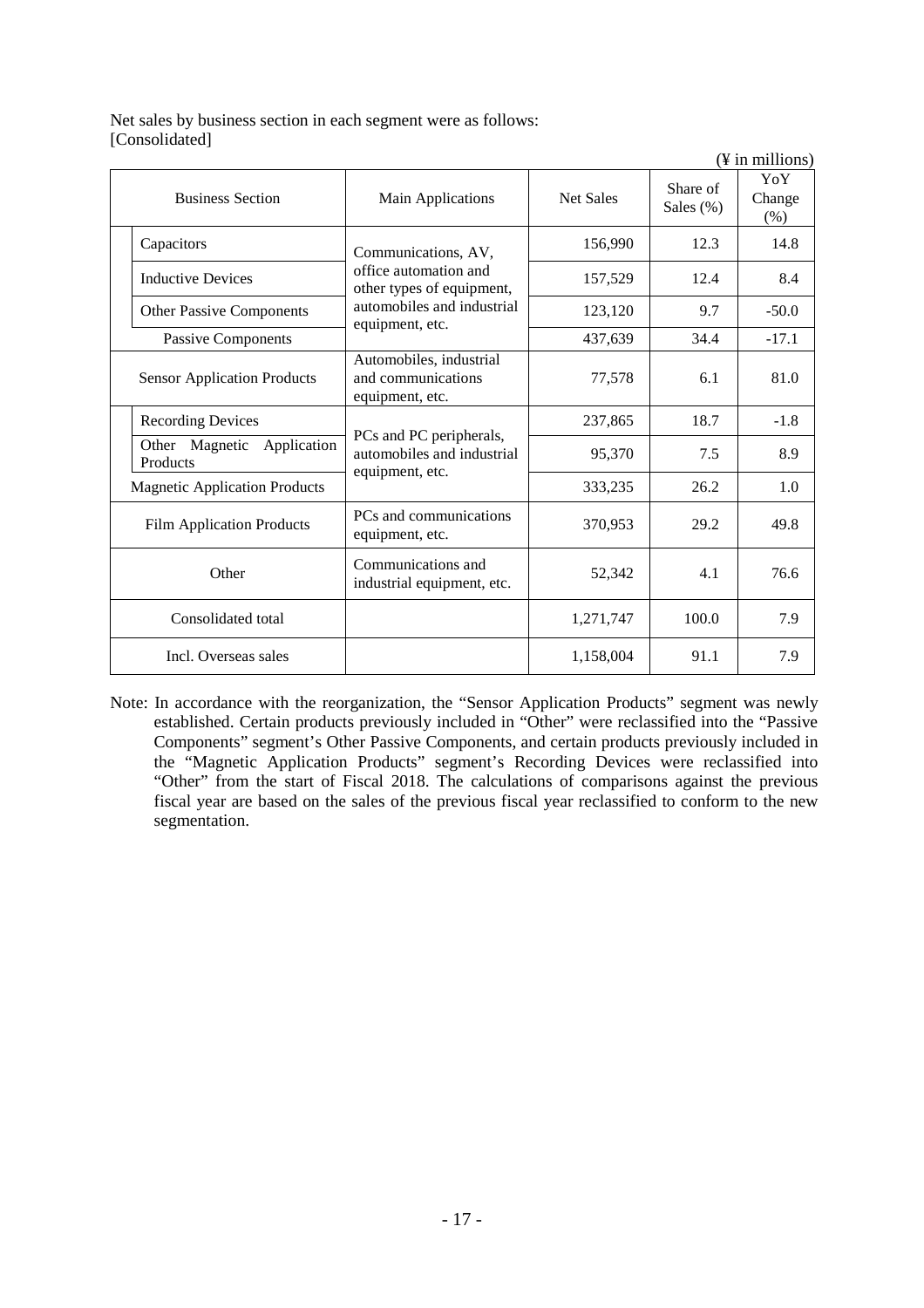#### **[Passive Components Segment]**

This segment is made up of (1) Capacitors, (2) Inductive Devices, and (3) Other Passive Components. Consolidated net segment sales were ¥437,639 million, down 17.1% year on year from ¥528,225 million.

The Capacitors business is made up of Ceramic Capacitors, Aluminum Electrolytic Capacitors, and Film Capacitors. Consolidated net sales in the Capacitors business were ¥156,990 million, up 14.8% year on year from ¥136,790 million. Sales of Ceramic Capacitors increased to the automotive and the industrial equipment markets, while decreased to the ICT market. Sales of Aluminum Electrolytic Capacitors and Film Capacitors increased mainly to the industrial equipment market.

Consolidated net sales of Inductive Devices business increased by 8.4% year on year from ¥145,334 million to ¥157,529 million. Sales increased to the automotive and the industrial equipment markets, while decreased to the ICT market.

Other Passive Components include High-Frequency Devices, Piezoelectric Material Products and Circuit Protection Components. Consolidated net sales of Other Passive Components decreased by 50.0% year on year from ¥246,101 million to ¥123,120 million. Sales to the ICT market decreased sharply due to the impact of transferring part of the high-frequency devices business to a joint venture with Qualcomm Incorporated.

# **[Sensor Application Products Segment]**

This segment is made up of Temperature and Pressure Sensors, Magnetic Sensors and MEMS Sensors. Consolidated net segment sales increased by 81.0% year on year from ¥42,850 million to ¥77,578 million.

Sales to the ICT market increased due to the consolidation of the sales of InvenSense, Inc., following the completion of its acquisition in the first quarter of fiscal 2018.

#### **[Magnetic Application Products Segment]**

This segment is made up of (1) Recording Devices, and (2) Other Magnetic Application Products. Consolidated net segment sales increased by 1.0% year on year, from ¥329,850 million to ¥333,235 million.

The Recording Devices business comprises mainly HDD (Hard Disk Drive) Heads and HDD Suspension Assemblies. It recorded sales of ¥237,865 million, down 1.8% from ¥242,287 million.

Other Magnetic Application Products include Power Supplies and Magnets. Consolidated net sales increased by 8.9% year on year from ¥87,563 million to ¥95,370 million.

Sales of Power Supplies increased mainly to the industrial equipment market. Also, sales of Magnets increased mainly to the industrial equipment market.

#### **[Film Application Products Segment]**

This segment is made up of Energy Devices (Rechargeable Batteries). Consolidated net segment sales increased by 49.8% from ¥247,693 million to ¥370,953 million.

Sales of Energy Devices increased significantly to the ICT market.

#### **[Other]**

Other includes Mechatronics (Production Equipment) and Others. Consolidated net segment sales increased by 76.6% from ¥29,639 million to ¥52,342 million.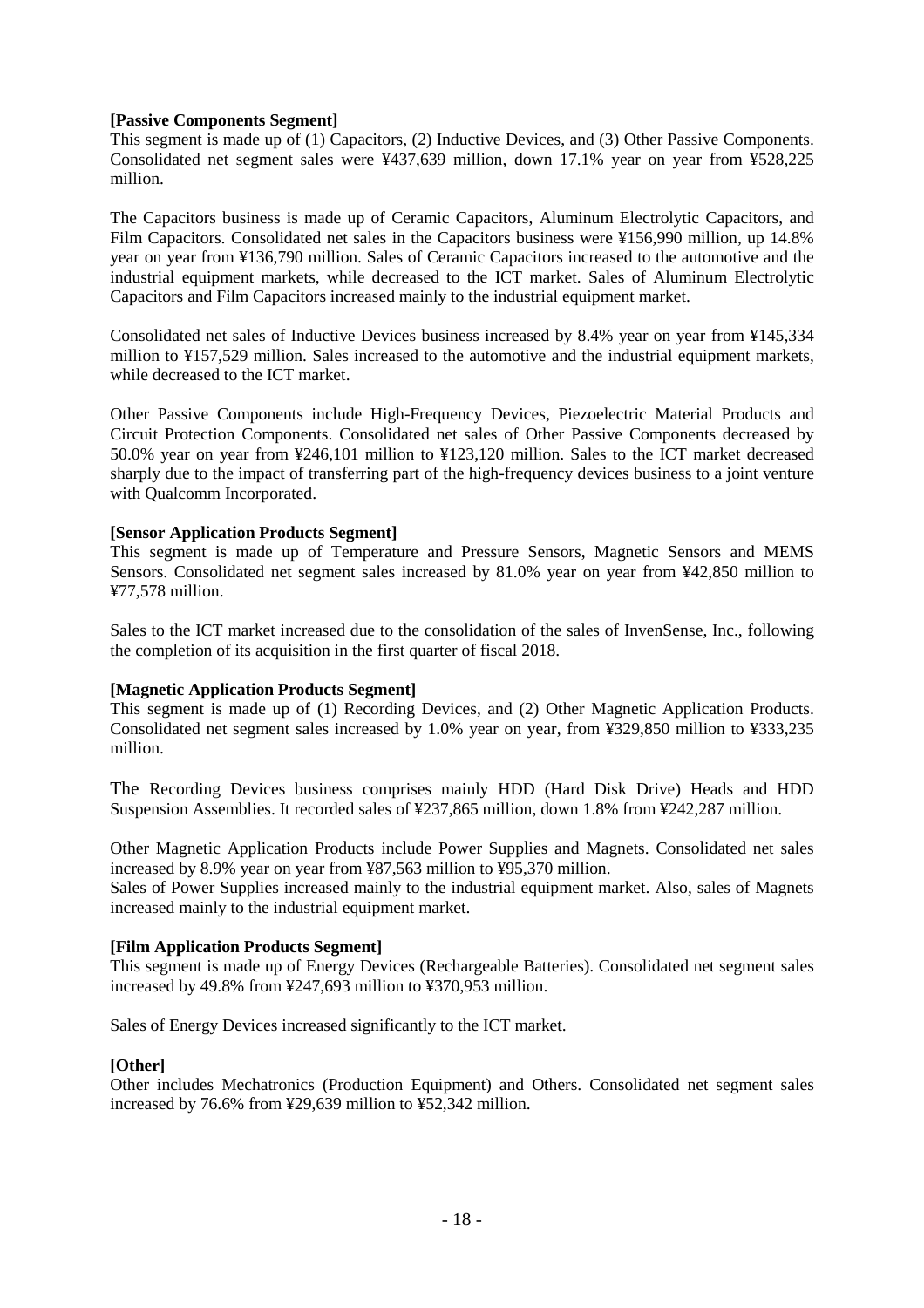# **(3) Capital Expenditures of TDK**

TDK invested ¥178,612 million in capital expenditures in Fiscal 2018, up 6.6% year on year, in order to provide an accurate response to fast-paced technological innovation and escalating sales competition in the electronics market. Capital expenditures in the previous fiscal year were ¥167,631 million.

Main capital expenditures included expenditures for equipment to increase production and raise production efficiency of Rechargeable Batteries; equipment to increase production and raise production efficiency of Ceramic Capacitors and Inductive Devices; and equipment for producing next-generation HDD Heads with higher areal density and Micro Actuator Suspension Assemblies. In Fiscal 2018, TDK executed capital expenditures in the aforementioned core business operations.

# **(4) Research and Development of TDK**

The expenditure for R&D activities in Fiscal 2018 was ¥103,457 million, up 13.4% from ¥91,254 million in Fiscal 2017. TDK invested in R&D to respond to the diversifying electronics market by strengthening and expanding new product development on an ongoing basis.

Based on a technology strategy of grasping market changes, TDK is focusing on developing products where future growth is promising. Especially with Sensors, which are a vital device for the IoT (Internet of Things) era, TDK aims to offer solutions combining sensor technology and software.

Further, TDK has built a four-base system for global R&D (Japan, Americas, Europe, and Asia), and is developing products in collaboration with R&D organizations and leading companies around the world based on a first-to-market mindset.

#### **(5) Fund Procurement of TDK**

The balances of bonds and debt as of the end of Fiscal 2018 were as follows:

|                           |                           | , т ни нишопу                     |
|---------------------------|---------------------------|-----------------------------------|
| Issue                     | Balance at March 31, 2018 | Increase (Decrease) During FY2018 |
| <b>B</b> onds             | 13,385                    | 399                               |
| Short- and long-term debt | 469,634                   | 148,488                           |
| Total                     | 483,019                   | 148,887                           |

 $(V \text{ in millions})$ 

Issuances of bonds and assumption of short-term and long-term debt are mainly decided by and carried out by the Company. Details of bonds issued by the Company and its main lenders as of March 31, 2018 are as follows:

#### 1) Straight Bonds (Issued on January 23, 2009)

| <i>ssue</i>                                   | Total Amount of Issue | <b>Issue Price</b>                   | Coupon Rate         | Redemption<br>Date |
|-----------------------------------------------|-----------------------|--------------------------------------|---------------------|--------------------|
| 4th Series Unsecured<br><b>Straight Bonds</b> | 13,000 million yen    | 100 yen per face<br>value of 100 yen | 2.038%<br>per annum | January 30, 2019   |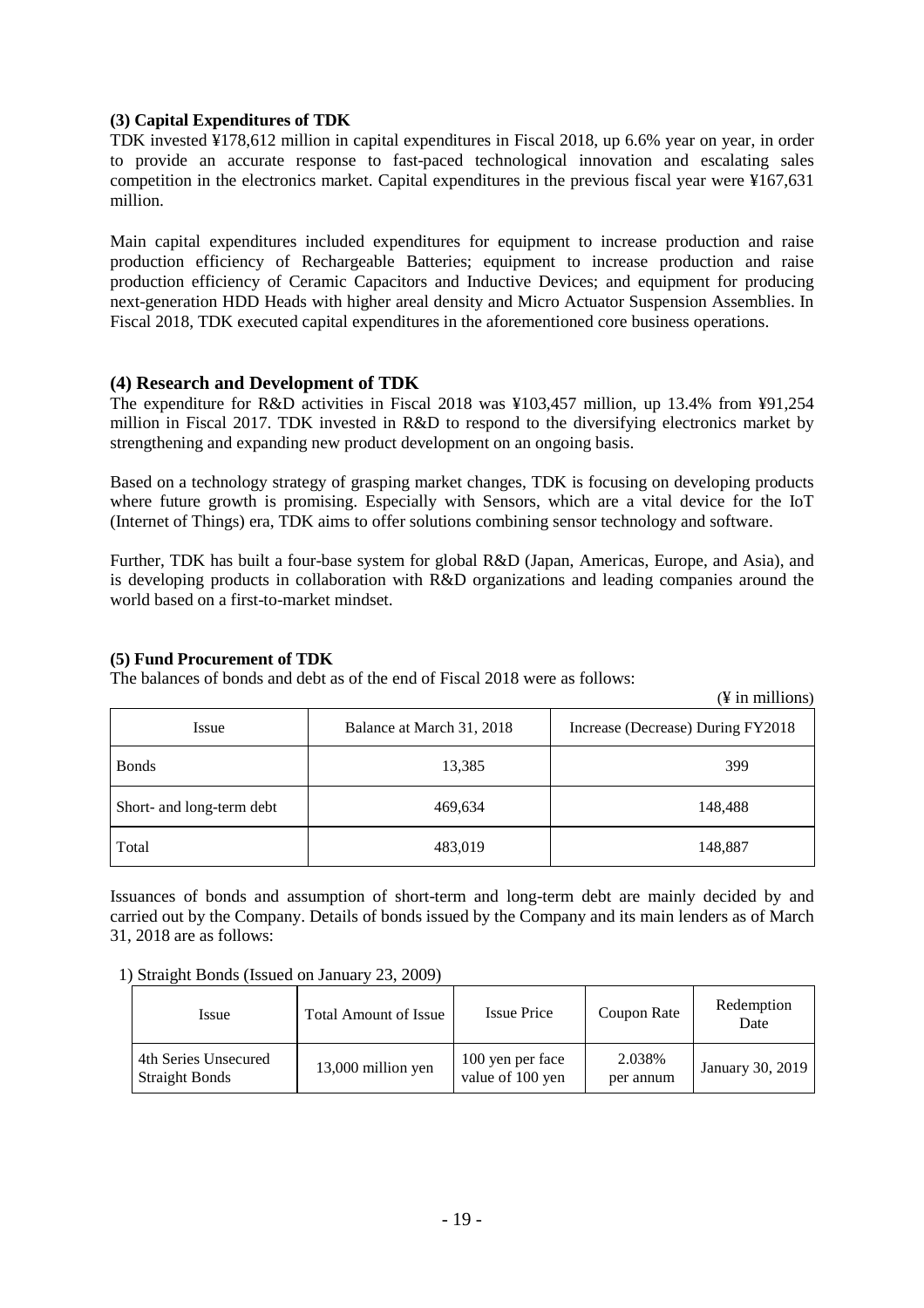2) Main Lenders (As of March 31, 2018)

(¥ in millions)

| Lender                                       | Amount |
|----------------------------------------------|--------|
| Resona Bank, Limited                         | 77,453 |
| Sumitomo Mitsui Banking Corporation          | 69,060 |
| The Bank of Tokyo-Mitsubishi UFJ, Ltd.       | 68,624 |
| Sumitomo Mitsui Trust Bank, Limited          | 55,500 |
| Mizuho Bank, Ltd.                            | 53,624 |
| Mitsubishi UFJ Trust and Banking Corporation | 53,624 |
| Development Bank of Japan Inc                | 35,000 |

Note: The Bank of Tokyo-Mitsubishi UFJ, Ltd. has changed its name to MUFG Bank, Ltd. on April 1, 2018.

# **(6) Assignment of Businesses or Acceptance of Assignment of Businesses of Other Companies, or Acquisition or Disposition of Shares, etc., of Other Companies**

Not applicable.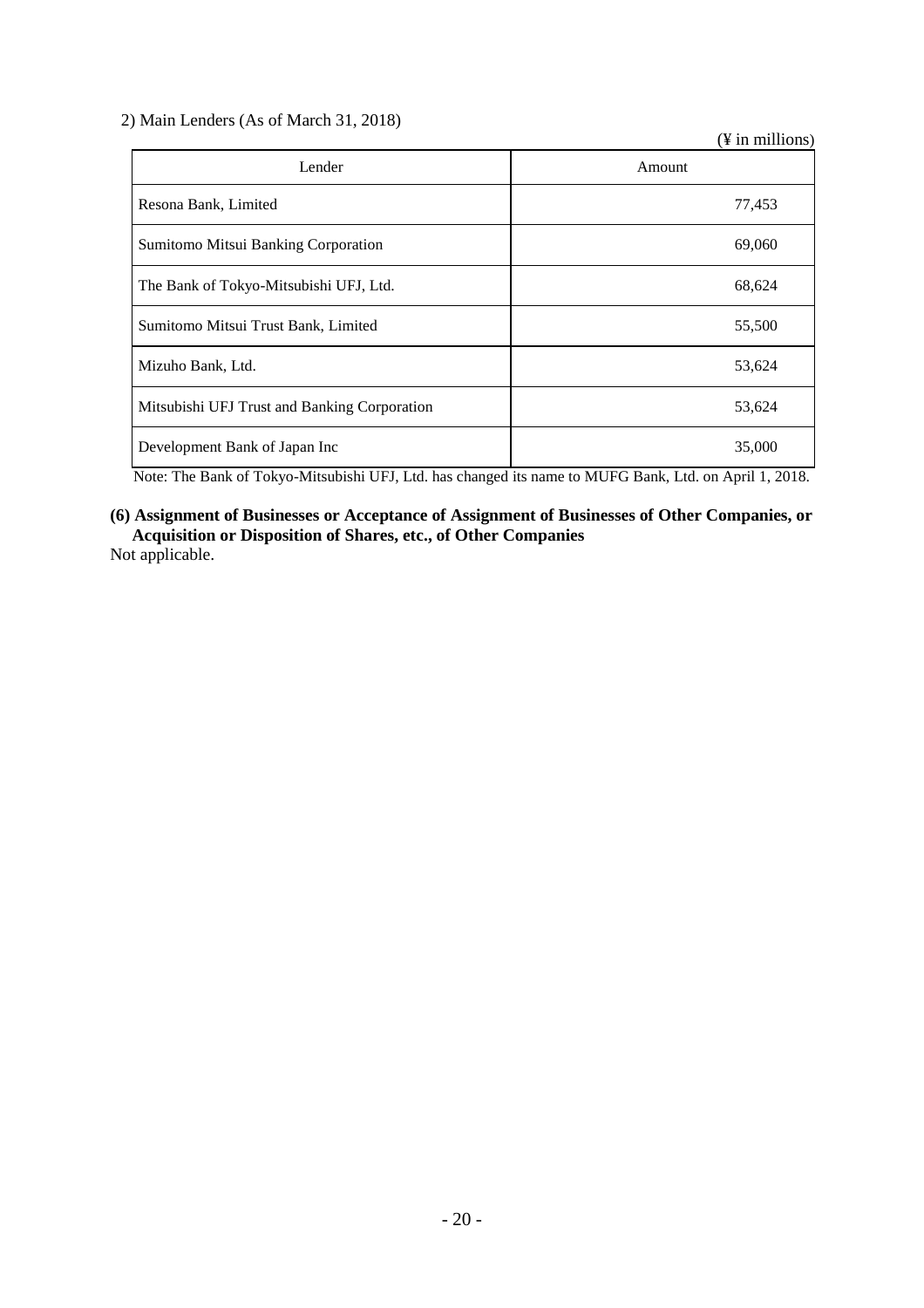#### **(7) Assets and Earnings in the Last Four Fiscal Years**

| Consolidated Results                                                                 |                                             |                                             |                                             | $(\frac{1}{2}$ in millions)                 |
|--------------------------------------------------------------------------------------|---------------------------------------------|---------------------------------------------|---------------------------------------------|---------------------------------------------|
| Term<br>Item                                                                         | 119th<br>(Apr. 1, 2014 to<br>Mar. 31, 2015) | 120th<br>(Apr. 1, 2015 to<br>Mar. 31, 2016) | 121st<br>(Apr. 1, 2016 to<br>Mar. 31, 2017) | 122nd<br>(Apr. 1, 2017 to<br>Mar. 31, 2018) |
| Net sales                                                                            | 1,082,560                                   | 1,152,255                                   | 1,178,257                                   | 1,271,747                                   |
| Operating income                                                                     | 72,459                                      | 93,414                                      | 208,660                                     | 85,633                                      |
| Net income<br>attributable to<br>the Company                                         | 49,440                                      | 64,828                                      | 145,099                                     | 63,463                                      |
| Net income<br>attributable to the<br>Company / Basic<br>per common share<br>$(\yen)$ | 392.78                                      | 514.23                                      | 1,150.16                                    | 502.80                                      |
| <b>Total assets</b>                                                                  | 1,404,253                                   | 1,450,564                                   | 1,664,333                                   | 1,905,209                                   |
| Total equity                                                                         | 758,007                                     | 684,633                                     | 802,118                                     | 831,232                                     |
| Total stockholders'<br>equity                                                        | 738,861                                     | 675,361                                     | 793,614                                     | 824,634                                     |
| Total stockholders'<br>equity per share (¥)                                          | 5,864.56                                    | 5,354.79                                    | 6,288.55                                    | 6,532.01                                    |
| Dividends per share<br>$(\yen)$                                                      | 90.00                                       | 120.00                                      | 120.00                                      | 130.00                                      |
| Return on Equity<br>$(ROE)$ $(\%)$                                                   | 7.2                                         | 9.2                                         | 19.8                                        | 7.8                                         |
| <b>Return on Assets</b><br>(ROA)(%                                                   | 3.7                                         | 4.5                                         | 9.3                                         | 3.6                                         |
| Dividend on Equity<br>$(DOE)$ $(\%)$                                                 | 1.6                                         | 2.1                                         | 2.1                                         | 2.0                                         |

Notes: 1. Net income attributable to the Company / Basic per common share and total stockholders' equity per share are computed based on the weighted average number of the issued shares and the number of issued shares as of the end of the relevant fiscal year, respectively, after deducting treasury stock.

2. The total cash dividend for the 122nd fiscal year is ¥130.00 per share, including a year-end dividend of ¥70.00 per share. The year-end dividend is scheduled for approval at the 122nd Ordinary General Meeting of Shareholders on June 28, 2018.

3. TDK adopted the FASB's ASU No. 2015-03 "Simplifying the Presentation of Debt Issuance Costs" from the 121st fiscal year, and figures are presented excluding debt issuance costs included in total assets in previous fiscal years. Also, Return on Assets (ROA) is presented after recalculation.

# **(8) Pressing Issues**

1) Medium- and Long-Term Management Strategy of TDK

TDK has formulated a new three-year medium-term management plan starting in the fiscal year ending March 31, 2019. Under the plan, TDK aims to achieve sustainable growth and increase corporate value by refining the components and process technologies it has cultivated and strengthening provision of solutions that respond to market needs. TDK will pursue a zero-defect quality strategy based on advanced technological capabilities, along with working to truly globalize its operations by speed-focused management.

Turning to TDK's business, it will create a new Energy Application Products segment to integrate the rechargeable battery, industrial equipment power supply, and automotive power supply businesses, and strengthen its business by generating synergies among its energy-related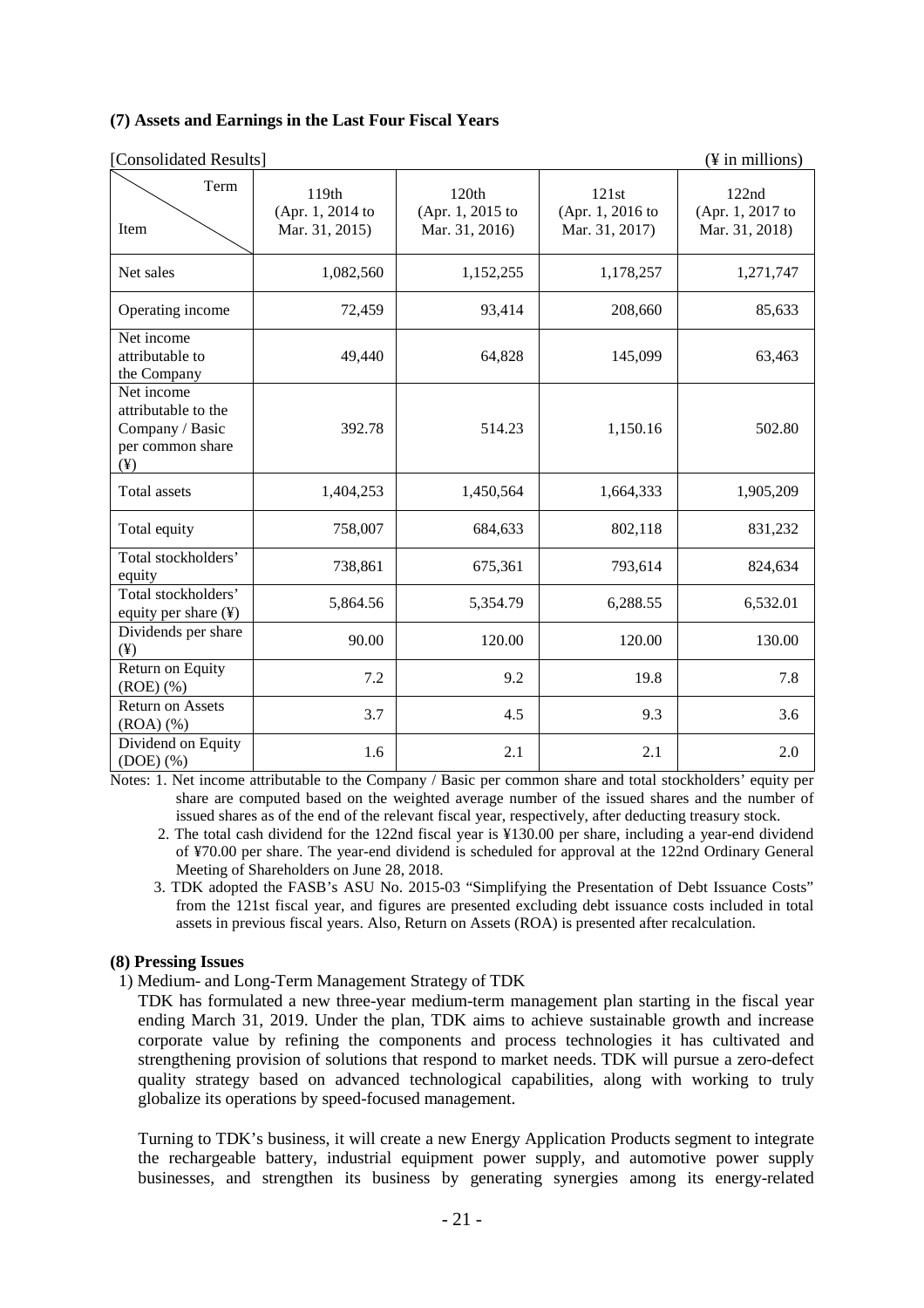businesses. Four reorganized segments will form the main businesses: Passive Components, Sensor Application Products, Magnetic Application Products, and Energy Application Products through which TDK will expand its sales. In addition to investing in these core businesses, TDK aims to enhance the Group's overall profitability and capital efficiency, while efficiently investing in new product development and new businesses.

At the same time, as regards shareholder returns, TDK's policy is to continue paying stable dividends by leveraging the impact of these investments to grow earnings per share.

TDK has established the "TDK Basic Policy on Corporate Governance" to further activate its constructive engagement (dialogue) with shareholders and investors and fulfill the role and obligations of the Board of Directors appropriately and will endeavor to implement appropriate information disclosure and ensure transparency. Furthermore, TDK has established important issues in corporate social responsibility (CSR) activities based on both its own perspective and that of its stakeholders and the Group as a whole will focusing on working to solve social issues.

#### 2) Pressing Issues of TDK

The electronics market is experiencing solid demand for electrical components due to increasing sophistication and multifunction of electronic equipment. At the same time, product safety standards are increasingly high, and customers are demanding higher levels of performance and quality for automotive electrical components in particular.

In this situation, TDK recognizes the importance of quickly implementing a zero-defect quality strategy and is pushing forward with further strengthening its production process with a management that unifies all stages from raw materials to manufacturing. On the other hand, TDK will implement measures to stably procure raw materials expected to be affected by tight supply-demand balance, and to develop new processing methods that reduce the use of rare metals.

In the previous fiscal year and the fiscal year under review, TDK positioned the sensor business as a core business for the Group and conducted M&As focused on sensor related companies. TDK has steadily proceeded with the post-merger integration process, and the early creation of targeted synergies has become a priority. One such measure is to organize a global personnel system and enhance appropriate evaluation and training schemes to utilize acquired human resources in management.

Moreover, to help realize a sustainable society, TDK will take steps to coexist with the global environment, including by reducing the environmental impact of its business activities (reducing CO2 emissions and so forth).

In these endeavors, the Company greatly appreciates the continued support of all its shareholders.

In July 2016, the Company had an on-site inspection by Japan Fair Trade Commission regarding its HDD suspension business under the Anti-Monopoly Act in Japan. In February 2018, Japan Fair Trade Commission officially announced that they had issued a cease-and-desist order and a surcharge payment order against manufacturers of HDD suspensions. The Company and its subsidiaries are exempted from any surcharges and also have received no cease-and-desist order pursuant to an application for leniency in advance.

TDK has appointed a Chief Compliance Officer to oversee the entire Group and has worked to develop a compliance structure with the aim of further reinforcing its compliance with laws and regulations. Going forward, TDK takes this situation very seriously and will pursue these efforts with increased vigor and speed and will strive to restore the trust of its stakeholders, etc.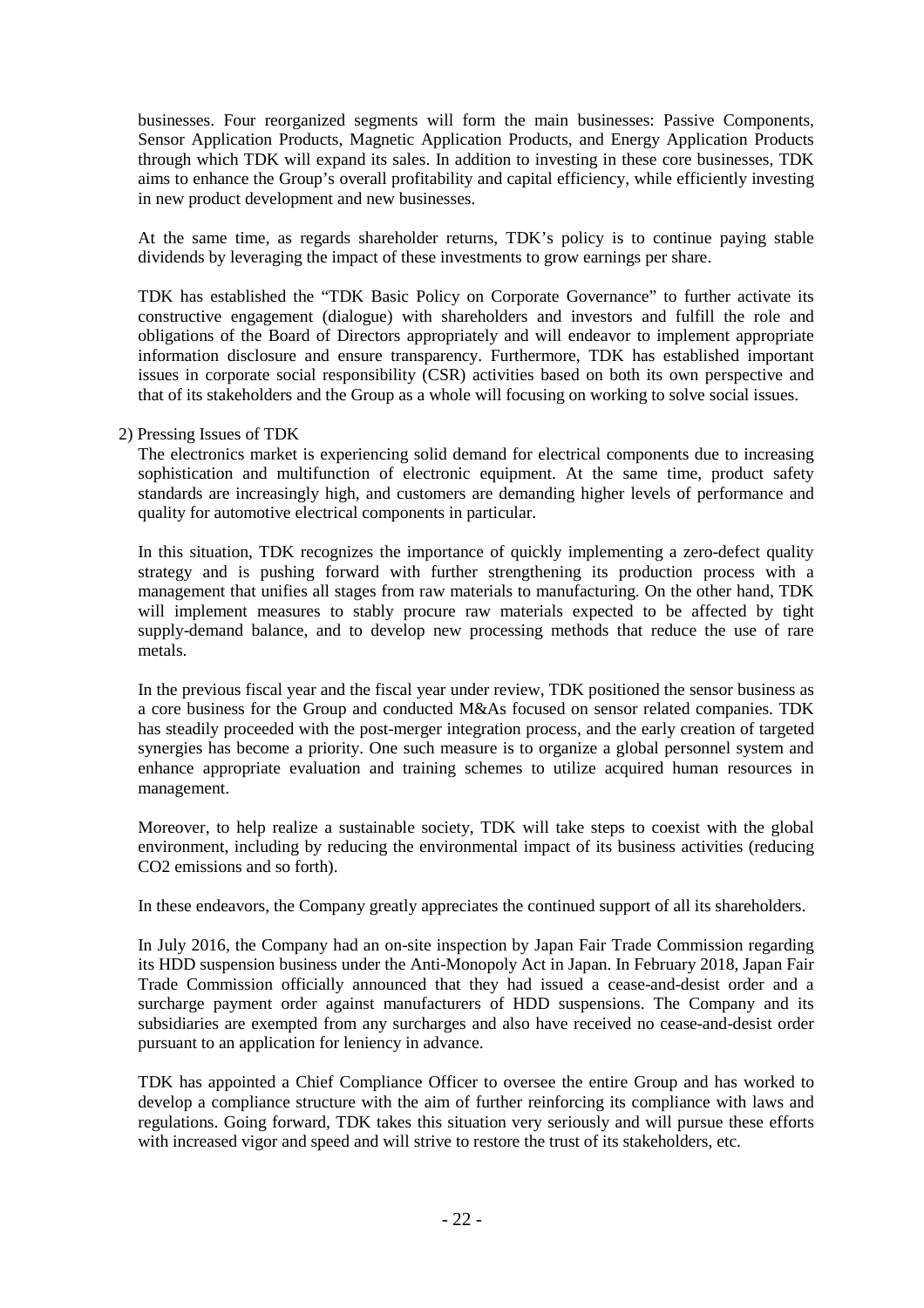In this way, TDK will strengthen its compliance structure, while the governance structure will also be strengthened by the establishment, etc. of a Corporate Governance Committee as an advisory body to the Board of Directors of the Company.

《Reference》Consolidated forecasts for the fiscal year ending March 31, 2019 (as published on April 27, 2018)

|                                                                        |                                                         |                                                           | $(\frac{1}{2}$ in millions) |
|------------------------------------------------------------------------|---------------------------------------------------------|-----------------------------------------------------------|-----------------------------|
|                                                                        | Results for the<br>fiscal year ending<br>March 31, 2018 | Forecasts for the<br>fiscal year ending<br>March 31, 2019 | YoY Change                  |
| Net sales                                                              | 1,271,747                                               | 1,340,000                                                 | 5.4%                        |
| Operating income                                                       | 85,633                                                  | 100,000                                                   | 16.8%                       |
| Income before income taxes                                             | 89,811                                                  | 98,000                                                    | 9.1%                        |
| Net income attributable to<br>the Company                              | 63,463                                                  | 70,000                                                    | 10.3%                       |
| Net income attributable to the Company<br>/ Basic per common share (¥) | 502.80                                                  | 554.48                                                    | 51.68                       |

# **(9) Principal Businesses of TDK**

TDK is principally engaged in the manufacture and sale of electronic components. Main businesses in the four reporting segments and others which are not included in such three segments are as follows:

| Segment                                 | <b>Main Businesses</b>                                                                                                                                                                                                                  |
|-----------------------------------------|-----------------------------------------------------------------------------------------------------------------------------------------------------------------------------------------------------------------------------------------|
| Passive Components                      | Ceramic Capacitors, Aluminum Electrolytic Capacitors, Film Capacitors,<br>Inductive Devices (Coils / Ferrite Cores / Transformers),<br>High-Frequency Devices, Piezoelectric Material Products,<br><b>Circuit Protection Components</b> |
| Sensor Application<br>Products          | Temperature and Pressure Sensors, Magnetic Sensors, MEMS Sensors                                                                                                                                                                        |
| <b>Magnetic Application</b><br>Products | HDD Heads, HDD Suspension Assemblies, Power Supplies, Magnets                                                                                                                                                                           |
| <b>Film Application Products</b>        | Energy devices (rechargeable batteries)                                                                                                                                                                                                 |
| Other                                   | Mechatronics (production equipment), Others                                                                                                                                                                                             |

#### **(10) Major Business Offices and Plants of TDK**

#### 1) The Company

| Type of Office          | Locations                                 |
|-------------------------|-------------------------------------------|
| Head Office             | 9-1, Shibaura 3-chome, Minato-ku, Tokyo   |
| <b>Business Offices</b> | Sendai, Matsumoto, Nagoya, Osaka, Fukuoka |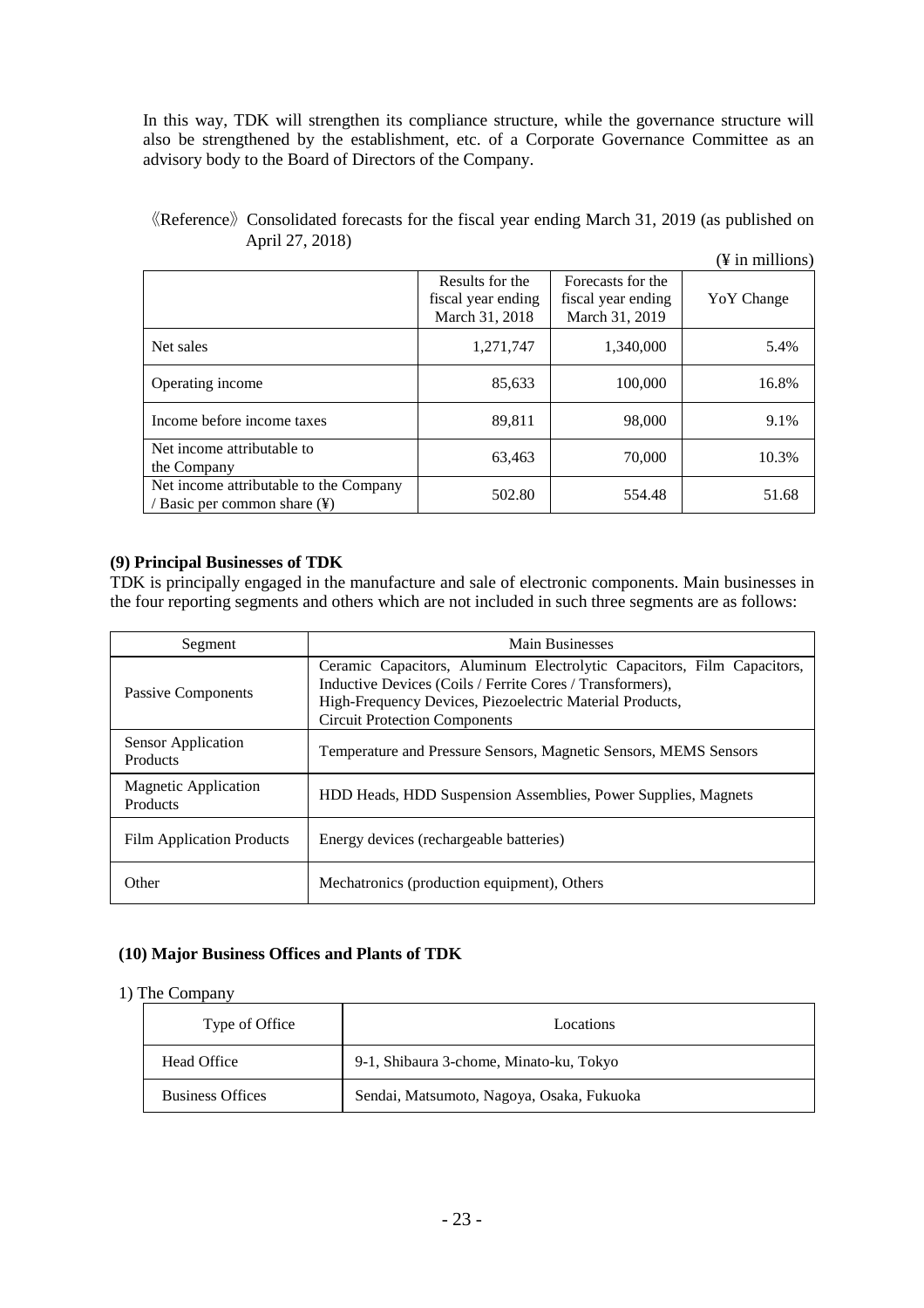| <b>Plants</b>          | Nikaho Plant (Akita Pref.), Honjo Plant (Akita Pref.)<br>Inakura Plant (Akita Pref.), Narita Plant (Chiba Pref.),<br>Kofu Plant (Yamanashi Pref.), Asama Techno Plant (Nagano Pref.),<br>Shizuoka Plant (Shizuoka Pref.), Mikumagawa Plant (Oita Pref.) |
|------------------------|---------------------------------------------------------------------------------------------------------------------------------------------------------------------------------------------------------------------------------------------------------|
| Research & Development | Ichikawa and Narita, Chiba Pref.                                                                                                                                                                                                                        |

### 2) Subsidiaries

The "1) Status of Principal Subsidiaries" of "(11) Principal Subsidiaries" is as follows.

# **(11) Principal Subsidiaries**

1) Status of Principal Subsidiaries

| Name of Company                                                                    | Capital              | Percentage of<br>Votes Held by<br>the Company<br>$(\% )$ | Outline of Principal<br><b>Business</b>                                               |
|------------------------------------------------------------------------------------|----------------------|----------------------------------------------------------|---------------------------------------------------------------------------------------|
| TDK-Lambda Corporation<br>(Minato-ku, Tokyo)                                       | ¥2,976 million       | $*100.0$                                                 | Manufacture and sale of<br>magnetic application<br>products                           |
| <b>TDK Akita Corporation</b><br>(Yurihonjo-shi, Akita Pref.)                       | ¥200 million         | $*100.0$                                                 | Manufacture of passive<br>components                                                  |
| <b>TDK Shonai Corporation</b><br>(Tsuruoka-shi, Yamagata Pref.)                    | ¥110 million         | $*100.0$                                                 | Manufacture of passive<br>components                                                  |
| TDK China Co., Ltd. (Shanghai,<br>China)                                           | RMB260,973 thousand  | 100.0                                                    | Management and<br>supervision of Chinese<br>subsidiaries                              |
| TDK Hong Kong Company<br>Limited (Hong Kong, China)                                | HK\$25,500 thousand  | 100.0                                                    | Manufacture and sale of<br>passive components and<br>magnetic application<br>products |
| <b>SAE Magnetics (Hong Kong)</b><br>Limited (Hong Kong, China)                     | HK\$50 thousand      | $*100.0$                                                 | Manufacture and sale of<br>magnetic application<br>products                           |
| TDK Xiamen Co., Ltd. (Xiamen,<br>China)                                            | RMB681,074 thousand  | $*100.0$                                                 | Manufacture and sale of<br>passive components                                         |
| <b>Amperex Technology Limited</b><br>(Hong Kong, China)                            | US\$277,588 thousand | $*99.3$                                                  | Manufacture and sale of<br>film application products                                  |
| TDK (Shanghai) International<br>Trading Co., Ltd. (Shanghai,<br>China)             | RMB1,659 thousand    | $*100.0$                                                 | Sale of passive<br>components                                                         |
| <b>TDK Taiwan Corporation</b><br>(Taipei, Taiwan)                                  | NT\$424,125 thousand | $*95.4$                                                  | Manufacture and sale of<br>passive components                                         |
| <b>Magnecomp Precision</b><br>Technology Public Co., Ltd.<br>(Ayutthaya, Thailand) | US\$96,333 thousand  | 99.8                                                     | Manufacture and sale of<br>magnetic application<br>products                           |
| TDK Singapore (Pte) Ltd.<br>(Singapore)                                            | US\$126 thousand     | $*100.0$                                                 | Sale of passive<br>components and magnetic<br>application products                    |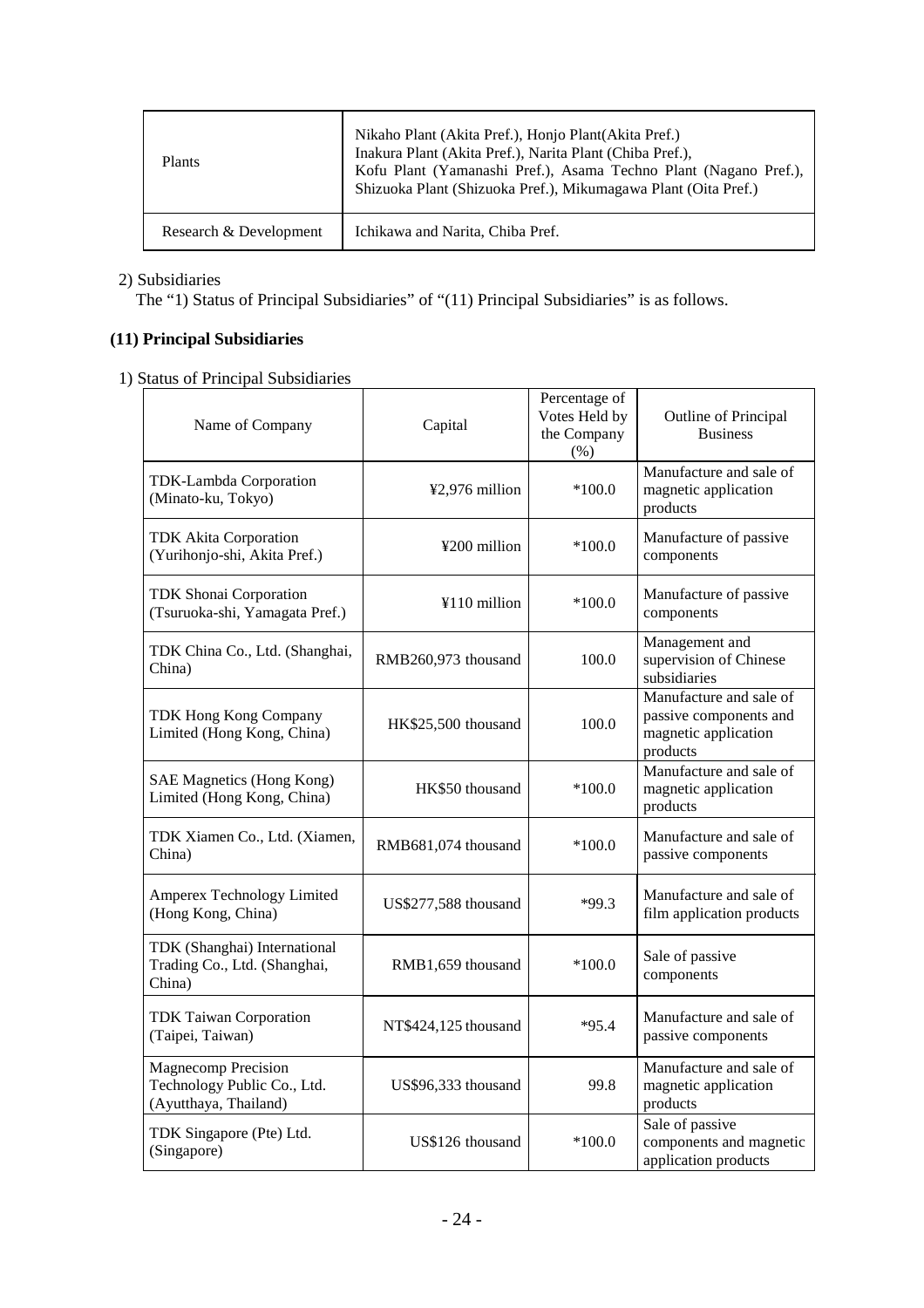| Name of Company                                  | Capital                 | Percentage of<br>Votes Held by<br>the Company<br>(% ) | Outline of Principal<br><b>Business</b>                   |
|--------------------------------------------------|-------------------------|-------------------------------------------------------|-----------------------------------------------------------|
| TDK U.S.A. Corporation (New<br>York, U.S.A.)     | US\$1,665,155 thousand  | 100.0                                                 | Management and<br>supervision of U.S.<br>subsidiaries     |
| InvenSense Inc. (California,<br>U.S.A.           | US\$1,475,072 thousand  | $*100.0$                                              | Manufacture and sale of<br>sensor application<br>products |
| TDK Corporation of America<br>(Illinois, U.S.A.) | US\$3,800 thousand      | $*100.0$                                              | Sale of passive<br>components                             |
| TDK Europe S.A. (Windhof,<br>Luxembourg)         | Euro $352,113$ thousand | 100.0                                                 | Management and<br>supervision of European<br>subsidiaries |
| EPCOS AG (Munich, Germany)                       | Euro 66,682 thousand    | $*100.0$                                              | Manufacture and sale of<br>passive components             |
| TDK Europe GmbH (Munich,<br>Germany)             | Euro 46,545 thousand    | $*100.0$                                              | Sale of passive<br>components                             |
| <b>TDK-Micronas GmbH</b><br>(Freiburg, Germany)  | Euro 500 thousand       | $*100.0$                                              | Manufacture and sale of<br>sensor application<br>products |

Notes: 1. Capital and percentage of votes held by the Company have been rounded down to the nearest unit.

2. \* denotes percentage of votes held by the Company including indirect holdings.

# 2) Business Combinations

| Classification            |          | No. of<br>Companies | Yo Y Change                                          |
|---------------------------|----------|---------------------|------------------------------------------------------|
|                           | Domestic | 15                  | -3 companies<br>$(+1$ company, -4 companies)         |
| Consolidated subsidiaries | Overseas | 127                 | $+7$ companies<br>$(+13$ companies, $-6$ companies)  |
|                           | Total    | 142                 | $+4$ companies<br>$(+14$ companies, $-10$ companies) |
|                           | Domestic | 3                   | -1 company                                           |
| Equity-method affiliates  | Overseas | 5                   |                                                      |
|                           | Total    | 8                   | -1 company                                           |

# **(12) Employees**

# Employees of TDK:

| Number of Employees | Change from Preceding Fiscal Year |
|---------------------|-----------------------------------|
| 102.883             | 3.190                             |

Note: The number of employees represents the number of employees who work in offices. Part-time employees are not included in the figure above.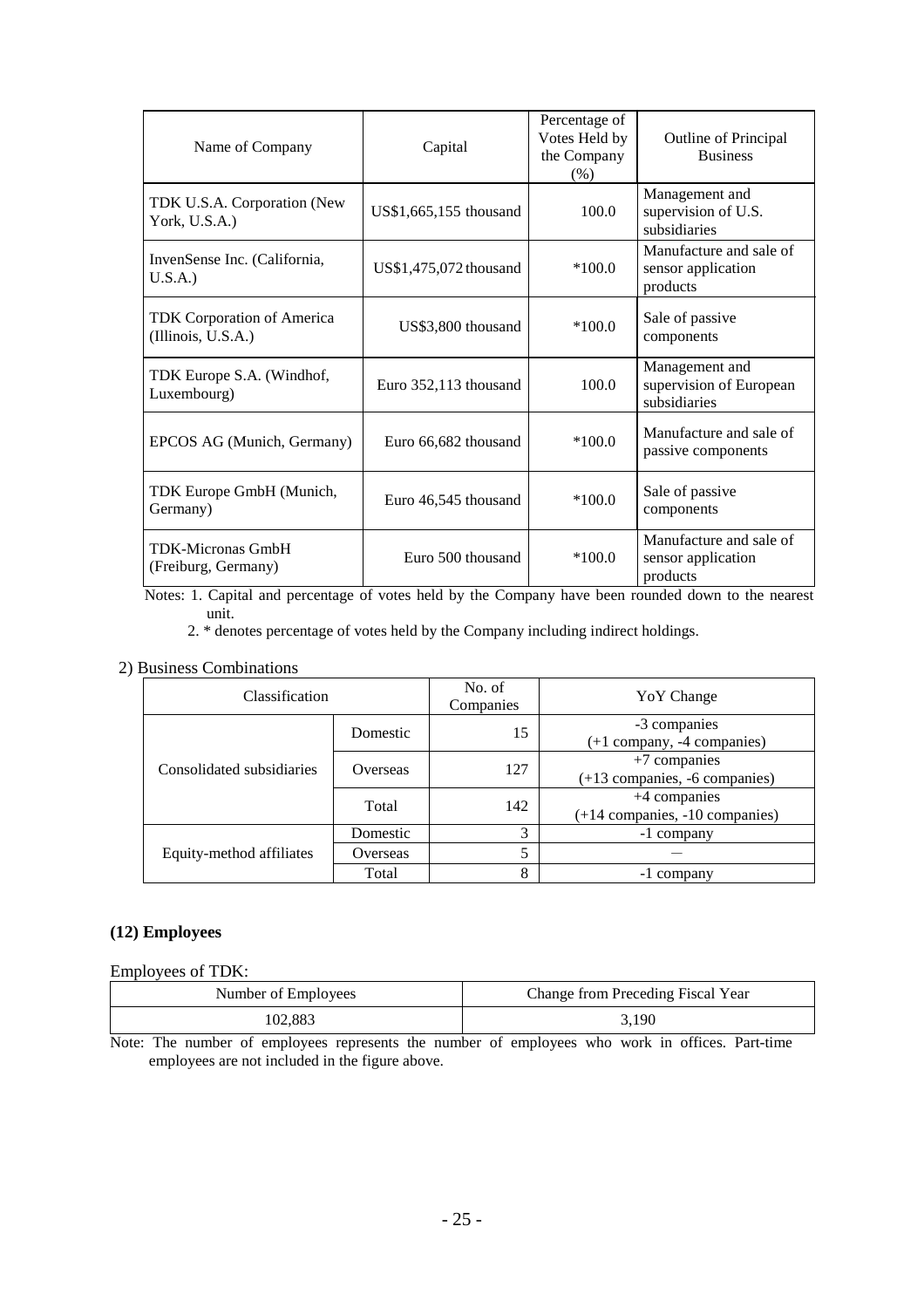# **2. Matters Concerning Shares of the Company**

# **(1) Total Number of Shares Authorized to Be Issued by the Company**

480,000,000 shares

# **(2) Total Number of Issued Shares**

129,590,659 shares (inclusive of 3,345,580 shares of treasury stock)

# **(3) Number of Shareholders**

21,565 shareholders (4,422 less than at March 31, 2017)

#### **(4) Top 10 Largest Shareholders**

| Name of shareholder                                                          | Number of shares held | Percentage of shares<br>held |
|------------------------------------------------------------------------------|-----------------------|------------------------------|
|                                                                              | (thousands of shares) | (% )                         |
| The Master Trust Bank of Japan, Ltd. (Trust account)                         | 24,086                | 19.08                        |
| Japan Trustee Services Bank, Ltd. (Trust account)                            | 14,404                | 11.41                        |
| Trust & Custody Services Bank, Ltd. (Securities investment<br>trust account) | 3,437                 | 2.72                         |
| STATE STREET BANK WEST CLIENT - TREATY<br>505234                             | 2,355                 | 1.87                         |
| Japan Trustee Services Bank, Ltd. (Trust account 5)                          | 1,999                 | 1.58                         |
| JPMC OPPENHEIMER JASDEC LENDING ACCOUNT                                      | 1,839                 | 1.46                         |
| <b>STATE</b><br>STREET BANK AND<br>TRUST COMPANY<br>505001                   | 1,797                 | 1.42                         |
| Nippon Life Insurance Company                                                | 1,640                 | 1.30                         |
| Japan Trustee Services Bank, Ltd. (Trust account 7)                          | 1,634                 | 1.29                         |
| Japan Trustee Services Bank, Ltd. (Trust account 9)                          | 1,626                 | 1.29                         |

Notes: 1. The 3,345,580 shares of treasury stock were not considered when calculating the percentage of shares held.

2. Shares of treasury stock are not considered in the number of shares held by the largest shareholders above.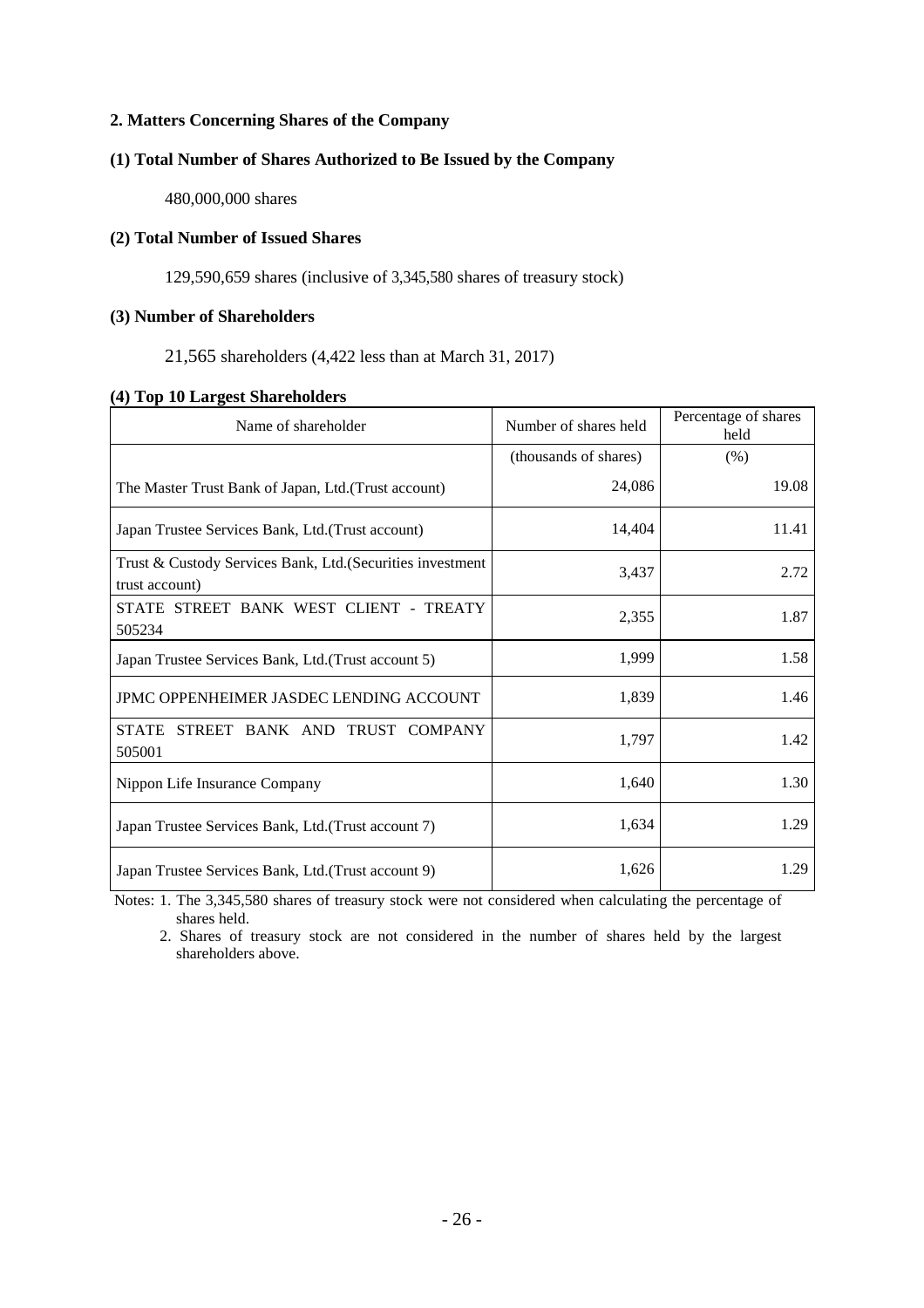# **3. Matters Concerning Stock Acquisition Rights, Etc.**

# **(1) Stock Acquisition Rights, Etc., Granted to the Company's Directors and Audit & Supervisory Board Members as of the End of the Fiscal Year Under Review in Consideration for the Performance of Their Duties**

|       | Issue           | Number of<br>stock    | Class and number<br>of shares to be                        | Amount to be<br>paid for stock         | Exercise period of stock                    | Directors' and Audit &<br><b>Supervisory Board Members'</b><br>holdings |                                         |
|-------|-----------------|-----------------------|------------------------------------------------------------|----------------------------------------|---------------------------------------------|-------------------------------------------------------------------------|-----------------------------------------|
| Issue | resolution date | acquisition<br>rights | issued upon the<br>exercise of stock<br>acquisition rights | acquisition<br>rights (issue<br>price) | acquisition rights<br>(both days inclusive) | <b>Directors</b>                                                        | Audit &<br>Supervisory<br>Board Members |
| 2005  | June 29, 2005   | 26                    | 2,600 shares of<br>common stock                            | Free of charge                         | From July 1, 2005<br>to June 30, 2025       | 1 person,<br>26 rights                                                  |                                         |
| 2008  | May 28, 2008    | 17                    | 1,700 shares of<br>common stock                            | ¥5,967<br>(fair value)                 | From July 6, 2008<br>to July 5, 2028        | 1 person,<br>17 rights                                                  |                                         |
| 2009  | May 27, 2009    | 125                   | $12,500$ shares of<br>common stock                         | ¥4,021<br>(fair value)                 | From July 5, 2009<br>to July 4, 2029        | 2 people,<br>57 rights                                                  |                                         |
| 2010  | May 26, 2010    | 144                   | 14,400 shares of<br>common stock                           | ¥4,213<br>(fair value)                 | From July 4, 2010<br>to July 3, 2030        | 2 people,<br>67 rights                                                  |                                         |
| 2011  | May 25, 2011    | 282                   | 28,200 shares of<br>common stock                           | ¥3,925<br>(fair value)                 | From July 3, 2011<br>to July 2, 2031        | 2 people,<br>75 rights                                                  | 1 person<br>20 rights                   |
| 2012  | June 21, 2012   | 282                   | $28.200$ shares of<br>common stock                         | ¥2.770<br>(fair value)                 | From July 8, 2012<br>to July 7, 2032        | 2 people,<br>98 rights                                                  | 1 person<br>19 rights                   |
| 2013  | June 19, 2013   | 281                   | $28,100$ shares of<br>common stock                         | ¥3,112<br>(fair value)                 | From July 7, 2013<br>to July 6, 2033        | 2 people,<br>94 rights                                                  | 1 person<br>26 rights                   |
| 2014  | June 18, 2014   | 321                   | $32,100$ shares of<br>common stock                         | ¥4,136<br>(fair value)                 | From July 6, 2014<br>to July 5, 2034        | 2 people,<br>94 rights                                                  | 1 person<br>26 rights                   |
| 2015  | July 31, 2015   | 927                   | $92,700$ shares of<br>common stock                         | ¥6.806<br>(fair value)                 | From August 23, 2015<br>to August 22, 2035  | 4 people,<br>331 rights                                                 |                                         |
| 2016  | June 17, 2016   | 470                   | $47,000$ shares of<br>common stock                         | ¥4,273<br>(fair value)                 | From July 10, 2016<br>to July 9, 2036       | 4 people,<br>235 rights                                                 |                                         |
| 2017  | June 16, 2017   | 271                   | $27.100$ shares of<br>common stock                         | ¥6.584<br>(fair value)                 | From July 9, 2017<br>to July 8, 2037        | 4 people,<br>111 rights                                                 |                                         |

# 1) Stock-Linked Compensation Stock Acquisition Rights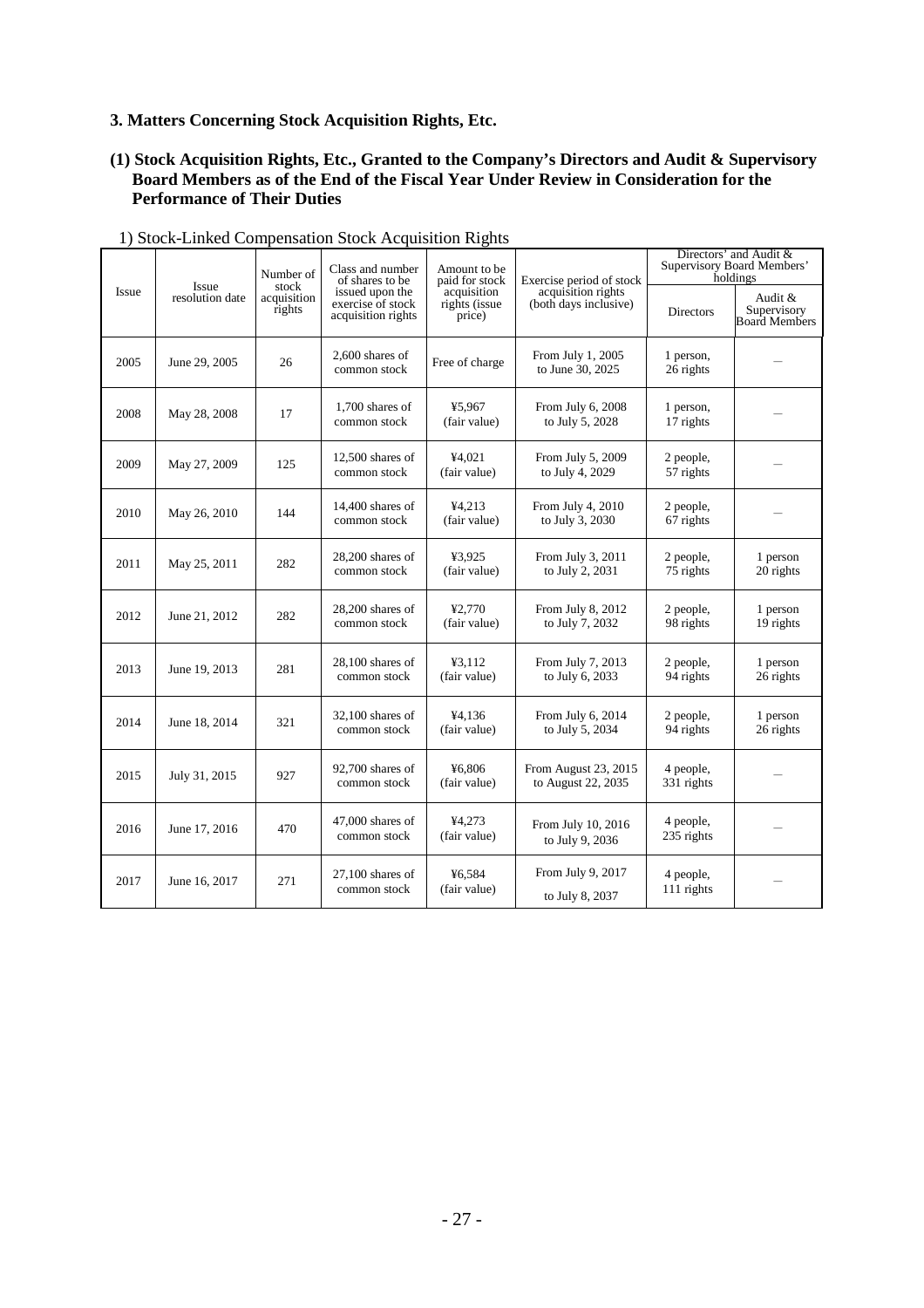|                  |                          | Number of                      | Class and number of                                                     | Exercise             | Exercise period of stock                    | Directors' and Audit & Supervisory<br>Board Members' holdings |                                         |
|------------------|--------------------------|--------------------------------|-------------------------------------------------------------------------|----------------------|---------------------------------------------|---------------------------------------------------------------|-----------------------------------------|
| Issue            | Issue resolution<br>date | stock<br>acquisition<br>rights | shares to be issued<br>upon the exercise of<br>stock acquisition rights | price<br>(per share) | acquisition rights<br>(both days inclusive) | <b>Directors</b>                                              | Audit &<br>Supervisory<br>Board Members |
| 11th             | July 31, 2012            | 245                            | $24,500$ shares of<br>common stock                                      | ¥3,550               | From August 1, 2014 to<br>July 31, 2018     |                                                               |                                         |
| 12 <sub>th</sub> | July 31, 2013            | 403                            | $40,300$ shares of<br>common stock                                      | ¥3,836               | From August 1, 2015 to<br>July 31, 2019     |                                                               |                                         |

Notes: 1. The exercise price of stock-linked compensation stock acquisition rights is ¥1 per share.

2. Stock acquisition rights are issued free of charge.

- 3. Stock acquisition rights have not been granted to Outside Directors and Audit & Supervisory Board Members.
- 4. Stock acquisition rights held by Directors include stock acquisition rights granted when they were Corporate Officers of the Company.
- 5. Stock acquisition rights held by an Audit & Supervisory Board Member were granted during appointment as a Director.

(Reference) Stock acquisition rights, etc., held by Directors, Audit & Supervisory Board Members, Corporate Officers and employees, etc., of the Company and its subsidiaries as of March 31, 2018

|                                                                 | Number of stock<br>acquisition rights | Class and number of shares to be.<br>issued upon the exercise of stock<br>acquisition rights | Percentage of the number of stock<br>acquisition rights in the total<br>number of the issued shares |
|-----------------------------------------------------------------|---------------------------------------|----------------------------------------------------------------------------------------------|-----------------------------------------------------------------------------------------------------|
| Stock-Linked<br><b>Compensation Stock</b><br>Acquisition Rights | 3.146                                 | 314,600 shares of<br>common stock                                                            | 0.24%                                                                                               |
| <b>Stock Acquisition Rights</b>                                 | 648                                   | $64,800$ shares of<br>common stock                                                           | 0.05%                                                                                               |
| Total                                                           | 3.794                                 | 379,400 shares of<br>common stock                                                            | 0.29%                                                                                               |

#### **(2) Stock Acquisition Rights, Etc., Granted to Employees, Etc., During the Fiscal Year Under Review in Consideration for the Performance of Their Duties**

| <b>Issue</b>                                                                |                      | Corporate Officers of<br>the Company                         | Employees of the Company |               | Officers and Employees of<br>the Subsidiaries of the<br>Company |               |
|-----------------------------------------------------------------------------|----------------------|--------------------------------------------------------------|--------------------------|---------------|-----------------------------------------------------------------|---------------|
|                                                                             | Number of<br>holders | Number issued                                                | Number of<br>holders     | Number issued | Number of<br>holders                                            | Number issued |
| 2017 Stock-Linked<br><b>Compensation Stock</b><br><b>Acquisition Rights</b> | 15                   | 160 stock<br>acquisition rights<br>$(16,000 \text{ shares})$ |                          |               |                                                                 |               |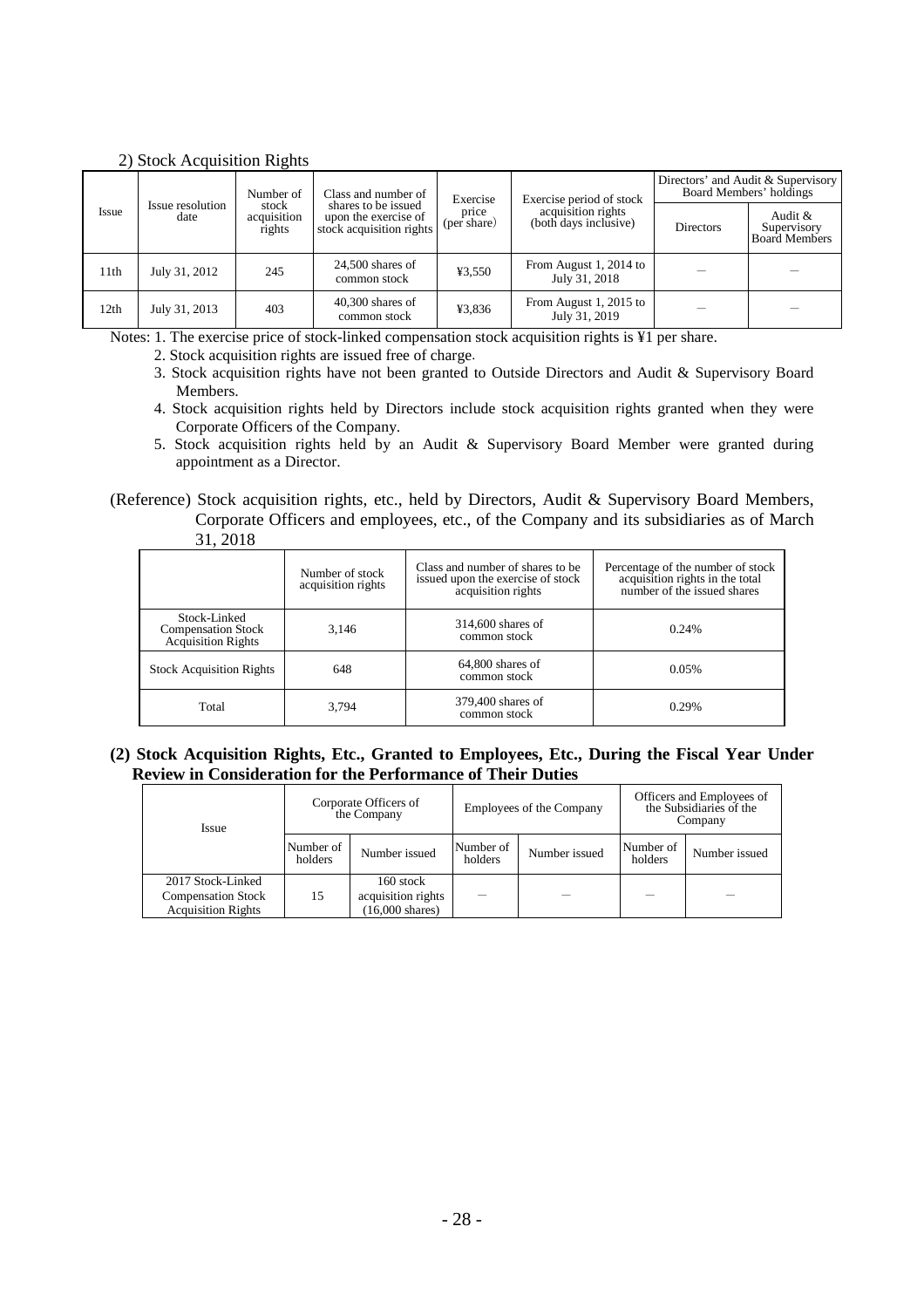# **4. Matters Concerning Directors and Audit & Supervisory Board Members**

| Position                                             | Name              | (1) Names and Other Details of Directors and Audit & Supervisory Board Members<br>Duties at the Company and Situation regarding                                                                 |
|------------------------------------------------------|-------------------|-------------------------------------------------------------------------------------------------------------------------------------------------------------------------------------------------|
|                                                      |                   | <b>Significant Concurrent Posts</b>                                                                                                                                                             |
| <b>Representative Director</b><br>(Chairman)         | Takehiro Kamigama | · Outside Director of OMRON Corporation<br>· Outside Director of Yamaha Motor Co., Ltd.                                                                                                         |
| <b>Representative Director</b><br>(President)        | Shigenao Ishiguro | · General Manager of Humidifier Countermeasures<br>HQ of the Company                                                                                                                            |
| Director<br>(Senior Vice President)                  | Tetsuji Yamanishi | • General Manager of Finance & Accounting HQ of<br>the Company                                                                                                                                  |
| Director<br>(Executive Vice President)               | Seiji Osaka       | · General Manager of Corporate Strategy HQ, in<br>charge of Human Resources of the Company<br>· Outside Director of Tabuchi Electric<br>Co., Ltd.                                               |
| <b>Outside Director</b>                              | Makoto Sumita     | · Chairman & CEO of INNOTECH<br><b>CORPORATION</b><br>· Chairman & CEO of INNOTECH FRONTIER,<br>Inc.                                                                                            |
| <b>Outside Director</b>                              | Kazumasa Yoshida  | · Outside Director of Onkyo Corporation<br>· Outside Director of CYBERDYNE, INC.<br>· Outside Director of Mamezou Holdings Co., Ltd.<br>· Outside Director of Freebit Co, Ltd.                  |
| <b>Outside Director</b>                              | Kazuhiko Ishimura | · Chairman & Director of Asahi Glass Co., Ltd.<br>· Outside Director of IHI Corporation                                                                                                         |
| Full-time Audit & Supervisory<br><b>Board Member</b> | Junji Yoneyama    |                                                                                                                                                                                                 |
| Full-time Audit & Supervisory<br><b>Board Member</b> | Osamu Yotsui      |                                                                                                                                                                                                 |
| Outside Audit & Supervisory<br>Board Member          | Kazunori Yagi     | · Outside Audit & Supervisory Board Member of<br>Yokogawa Bridge Holdings Corp.<br>· Outside Director of OYO Corporation<br>· Outside Audit & Supervisory Board Member of<br>Sojitz Corporation |
| Outside Audit & Supervisory<br><b>Board Member</b>   | Toru Ishiguro     | · Partner of Mori Hamada & Matsumoto<br>· Outside Director of Daiwa Asset Management<br>Co., Ltd.<br>· Director of Japan Investor Protection Fund<br>· Governor of Japan Exchange Regulation    |
| Outside Audit & Supervisory<br><b>Board Member</b>   | Kiyoshi Fujimura  |                                                                                                                                                                                                 |

# **(1) Names and Other Details of Directors and Audit & Supervisory Board Members**

Notes: 1. Directors Messrs. Makoto Sumita, Kazumasa Yoshida, and Kazuhiko Ishimura are Outside Directors pursuant to Article 2, item 15 of the Companies Act of Japan and Independent Directors pursuant to Article 436-2 of the Securities Listing Regulations of the Tokyo Stock Exchange, Inc.

2. Audit & Supervisory Board Members Messrs. Kazunori Yagi, Toru Ishiguro, and Kiyoshi Fujimura are Outside Audit & Supervisory Board Members pursuant to Article 2, item 16 of the Companies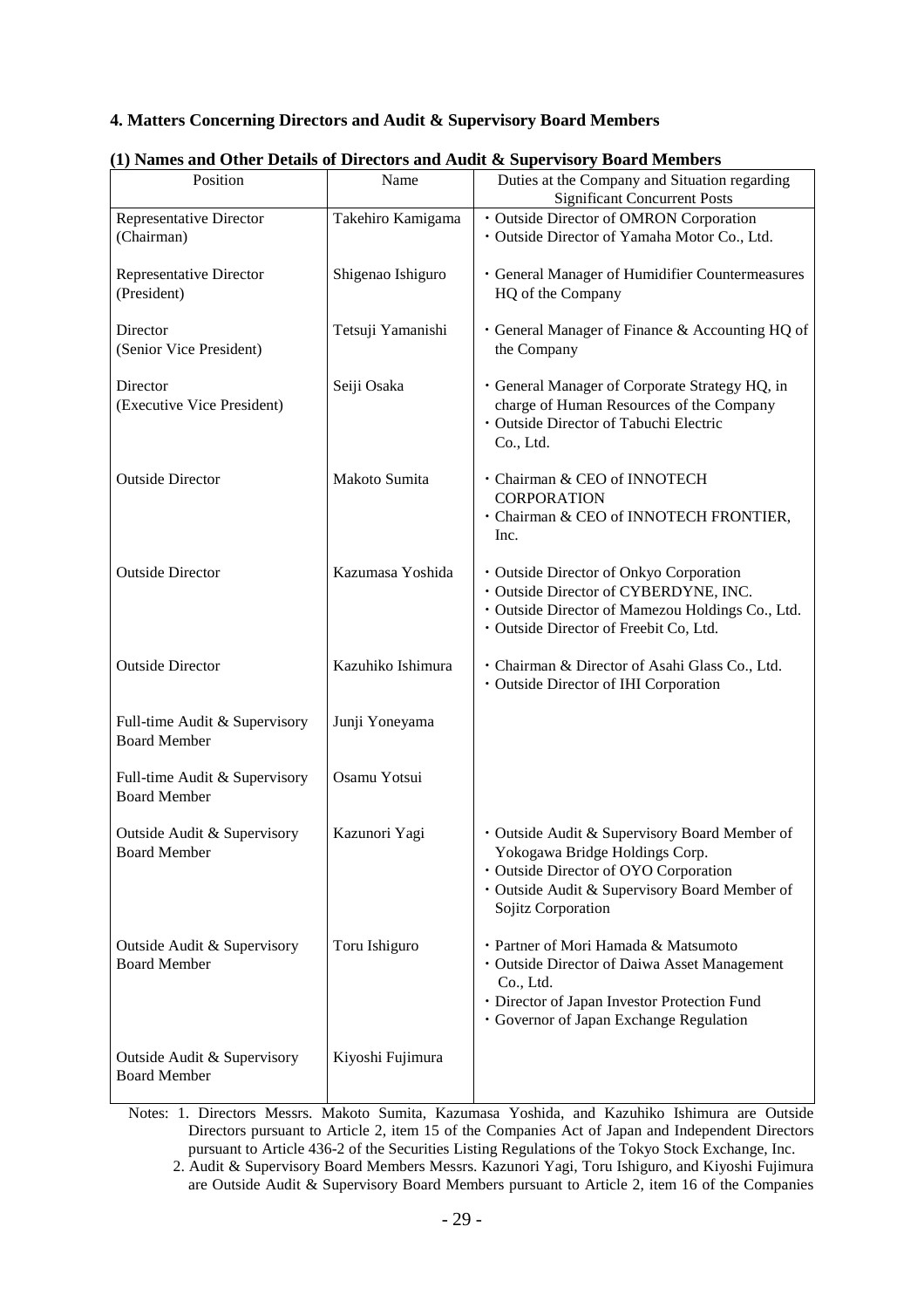Act of Japan. Also, Messrs. Kazunori Yagi, and Kiyoshi Fujimura are Independent Audit & Supervisory Board Members pursuant to Article 436-2 of the Securities Listing Regulations of the Tokyo Stock Exchange, Inc.

| date of change | <b>Position</b>                           | Name          | Duties at the Company and Situation<br>regarding Significant Concurrent Posts                                       |
|----------------|-------------------------------------------|---------------|---------------------------------------------------------------------------------------------------------------------|
| April 1, 2018  | Director<br>(Executive Vice<br>President) | Seiji Osaka   | · General Manager of Corporate Strategy<br>HQ of the Company<br>• Outside Director of Tabuchi Electric Co.,<br>Ltd. |
| May 23, 2018   | <b>Outside Director</b>                   | Makoto Sumita | & CEO of INNOTECH<br>Chairman<br><b>CORPORATION</b>                                                                 |

3. After March 31, 2018, the following changes in duties and significant concurrent posts occurred:

4. Transactions between the Company and other parties where Outside Directors/Audit & Supervisory Board Members concurrently hold significant positions were as follows:

- ・Although the Company has business relationships relating to Semiconductor Memory Devices and system development, etc. with INNOTECH CORPORATION, where Outside Director Mr. Makoto Sumita is CEO, the transacted amount is so small for both entities that such business relationship is not a significant relationship; in the fiscal year ended March 31, 2018, the ratio of sales of TDK to the INNOTECH Group represented less than 1% of the consolidated net sales of TDK, and the ratio of sales of the INNOTECH Group to TDK represented less than 1% of the INNOTECH Group's consolidated net sales.
- ・Although the Company has business relationships relating to electronic components, glass and chemical goods, etc. with Asahi Glass Co., Ltd., where Outside Director Mr. Kazuhiko Ishimura serves as Director, the transacted amount is so small for both entities that such business relationship is not a significant relationship; in the fiscal year ended March 31, 2018, the ratio of sales of TDK to Asahi Glass Group represented less than 1% of the consolidated net sales of TDK, and the ratio of sales of the Asahi Glass Group to TDK represented less than 1% of the Asahi Glass Group's consolidated net sales.
- ・ Although the Company has business relationships relating to electronic components and manufacturing equipment, etc. with IHI Corporation, where Outside Director Mr. Kazuhiko Ishimura serves as the Outside Director, the transacted amount is so small for both entities that this business relationship is not a significant relationship; in the fiscal year ended March 31, 2018, the ratio of sales of the TDK to the IHI Group represented less than 1% of the consolidated net sales of the TDK, and the ratio of sales of the IHI Group to the TDK represented less than 1% of the IHI Group's consolidated net sales.
- ・Although the Company has a business relationship relating to metallic materials with Sojitz Corporation, where Outside Audit & Supervisory Board Member Mr. Kazunori Yagi serves as Outside Audit & Supervisory Board Member, the transacted amount is so small for both entities that this business relationship is not a significant relationship; in the fiscal year ended March 31, 2018, the ratio of sales of the Sojitz Group to TDK represented less than 1% of the consolidated net sales of the Sojitz Group.
- 5. Audit & Supervisory Board Members Messrs. Osamu Yotsui, Kazunori Yagi, and Kiyoshi Fujimura have relevant knowledge of financing and accounting as stated below:
	- ・Full-time Audit & Supervisory Board Member Mr. Osamu Yotsui has the experience of serving for many years in the fields of financing and accounting of the Company; thus, he has considerable knowledge in this field.
	- ・Outside Audit & Supervisory Board Member Mr. Kazunori Yagi has the experience of serving for many years in the fields of accounting and corporate planning at Yokogawa Electric Corporation; thus, he has considerable knowledge as regards financing and accounting.
	- ・Outside Audit & Supervisory Board Member Mr. Kiyoshi Fujimura has the experience of serving for many years in the field of accounting for Mitsubishi Corporation; thus, he has considerable knowledge of financing and accounting.
- 6. The Company entered into contracts with all of the Outside Directors and Audit & Supervisory Board Members pursuant to Article 427, paragraph 1 of the Companies Act of Japan to limit their liabilities under Article 423, paragraph 1 of the same Act. The amount of liability set forth in each such contract is equal to or greater than the amount provided for in Article 425, paragraph 1 of the same Act.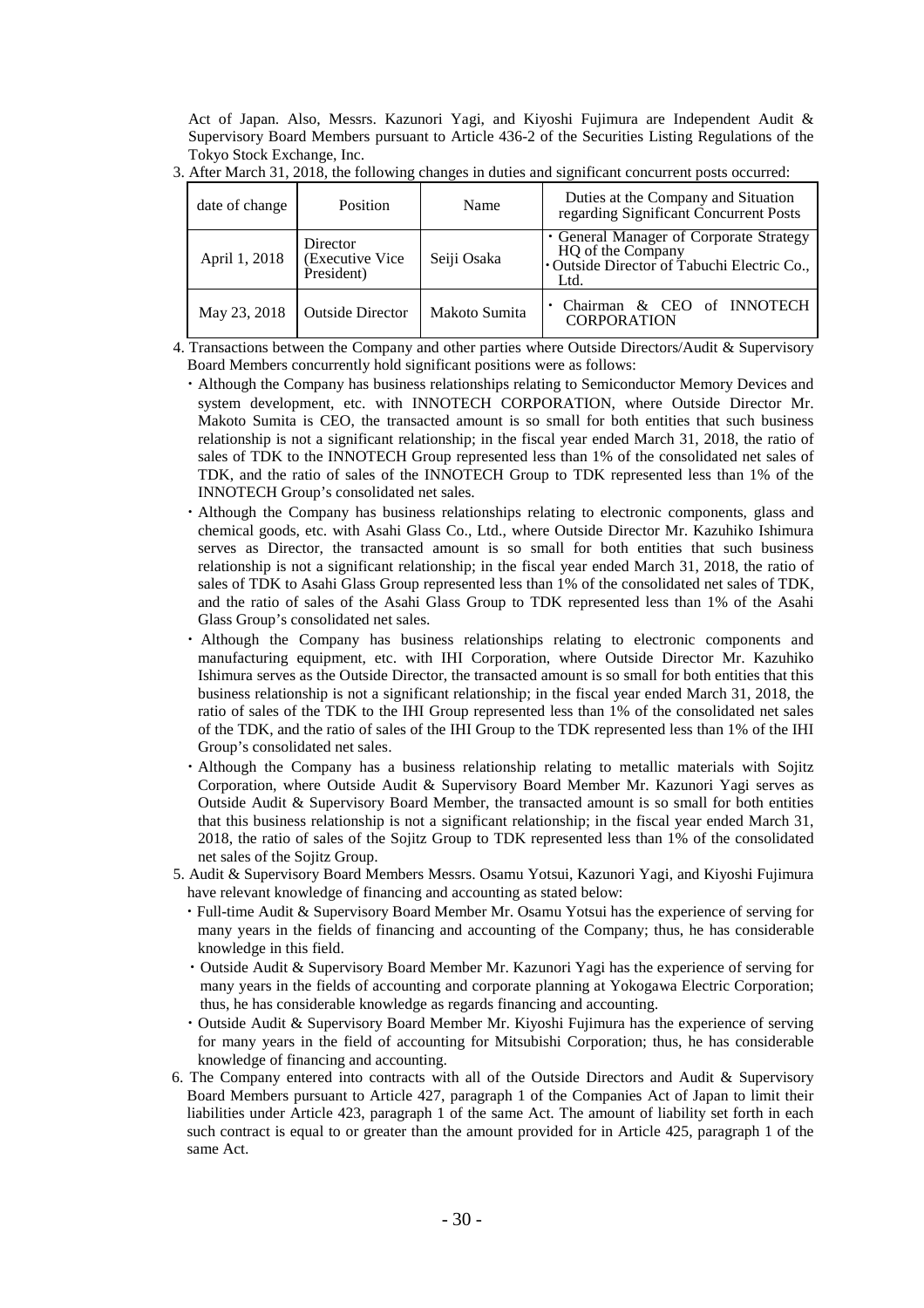# **(2) Remuneration for Directors and Audit & Supervisory Board Members**

|                                                                 |                              | Total amount of<br>remuneration<br>$(\frac{1}{2}$ in millions) | Remuneration breakdown |                                   |                                            |                                   |                                               |                                   |
|-----------------------------------------------------------------|------------------------------|----------------------------------------------------------------|------------------------|-----------------------------------|--------------------------------------------|-----------------------------------|-----------------------------------------------|-----------------------------------|
| Classification                                                  | Total<br>number<br>of payees |                                                                | Basic remuneration     |                                   | Results-linked bonus                       |                                   | Stock-linked<br>compensation stock<br>options |                                   |
|                                                                 |                              |                                                                | Number<br>of payees    | Amount<br>paid (¥ in<br>millions) | Number<br>of payees                        | Amount<br>paid (¥ in<br>millions) | Number<br>of payees                           | Amount<br>paid (¥ in<br>millions) |
| <b>Directors</b>                                                | 8                            | 523                                                            | 8                      | 249                               | 3                                          | 101                               | 4                                             | 173                               |
| (including)<br><b>Outside Directors</b> )                       | (3)                          | (45)                                                           | (3)                    | (45)                              | Not eligible for the above<br>remuneration |                                   |                                               |                                   |
| Audit $&$<br>Supervisory<br><b>Board Members</b>                | 5                            | 87                                                             | 5                      | 87                                | Not eligible for the above<br>remuneration |                                   |                                               |                                   |
| (including)<br>Outside Audit &<br>Supervisory Board<br>Members) | (3)                          | (29)                                                           | (3)                    | (29)                              |                                            |                                   |                                               |                                   |
| Total                                                           | 13                           | 610                                                            | 13                     | 336                               | 3                                          | 101                               | 4                                             | 173                               |

#### 1) Total Amount of Remuneration for the Fiscal Year Under Review

Notes: 1. The number of Directors and Audit & Supervisory Board Members at the end of the fiscal year under review were 7 and 5, respectively.

The total number of payees, the total amount of remuneration and the basic remuneration in the breakdown thereof regarding Directors and Audit & Supervisory Board Members as shown above include 1 Director who retired at the close of the 121st Ordinary General Meeting of Shareholders held on June 29, 2017, and the amount of remuneration paid to him.

- 2. The ceiling amount of remuneration
	- (1) The ceiling amount of remuneration for Directors
		- 1) Basic remuneration: The ceiling amount of remuneration for Directors as a group was resolved as less than ¥25 million per month at the 106th Ordinary General Meeting of Shareholders held on June 27, 2002.
		- 2) Results-linked bonus: The ceiling amount of results-linked bonuses was resolved as less than ¥350 million per year at the 119th Ordinary General Meeting of Shareholders held on June 26, 2015.
		- 3) Stock-linked compensation stock options: The ceiling amount of remuneration related to stock acquisition rights allocated as stock options was resolved as less than ¥457 million per year at the 119th Ordinary General Meeting of Shareholders held on June 26, 2015.
	- (2) The ceiling amount of remuneration for Audit & Supervisory Board Members Basic remuneration: The ceiling amount of remuneration for Audit & Supervisory Board Members as a group was resolved as less than ¥8 million per month at the 106th Ordinary General Meeting of Shareholders held on June 27, 2002.
- 3. As for the amount of results-linked bonuses and stock-linked compensation stock options for Directors for the fiscal year under review, it has been recorded as an expense.
- 2) Policy and Determination Method Regarding the Amounts of Remuneration and Other Payments for Directors and Audit & Supervisory Board Members and its Method of Calculation
	- <Policy on remuneration>
	- (1) Purpose of remuneration system

The Company has designed its remuneration system for the purpose of promoting as much as possible behavior on the part of Directors and Corporate Officers geared towards enhancing corporate results and stock value and constantly increasing the corporate value of the overall TDK by constantly pursuing the formulation of a competitive remuneration system to secure diverse and excellent human resources that focuses on linkage with short-term as well as medium- to long-term results.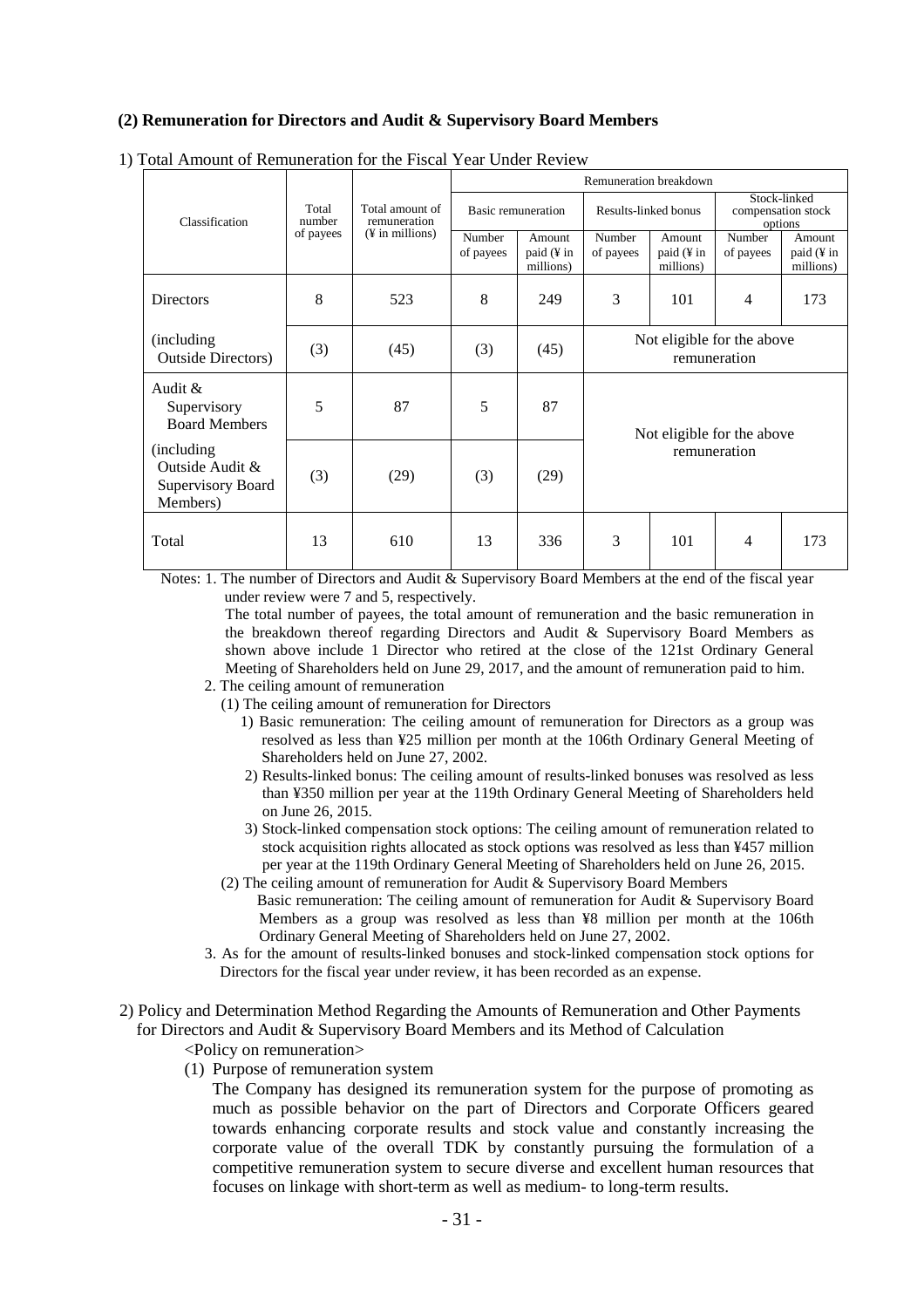#### (2) Remuneration level

The Company aims to set remuneration at levels enabling the maintenance of competitiveness compared with other companies of similar scale, mainly in the same business category. The adequacy of its level is examined by the Compensation Advisory Committee based on studies, etc., on corporate management remuneration performed periodically by third parties.

- (3) Composition of remuneration
	- a. Remuneration for Directors who serve concurrently as Corporate Officers Composed of basic remuneration, results-linked bonuses and stock-linked compensation stock options.
	- b. Remuneration of Directors who do not serve concurrently as Corporate Officers Composed of basic remuneration and stock-linked compensation stock options.
	- c. Remuneration for Outside Directors Basic remuneration only.
	- d. Remuneration for Audit & Supervisory Board Members Basic remuneration only.
- (4) Results linkage system
	- a. Short-term results linkage system (results-linked bonus) A system whereby remuneration fluctuates within a range of 0% to 200% of the standard payment amount depending on the consolidated results for the year (operating income, ROE) and the degree of attainment of targets set for each division in charge.
	- b. Mid- to long-term results linkage system (stock-linked compensation stock options) Under this system, recipients share the same advantage of a rising stock value of the Company and the same risk of it falling as shareholders. The introduction of such a system is intended to increase the ambition and morale of eligible Directors and Corporate Officers with respect to the enhancement of results and stock value. To further strengthen the link between executive remuneration and mid- to long-term results and corporate value, some stock-linked compensation stock options have a results achievement condition attached to them. The results achievement condition takes consolidated results under the medium-term management plan (operating income, ROE) as an index, and varies the number of exercisable options between 0% and 100% of the number of options granted, depending on the degree of attainment of targets.

The Company has established Corporate Stock Ownership Guidelines. The Company makes an effort to ensure that eligible Directors and Corporate Officers hold at least a certain number of shares in the Company pursuant to their rank, including stock-linked compensation stock options.

<Remuneration determination process (establishment and operation of the Compensation Advisory Committee)>

In order to achieve the purpose of the aforementioned remuneration system, the Company has in place a "Compensation Advisory Committee" acting as an advisory body to the Board of Directors which is chaired by an Outside Director and of which more than half of the members are composed of Outside Directors.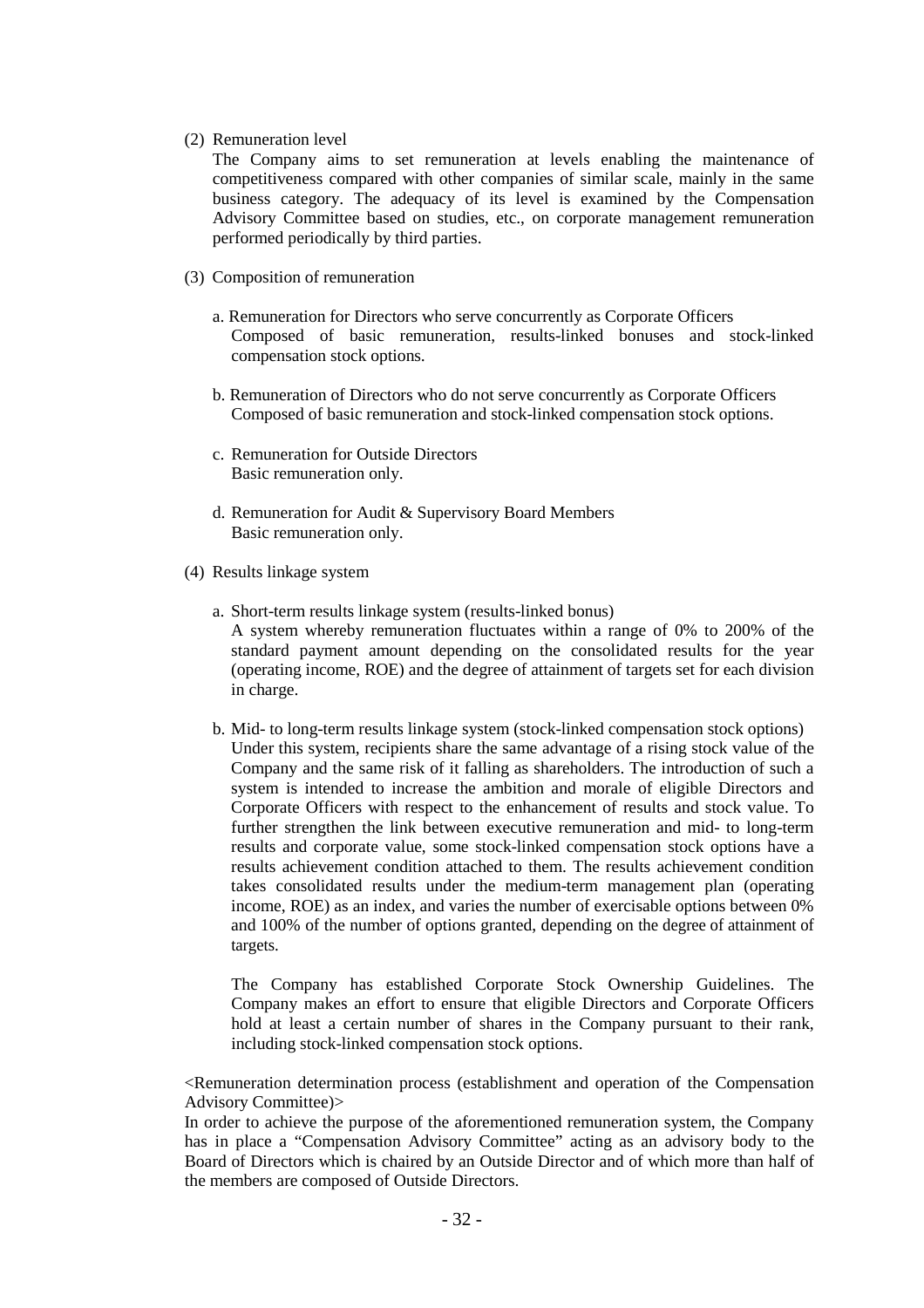The Committee examines the remuneration system and the level of remuneration pertaining to Directors and Corporate Officers and reports its findings to the Board of Directors in order to review the transparency of the remuneration decision-making process and help to ensure that the individual remuneration is reasonable in light of corporate business performance, individual performance and general industry standards, among other factors.

# **(3) Matters Concerning Outside Directors and Outside Audit & Supervisory Board Members**

1) Situation regarding Significant Concurrent Posts and Relationships between the Company and the Entities Concerned

Please refer to "4. (1) Names and Other Details of Directors and Audit & Supervisory Board Members" noted from page 29 through page 30.

2) Principal Activities of Outside Directors and Outside Audit & Supervisory Board Members during the Fiscal Year Under Review

| Name (Position)                        | Attendance at Meetings of the<br>Board of Directors and Other<br>Meetings                                                                                                                                                                                                                                                                      | Opinions in Meetings of the Board of<br>Directors and Other Activities                                                                                                                                                                                                                                                                                                                                                                                                                                                                                                                                               |
|----------------------------------------|------------------------------------------------------------------------------------------------------------------------------------------------------------------------------------------------------------------------------------------------------------------------------------------------------------------------------------------------|----------------------------------------------------------------------------------------------------------------------------------------------------------------------------------------------------------------------------------------------------------------------------------------------------------------------------------------------------------------------------------------------------------------------------------------------------------------------------------------------------------------------------------------------------------------------------------------------------------------------|
| Makoto Sumita<br>(Outside Director)    | Mr. Sumita attended all 15<br>meetings of the Board of<br>Directors held during the fiscal<br>year under review.<br>Attendance at the following<br>committee meetings during the<br>fiscal year under review:<br>Nomination Advisory<br>Committee: 6 out of 6<br>meetings<br><b>Compensation Advisory</b><br>Committee: 8 out of 8<br>meetings | Mr. Sumita is the Chairman of the Board of<br>Directors.<br>He actively stated opinions based mainly on<br>his extensive experience and high level of<br>expertise regarding corporate management,<br>especially in the electronics field.<br>Mr. Sumita is the Chairman of the<br>Nomination Advisory Committee. He<br>therefore plays a key role in judging the<br>appropriateness of the selection of Directors,<br>Audit & Supervisory Board Members and<br>Corporate Officers, and the transparency of<br>the decision-making process.<br>He is also a member of the Compensation<br><b>Advisory Committee.</b> |
| Kazumasa Yoshida<br>(Outside Director) | Mr. Yoshida attended all 15<br>meetings of the Board of<br>Directors held during the fiscal<br>year under review.<br>Nomination Advisory<br>Committee: 6 out of 6<br>meetings<br><b>Compensation Advisory</b><br>Committee: 8 out of 8<br>meetings                                                                                             | Mr. Yoshida actively stated opinions<br>regarding corporate management based on his<br>extensive experience and knowledge, mainly<br>on corporate management in the electronics<br>industry and global and consumer businesses.<br>Mr. Yoshida is the Chairman of the<br>Compensation Advisory Committee. He<br>therefore plays a key role in judging the<br>transparency of the decision-making process<br>of the remuneration to Directors and<br>Corporate Officers, and the appropriateness<br>of the compensation.<br>He is also a member of the Nomination<br>Advisory Committee.                              |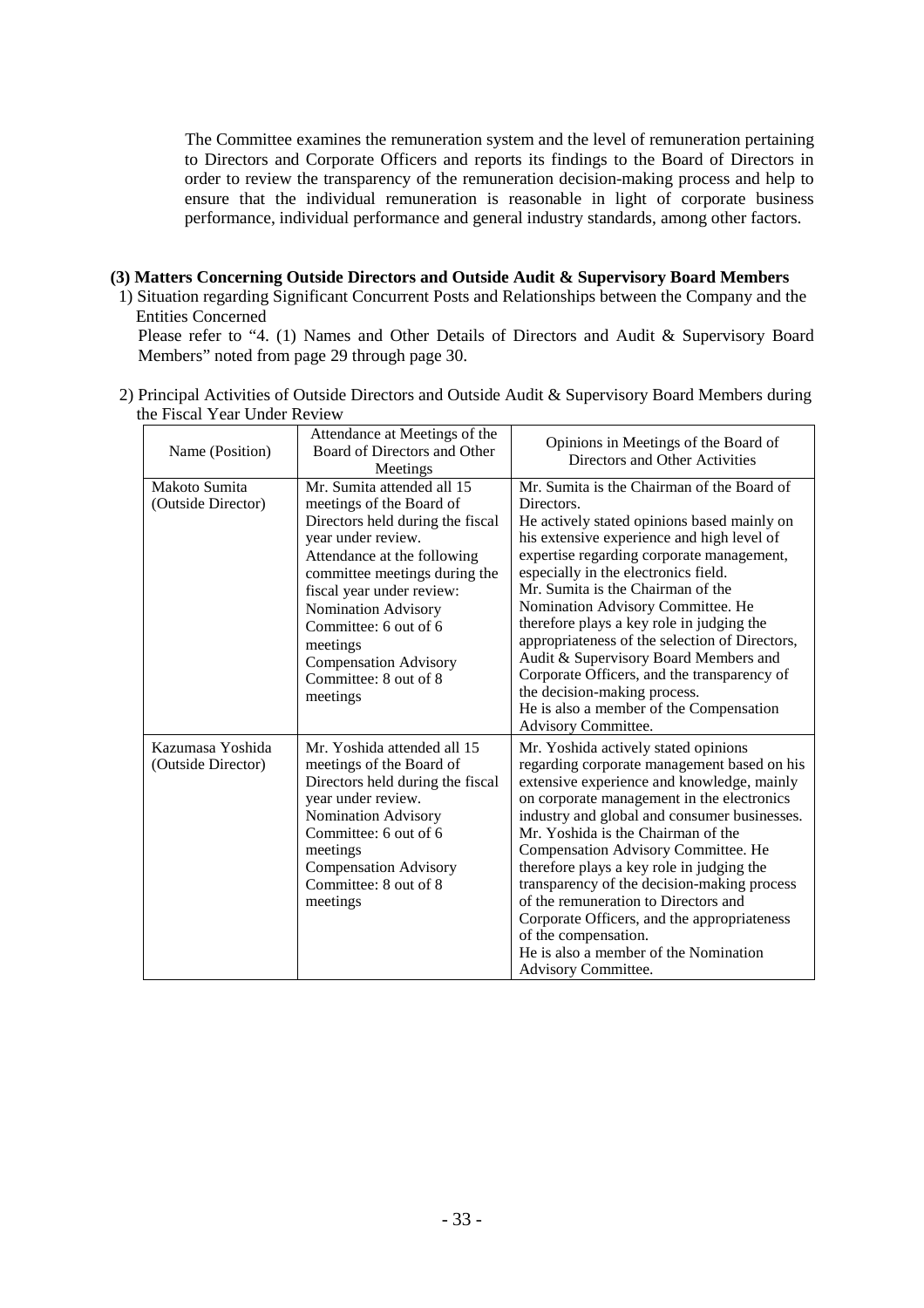| Name (Position)                                                             | Attendance at Meetings of the<br>Board of Directors and Other<br>Meetings                                                                                                                                                                           | Opinions in Meetings of the Board of<br>Directors and Other Activities                                                                                                                                                                                                                                                                                                                                                                                                                                                                                                                                 |
|-----------------------------------------------------------------------------|-----------------------------------------------------------------------------------------------------------------------------------------------------------------------------------------------------------------------------------------------------|--------------------------------------------------------------------------------------------------------------------------------------------------------------------------------------------------------------------------------------------------------------------------------------------------------------------------------------------------------------------------------------------------------------------------------------------------------------------------------------------------------------------------------------------------------------------------------------------------------|
| Kazuhiko Ishimura<br>(Outside Director)                                     | Mr. Ishimura attended all 15<br>meetings of the Board of<br>Directors held during the fiscal<br>year under review.<br>Nomination Advisory<br>Committee: 6 out of 6<br>meetings<br><b>Compensation Advisory</b><br>Committee: 8 out of 8<br>meetings | Mr. Ishimura actively stated opinions<br>regarding corporate management in general<br>based on his extensive experience and<br>knowledge regarding corporate management<br>at a materials manufacturer and global<br>business.<br>Mr. Ishimura is a member of the Nomination<br>Advisory Committee. He therefore plays an<br>important role in judging the appropriateness<br>of the selection of Directors, Audit &<br>Supervisory Board Members and Corporate<br>Officers, and the transparency of the<br>decision-making process.<br>He is also a member of the Compensation<br>Advisory Committee. |
| Kazunori Yagi<br>(Outside Audit &<br><b>Supervisory Board</b><br>Member)    | Mr. Yagi attended all 14<br>meetings of the Audit &<br>Supervisory Board and all 15<br>meetings of Board of Directors<br>held during the fiscal year<br>under review.                                                                               | Mr. Yagi actively stated opinions based<br>mainly on his extensive experience regarding<br>corporate management in the electronics field<br>and on his professional accounting and<br>financing viewpoint.                                                                                                                                                                                                                                                                                                                                                                                             |
| Toru Ishiguro<br>(Outside Audit &<br><b>Supervisory Board</b><br>Member)    | Mr. Ishiguro attended all 14<br>meetings of the Audit &<br>Supervisory Board and all 15<br>meetings of Board of Directors<br>held during the fiscal year<br>under review.                                                                           | Mr. Ishiguro actively stated opinions from his<br>specialized knowledge on law as a lawyer and<br>advanced, specialized knowledge and<br>wide-ranging insight regarding corporate<br>governance and internal control.                                                                                                                                                                                                                                                                                                                                                                                  |
| Kiyoshi Fujimura<br>(Outside Audit &<br><b>Supervisory Board</b><br>Member) | Mr. Fujimura attended all 14<br>meetings of the Audit &<br>Supervisory Board and all 15<br>meetings of Board of Directors<br>held during the fiscal year<br>under review.                                                                           | Mr. Fujimura actively stated opinions from<br>his extensive experience in corporate<br>management of a general trading company<br>and his expert knowledge relating to finance<br>and accounting.                                                                                                                                                                                                                                                                                                                                                                                                      |

Note: In the cease and desist order and surcharge payment order issued to the manufacturers of HDD suspensions by the Japan Fair Trade Commission ("JFTC") in February 2018, there was a reference to misconduct of the Company and its subsidiaries under the Act on Prohibition of Private Monopolization and Maintenance of Fair Trade of Japan. However, the Company and its subsidiaries were exempted from cease and desist order and surcharge payment order, since they filed an application under the leniency program with the JFTC in advance and such application was granted as well as for other reasons.

Each Outside Directors and Outside Audit & Supervisory Board Member has regularly commented as appropriate on the importance and thorough implementation of corporate governance and legal compliance at the Board of Directors meetings and on other occasions. In addition, each Outside Directors and Outside Audit & Supervisory Board Member has performed his duties by, for example, providing more active recommendations on the development and strengthening of the Company's corporate governance and compliance system after gaining the understanding of the said case.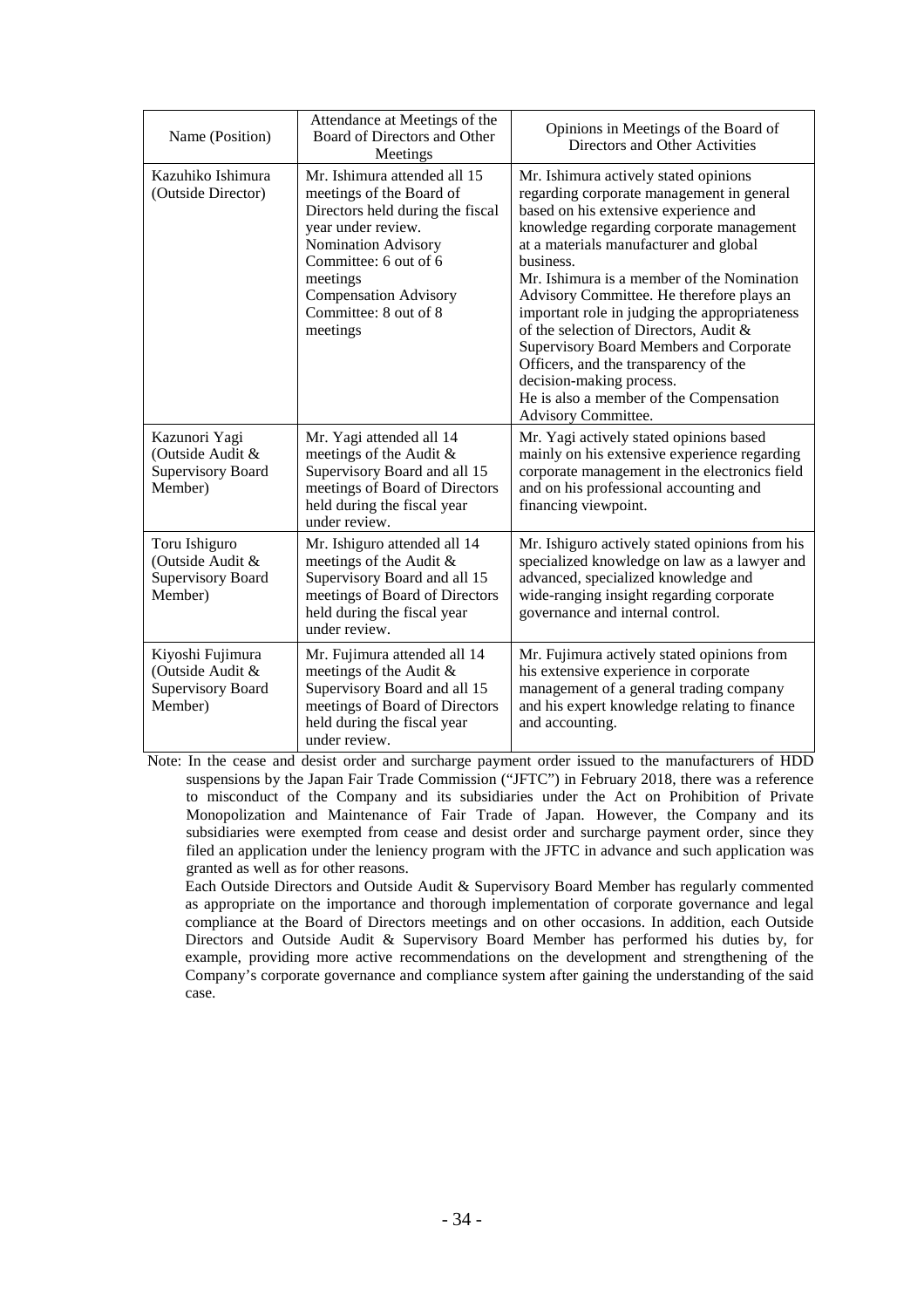# **5. Accounting Auditor**

# **(1) Name** KPMG AZSA LLC

# **(2) Remuneration**

|                                                                                                                                                                                        | $(\frac{1}{2}$ in millions) |
|----------------------------------------------------------------------------------------------------------------------------------------------------------------------------------------|-----------------------------|
|                                                                                                                                                                                        | Amounts payable             |
| The amount of remuneration payable to the Accounting Auditor by the<br>Company with respect to duties provided under Article 2, paragraph 1 of the<br>Certified Public Accountants Act | 376                         |
| The aggregate amount of remuneration and other material benefits payable to<br>the Accounting Auditor by the Company and its subsidiaries                                              | 424                         |

- Notes: 1. The Company's Audit & Supervisory Board has consented to the remuneration of the Accounting Auditor as required under the Article 399 paragraph 1 of the Companies Act, after examining the Accounting Auditor's audit plan, the status of duties conducted in previous fiscal years, and the basis for calculation of the remuneration estimate by receiving the necessary materials and hearing reports from Directors, relevant in-house departments, and the Accounting Auditor.
	- 2. The amount of remuneration for audit pursuant to the Companies Act and the amount of remuneration for audit pursuant to the Financial Instruments and Exchange Act are not divided in the Auditing Agreement concluded between the Company and the Accounting Auditor. Therefore, the amount to be paid by the Company with respect to duties provided as stated in Article 2, paragraph 1 of the Certified Public Accountants Act represents the total amount to be paid by the Company.
	- 3. The Company pays remuneration to the Accounting Auditor for advice regarding the application of accounting standards and other duties aside from those provided under Article 2, paragraph 1 of the Certified Public Accountants Act.
	- 4. Of the Company's principal subsidiaries, TDK U.S.A. Corporation, SAE Magnetics (Hong Kong) Limited and other companies are audited by KPMG member firms overseas, and EPCOS AG is audited by another foreign audit firm.

# **(3) Dismissal or Non-reappointment of Accounting Auditor**

If all of the Audit & Supervisory Board Members acknowledge that the Company's Accounting Auditor is subject to any of the conditions set forth in Article 340, paragraph 1 of the Companies Act, and is therefore largely unable to properly execute its duties, the Company shall dismiss the Accounting Auditor by a unanimous resolution of all members of the Audit & Supervisory Board.

In addition to cases in which there is evidence to justify the dismissal of the Company's Accounting Auditor for statutory reasons, if any event occurs that is recognized as casting doubt upon the suitability of the Accounting Auditor regarding important factors relating to the Accounting Auditor's execution of duties, such as the Accounting Auditor's qualifications, independency and ethics, the Audit & Supervisory Board will, in accordance with the Regulations of the Audit & Supervisory Board, decide as to whether the Accounting Auditor shall be dismissed or shall not be re-appointed, comprehensively taking the facts into account.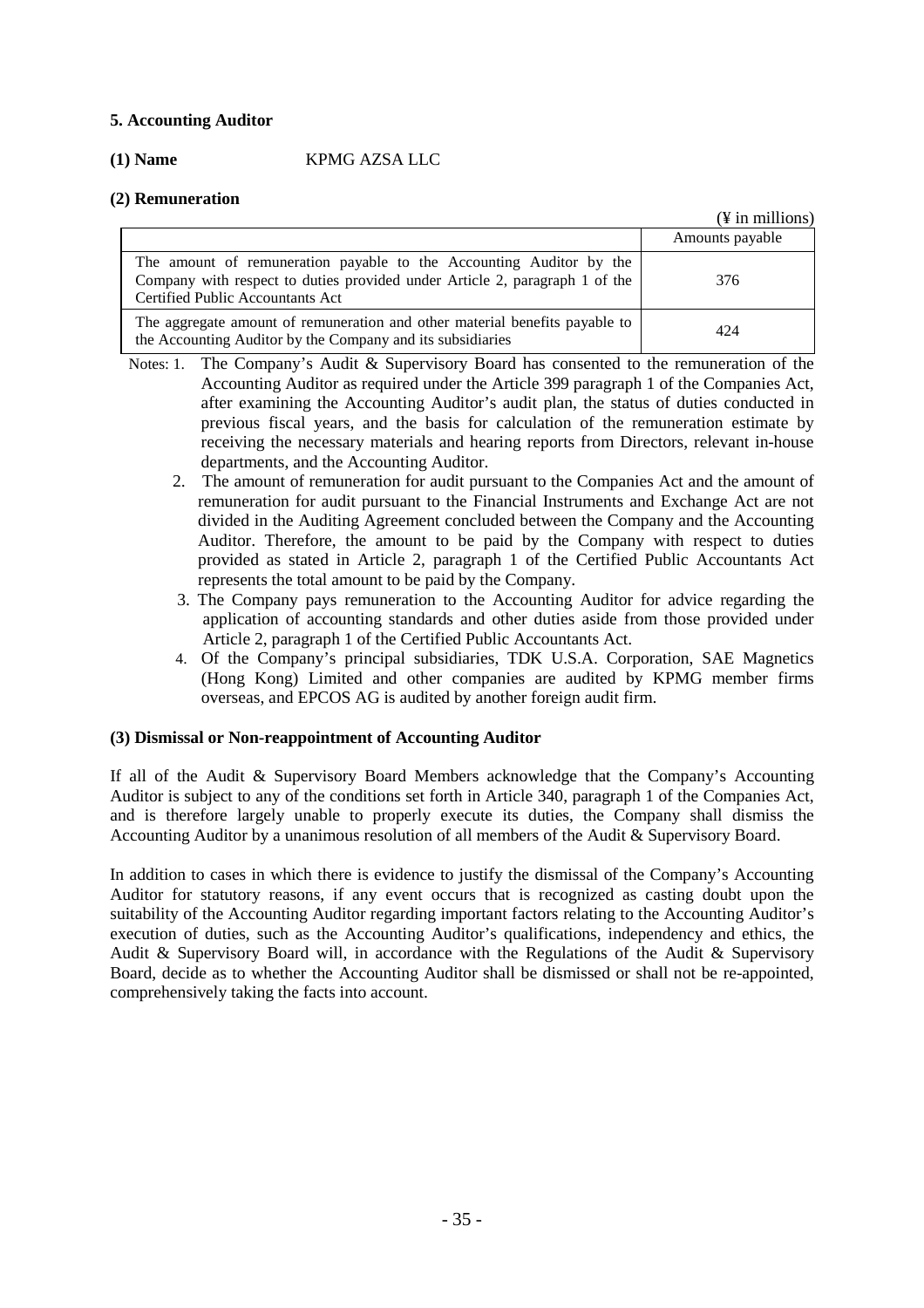#### **6. TDK's System and Policy**

**[Establishment of systems for ensuring the execution of duties by Directors complies with laws and regulations and the Articles of Incorporation, and other systems for ensuring the properness of operations of a stock company and operations of a corporate group consisting of such stock company and its subsidiaries]**

With respect to the statement above, the Board of Directors of the Company resolved as follows: (Revision date: May 24, 2017)

#### **(1) Systems for ensuring the execution of duties by Directors of the Company complies with laws and regulations and the Articles of Incorporation:**

The Company was established in 1935 as the world's first company to industrialize a magnetic material called ferrite. In the ensuing years, the Company has unremittingly pursued originality and increased corporate value through provisions of products and services which have created new value, based on the founding spirit "Contribute to culture and industry through creativity" as its Corporate Motto. In addition, TDK will continue to build satisfaction, trust, and support among all stakeholders (shareholders, customers, suppliers, employees, and communities, among others), continue to be helpful by resolving social issues and contribute to the development of a more sustainable society. TDK clearly declares as "TDK Charter of Corporate Behavior" that TDK will continue to respect human rights; comply with relevant laws, regulations, and international rules and the spirit thereof; and carry out its social responsibility with a strong sense of ethics, domestically and overseas. All members of TDK seek to behave in strict compliance with the "Corporate Standards of Business Conduct" prescribed by the "TDK Code of Conduct".

In addition, the Company aims to achieve its management targets and to improve corporate value further through the creation of products by adhering to the Corporate Motto. At the same time, the Company strives to foster a sound corporate culture and sincerely conducts business activities, always being aware of its place as a member of society. Moreover, the Company will be accountable to stakeholders through comprehensive, accurate, timely, and impartial disclosure of information.

As mentioned above, the Company sincerely and devotedly seeks to achieve its management philosophy and to establish the following effective and orderly corporate governance systems to continue to ensure soundness, compliance, and transparency in its business operations.

① Adoption of the Audit & Supervisory Board Member System and Strengthening of the Supervisory Function:

The Company has adopted the Audit & Supervisory Board Member system pursuant to the Companies Act of Japan and appoints independent Outside Audit & Supervisory Board Members who are disinterested in the Company to strengthen the supervision of the Company's management.

② Strengthening the Function of the Board of Directors and Increasing the Accountability of Directors:

The Company has a small number of Directors to expedite the management decision-making process. At the same time, the Company appoints disinterested, independent Outside Directors in order to enhance the supervision of the Company's management. In addition, the Company's basic policy is to elect independent Outside Directors which account for one-third or more of the Directors. Furthermore, the Directors' terms of office are set at one year to give shareholders an opportunity to cast votes of confidence regarding Directors' performance every fiscal year.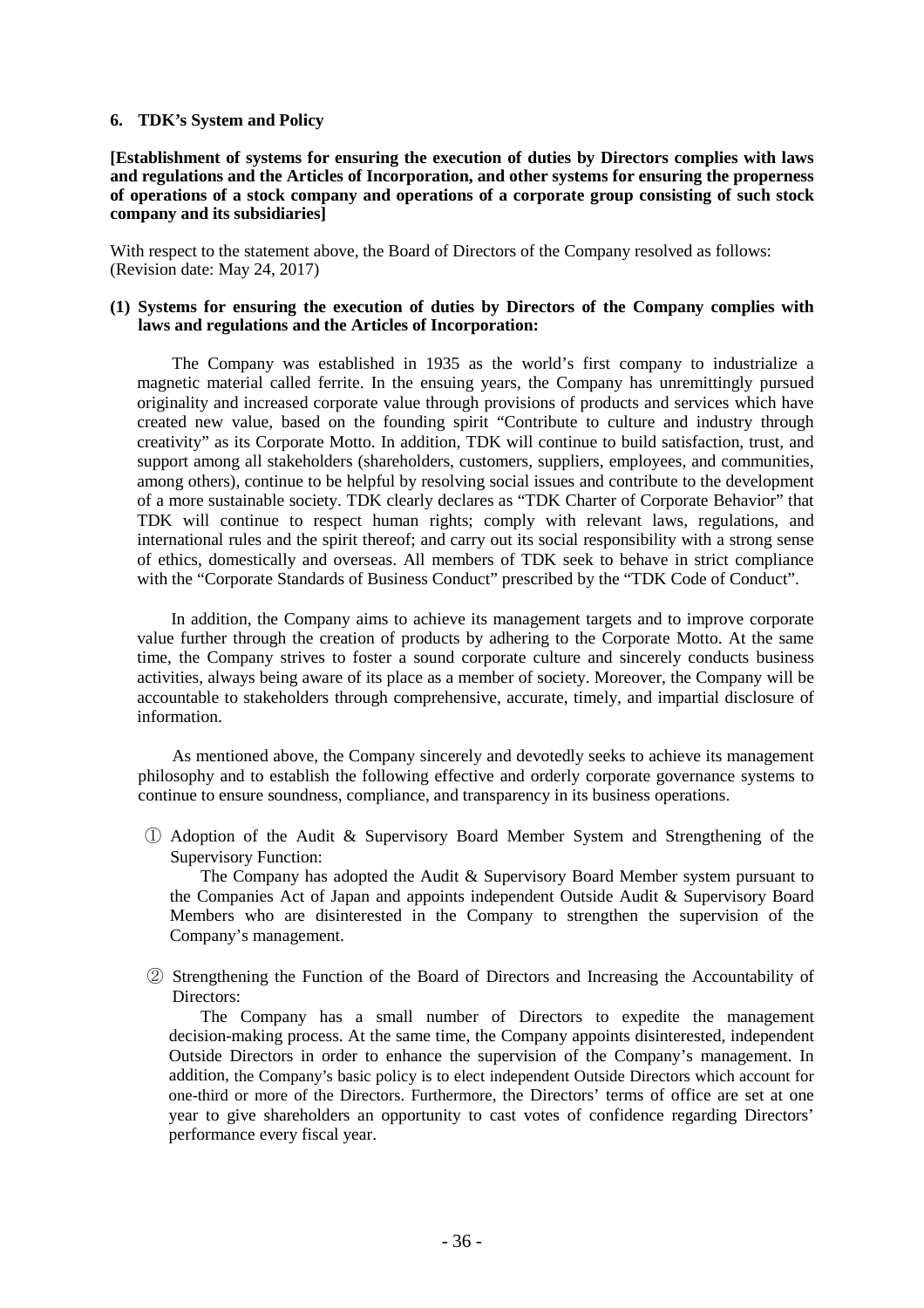③ Adoption of a Corporate Officer System for Expeditious Business Execution:

 The Company has adopted a Corporate Officer system that separates the management decision-making and Director supervisory functions of the Board of Directors from the execution of business. This aims to accelerate decision-making by delegation of authority and to clarify the authority and responsibility of business execution. Corporate Officers are in charge of business execution and carrying out decisions made by the Board of Directors and thereby expeditiously execute business operations in accordance with management decisions.

④ Establishment of Advisory Bodies to the Board of Directors (Business Ethics & CSR Committee, Disclosure Advisory Committee, Compensation Advisory Committee and Nomination Advisory Committee):

 The aim of the Business Ethics & CSR Committee is to ensure compliance with the TDK Corporate Motto, understanding of corporate ethics and improvement of awareness of corporate social responsibility (CSR). To achieve this aim, the Directors, Audit & Supervisory Board Members, Corporate Officers and all other members of TDK are made fully aware of the "TDK Code of Conduct", which stipulates concrete standards of business conduct in compliance with the TDK's management philosophy, including the TDK Corporate Motto and Corporate Principle, and social norms, including relevant laws, regulations, international rules and the spirit thereof.

The Disclosure Advisory Committee reviews and examines important corporate information and disclosure materials of the Company that are required for investment decisions by shareholders and investors to ensure that the Company discloses appropriate information in a comprehensive, accurate, timely and impartial manner, in accordance with various laws and regulations regarding securities transactions and the rules and regulations of the stock exchange on which the Company's shares are listed.

The Compensation Advisory Committee, which is chaired by an Outside Director of the Company, examines the remuneration system and the level of remuneration pertaining to Directors and Corporate Officers as well as presidents and qualifying officers of the Company's principal subsidiaries. It also reviews the transparency of the remuneration decision-making process and verifies whether such remuneration is reasonable in light of corporate business performance, individual performance and general industry standards.

The Nomination Advisory Committee, which is chaired by an Outside Director of the Company, reviews the conditions expected for the post of Director, Audit & Supervisory Board Member and Corporate Officer and makes nominations. In this way, the Nomination Advisory Committee ensures the appropriate election of Directors, Audit & Supervisory Board Members and Corporate Officers, and provides transparency in the decision-making process.

Under the foregoing corporate systems, the Audit & Supervisory Board Members in charge of supervising management ensure soundness, compliance and transparency in the Company's business operations by executing their duties pursuant to the Regulations of the Audit & Supervisory Board, the Code of Audit & Supervisory Board Members' Auditing Standards and Audit Practice Standards for Internal Control Systems and by auditing whether the Directors' performance is appropriately and reasonably in compliance with relevant laws and regulations and the Articles of Incorporation.

Similarly, Directors in charge of management decision-making and supervision of business execution ensure soundness, compliance and transparency in the Company's business operations by executing their duties pursuant to the Regulations of the Directors' Business and the Regulations of the Board of Directors established in accordance with relevant laws and regulations and the Articles of Incorporation. In addition, Corporate Officers in charge of business execution ensure soundness, compliance and transparency in the Company's business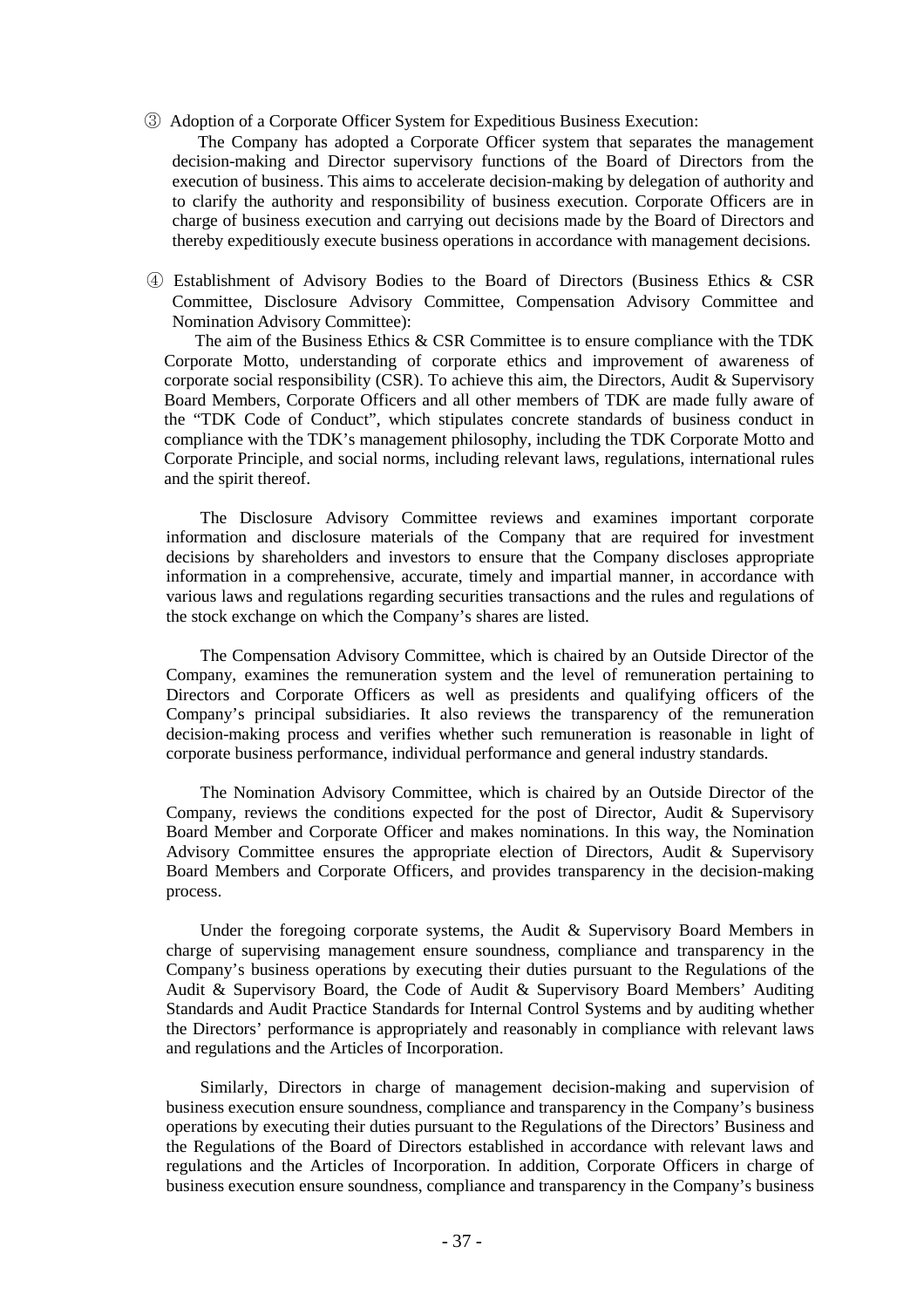operations by executing their duties pursuant to the Regulations of the Corporate Officers' Business.

The Company establishes the following system to ensure compliance with all applicable securities and exchange laws and other similar laws and regulations of all relevant countries, as well as the rules and regulations of the stock exchange on which the Company's shares are listed (hereinafter collectively referred to as the "Securities Regulations").

- (i) The Company establishes an internal control system and other methods to warrant that it collects, records, analyzes, processes, summarizes and reports, and timely discloses within the deadlines stipulated by the Securities Regulations, all information required to be disclosed under the Securities Regulations.
- (ii) The Company establishes a system to ensure that the Company has procedures designed to obtain reasonable assurance that all the transactions that the Company conducts are properly authorized, that the Company's assets are protected from unauthorized or improper use and that all trading activities are appropriately recorded and reported for the purpose of enabling the Company to prepare financial statements in accordance with applicable accounting standards.
- (iii) The Company ensures that the above-mentioned management system is in compliance with the requirements of the Securities Regulations with respect to corporate governance systems.

#### **(2) System under which information regarding the execution of business by Directors of the Company shall be preserved and controlled:**

The President, who is responsible for the business execution of the Company, establishes the Document Control Regulations, which are applicable to TDK and provide basic rules for the preservation and control of information.

#### **(3) Regulations and other systems for managing the risk of loss**(**es**) **of the Company and its subsidiaries:**

To enhance the risk management system of TDK, the Company establishes the three committees (which is chaired by a Corporate Officer appointed by the President) under the direct control of the Executive Committee.

#### (i) ERM\* Committee

For the purpose of the company-wide treatment of factors that obstruct the achievement of the business targets and business operations of the Company, the Company establishes the ERM Committee and promotes enterprise risk management.

Corporate regulations, bylaws, guidelines and departmental guidelines in each department provide for operating rules for specific risks, including legal, financial and IT-related risks. These risks are managed by managers in charge of the particular areas of operation.

(ii) Crisis Management Committee

In order to prepare for unexpected situations such as natural disasters, the Company establishes the Crisis Management Committee, which develops the Business Continuity Plan (BCP). If such an unexpected situation arises, the Company will assess the situation immediately and respond appropriately.

(iii) Information Security Committee

In order to appropriately manage important information assets including information provided by customers, the Company establishes the Basic Policy on Information Security and the Information Security Committee, and appropriately takes risk-based security measures.

The Company ensures that a structure for receiving advice in relation to operating business execution effectively is in place through regular confirmation by the Audit & Supervisory Board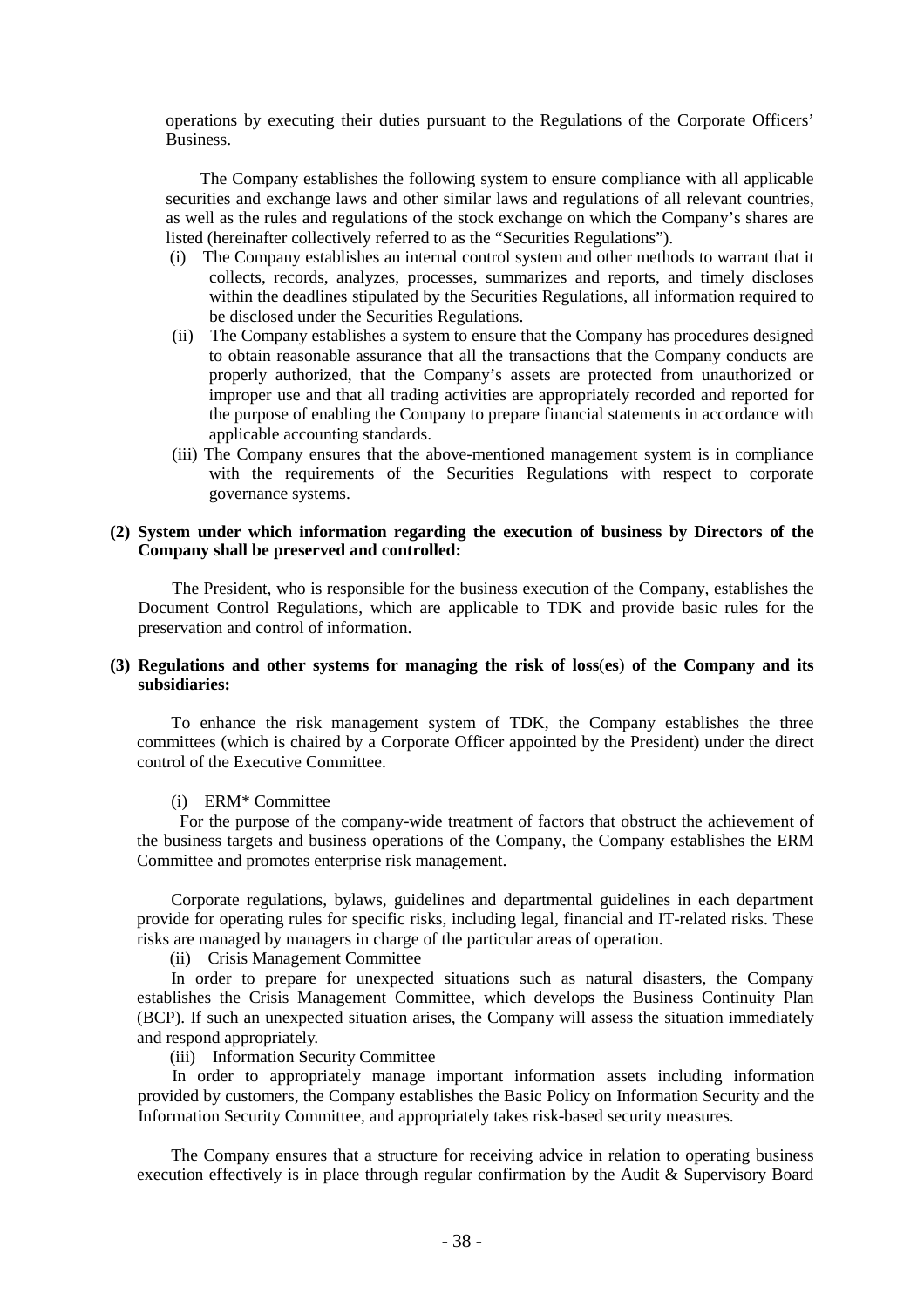Members and the internal audit group of the management operations described above. In addition, the Company seeks advice from specialists, including outside legal counsel and other experts, regarding new factors that may hinder TDK as needed.

\*ERM (Enterprise Risk Management)

#### **(4) System for ensuring Directors of the Company and Directors, etc. of the Company's subsidiaries execute their duties efficiently and system for reporting matters concerning the execution of duties of Directors, etc. of the Company's subsidiaries to the Company:**

The Company has a small number of Directors and has adopted the Corporate Officer system to facilitate the Directors' ability to make quick and efficient management decisions.

At the same time, policies and measures with respect to business execution, such as development, manufacturing, marketing and financing of TDK, are deliberated upon by the Executive Committee, which consists of Corporate Officers and General Managers designated by the President. All Corporate Officers perform their duties expeditiously pursuant to the decisions made by the Executive Committee. The Company ensures efficient management via proposals to the Board of Directors and regular reports from Corporate Officers to the Executive Committee.

In addition, the Company establishes midterm management targets shared by all members of TDK and strives to inform them of such targets. The Company also establishes systems that enable it to understand the targets and implementation plans of each department as well as the progress of each department in relation to such targets. With respect to the business management of subsidiaries, the Company establishes systems that enable it to understand their business conditions through quarterly reports submitted by each subsidiary.

#### **(5) System for ensuring performance of duties by employees of the Company and Directors, etc. and employees of the Company's subsidiaries are in compliance with laws and regulations and the Articles of Incorporation:**

TDK strives to ensure that all Directors, Audit & Supervisory Board Members, Corporate Officers and employees are fully familiar with TDK's management philosophy, "TDK Code of Conduct" and "TDK Charter of Corporate Behavior" in order to ensure improved soundness, compliance and transparency of management, as well as compliance with laws, regulations and the Articles of Incorporation throughout the Company's business operations.

Furthermore, the Company establishes a corporate ethics management system including the Company's subsidiaries worldwide under the Business Ethics & CSR Committee and regularly monitors the Company's compliance with corporate ethics. Also, the Company establishes the Consultations and Help Lines, which enable employees to directly report all relevant information and opinions concerning corporate ethics, etc. within TDK.

In addition, the Company establishes a compliance promotion department under the direct control of the President, and appoints a Chief Compliance Officer, to strengthen its compliance system.

#### **(6) System for ensuring proper business execution by the corporate group consisting of the Company and its subsidiaries:**

Each Director, Corporate Officer and manager in charge of operations strives to achieve proper business operations by making decisions in accordance with the "TDK Code of Conduct", the Job Authority Regulations and other applicable corporate regulations for the entire TDK, in order to maintain soundness, compliance and transparency in business operations and to achieve the business targets of the Company and TDK.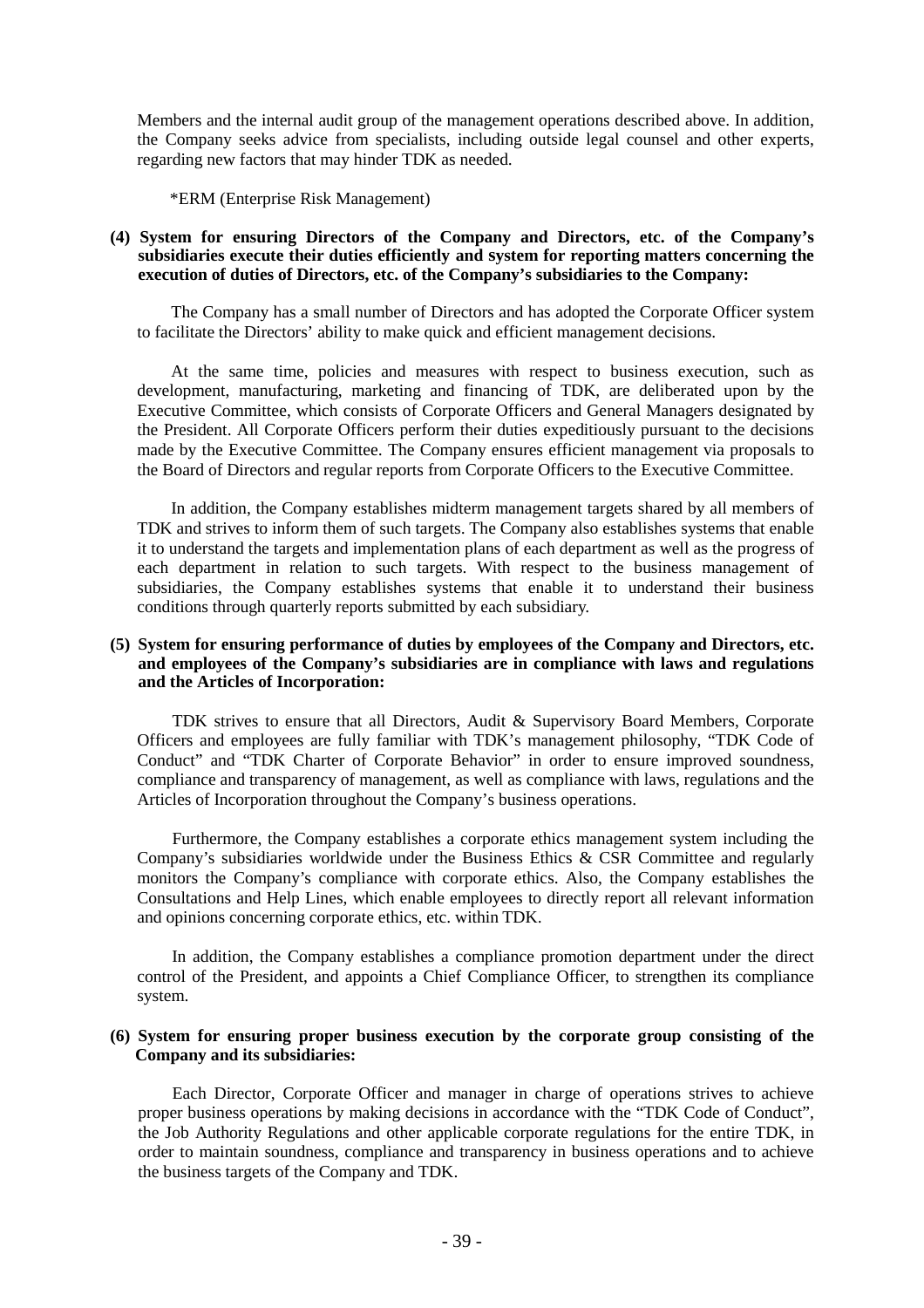The Audit & Supervisory Board Members audit, on a regular basis, the condition of the business operations of each department of the Company and TDK by researching the departments, examining important documents and attending important meetings. In addition, the internal audit group audits and supports each department of the Company and TDK in order to promote consistency in relation to business operations and management policies, appropriateness regarding management efficiency and compliance with relevant laws and regulations.

#### **(7) Matters relating to employees who support the duties of Audit & Supervisory Board Members of the Company when Audit & Supervisory Board Members request such employees:**

The Audit & Supervisory Board Members Office, consisting of designated full-time employees who do not perform any business execution duties, assists the Audit & Supervisory Board Members.

#### **(8) Matters regarding the independence of employees in the preceding item from Directors and the ensuring of the effectiveness of instructions of Audit & Supervisory Board Members of the Company to such employees:**

The Audit & Supervisory Board Members directly evaluates the performance of the employees who serve as members of the Audit & Supervisory Board Members Office, and any transfer or discipline of these employees is determined pursuant to the operating rules of the Company subject to the consent of the Audit & Supervisory Board Members.

In addition, any employee who has been instructed or ordered by an Audit & Supervisory Board Member in connection with audit duties shall not be subject to any Director's instruction or order with respect to said Audit & Supervisory Board Member's instruction or order.

#### **(9) System for ensuring Directors or employees of the Company report to Audit & Supervisory Board Members of the Company and system for ensuring Directors, Audit & Supervisory Board Members, employees of the Company's subsidiaries or persons who have received reports from these persons report to Audit & Supervisory Board Members of the Company:**

All members of TDK provide an appropriate report immediately, if an Audit & Supervisory Board Member requests a report regarding the execution of business. Information regarding management policies of TDK and conditions of business execution by Corporate Officers is timely provided to Audit & Supervisory Board Members who attend important meetings such as Executive Committee meetings and business plan review meetings, and minutes of such meetings are also provided to the Audit & Supervisory Board Members immediately. Furthermore, Audit & Supervisory Board Members may receive explanations directly from Corporate Officers and other personnel as necessary. Audit & Supervisory Board Members may review reports prepared by each department of the Company or company of TDK, and Audit & Supervisory Board Members may thereby confirm the conditions of the business operations of the Company and TDK.

In addition, all members of TDK may report any fact which may cause significant damage to the Company or TDK, such as violation of law or regulation, to the Consultations or Help Lines established by the Business Ethics and CSR Committee and covering the Company and TDK or the Ethics Councils established in each area and the Business Ethics and CSR Committee. In cases where the Business Ethics and CSR Committee or the Ethics Council in each area finds any fact which may cause significant damage to the Company or TDK, such as violation of law or regulation, it will immediately report such fact to Audit & Supervisory Board Members or the Audit & Supervisory Board.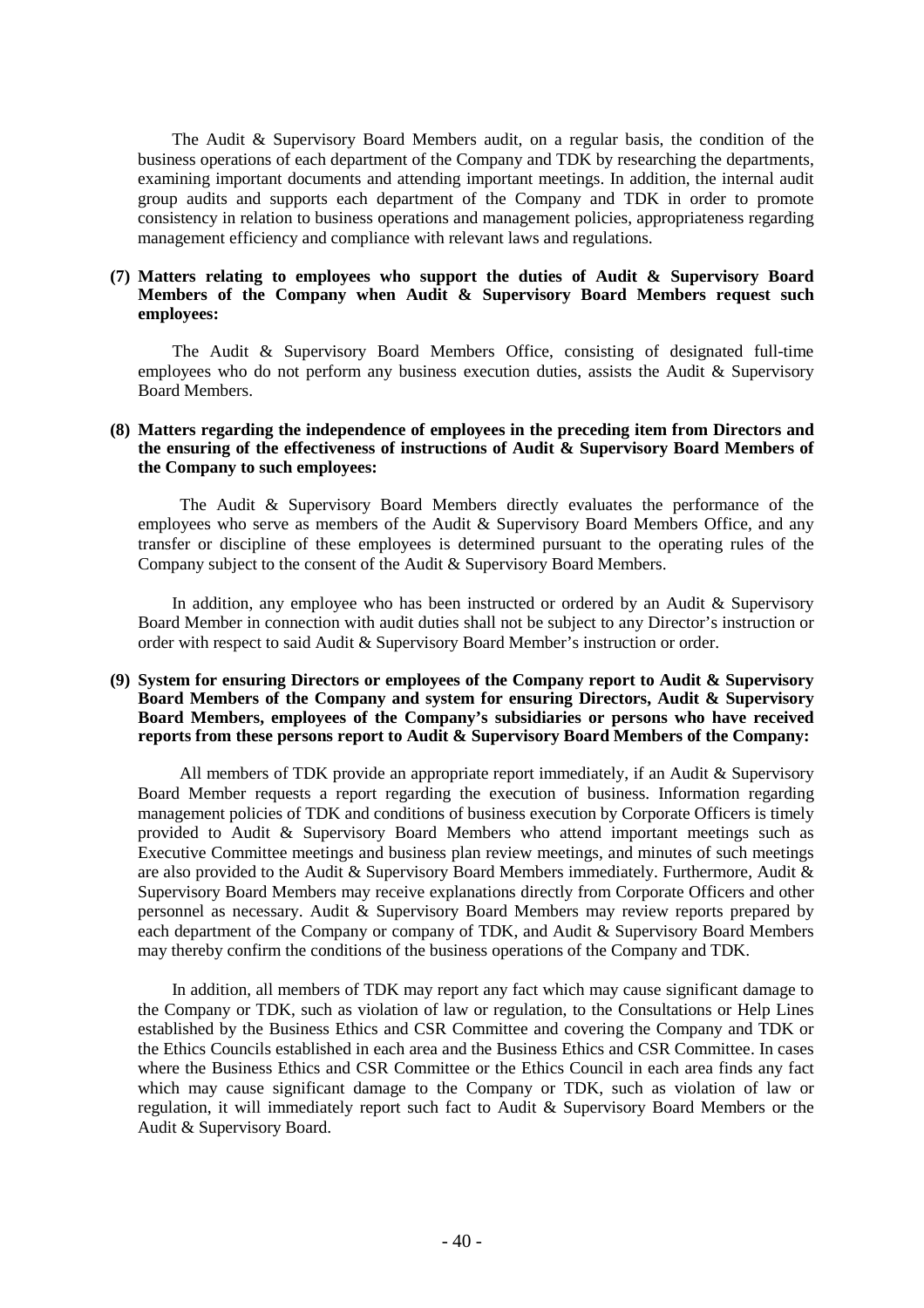Furthermore, information regarding the activities of the ERM Committee and other committees is provided to Audit & Supervisory Board Members from time to time, enabling the Audit & Supervisory Board Members to confirm the overall status of corporate activities.

#### **(10) System for ensuring persons who have reported as provided in the preceding item will not be treated unfavorably on grounds of such reporting**

The Company prohibits members of TDK who have reported to the Consultation or Help Line from being treated unfavorably on the grounds of such reporting, and stipulates to that effect in the "TDK Code of Conduct" and clearly informs all members of TDK of that fact.

#### **(11) Matters concerning policies for disposal of expenses and obligations associated with the execution of duties by Audit & Supervisory Board Members**

When Audit & Supervisory Board Members demand payment of expenses or obligations associated with execution of their duties from the Company pursuant to Article 388 of the Companies Act of Japan, the Company will pay such expenses or obligations immediately after deliberation at the department in charge unless the expenses or obligations concerning such demand are proven to be unnecessary for the execution of such duties of the Audit & Supervisory Board Members.

#### **(12) System for ensuring Audit & Supervisory Board Members of the Company conduct audits effectively:**

The Audit & Supervisory Board Members and the Audit & Supervisory Board meet with the Representative Director on a regular basis to confirm management policies and exchange opinions on pressing issues and risks affecting TDK and other important matters from the perspective of the Audit & Supervisory Board Members' audits. These meetings also strengthen the mutual understanding between the Audit & Supervisory Board Members and the Representative Director.

The Audit & Supervisory Board Members and the internal audit group meet regularly and also receive regular audit reports from the Accounting Auditor. Audit & Supervisory Board Members conduct efficient audits by sharing information regarding initial audit plans and results. Furthermore, the Audit & Supervisory Board enters into an advisory contract with an attorney who is independent from the business execution department and has established a system to ensure that it receives advice with respect to matters which need to be reviewed or confirmed from the perspective of the Audit & Supervisory Board Members or the Audit & Supervisory Board.

#### **[Overview of operation of systems to ensure appropriate business operations]**

#### **(1) Internal audit and internal control over financial reporting**

The internal audit department of the Company verifies the establishment and operation of the systems to ensure appropriate business operations of TDK and supports improvements thereof from the standpoint of consistency in relation to business operations and management policies, efficiency of management and compliance with relevant laws and regulations in accordance with the annual plan, and conducts the "evaluation of the effectiveness of internal controls over financial reporting" in accordance with the Financial Instruments and Exchange Act of Japan. Furthermore, the internal audit department regularly reports about the results thereof to the President, the Board of Directors and the Audit & Supervisory Board Members.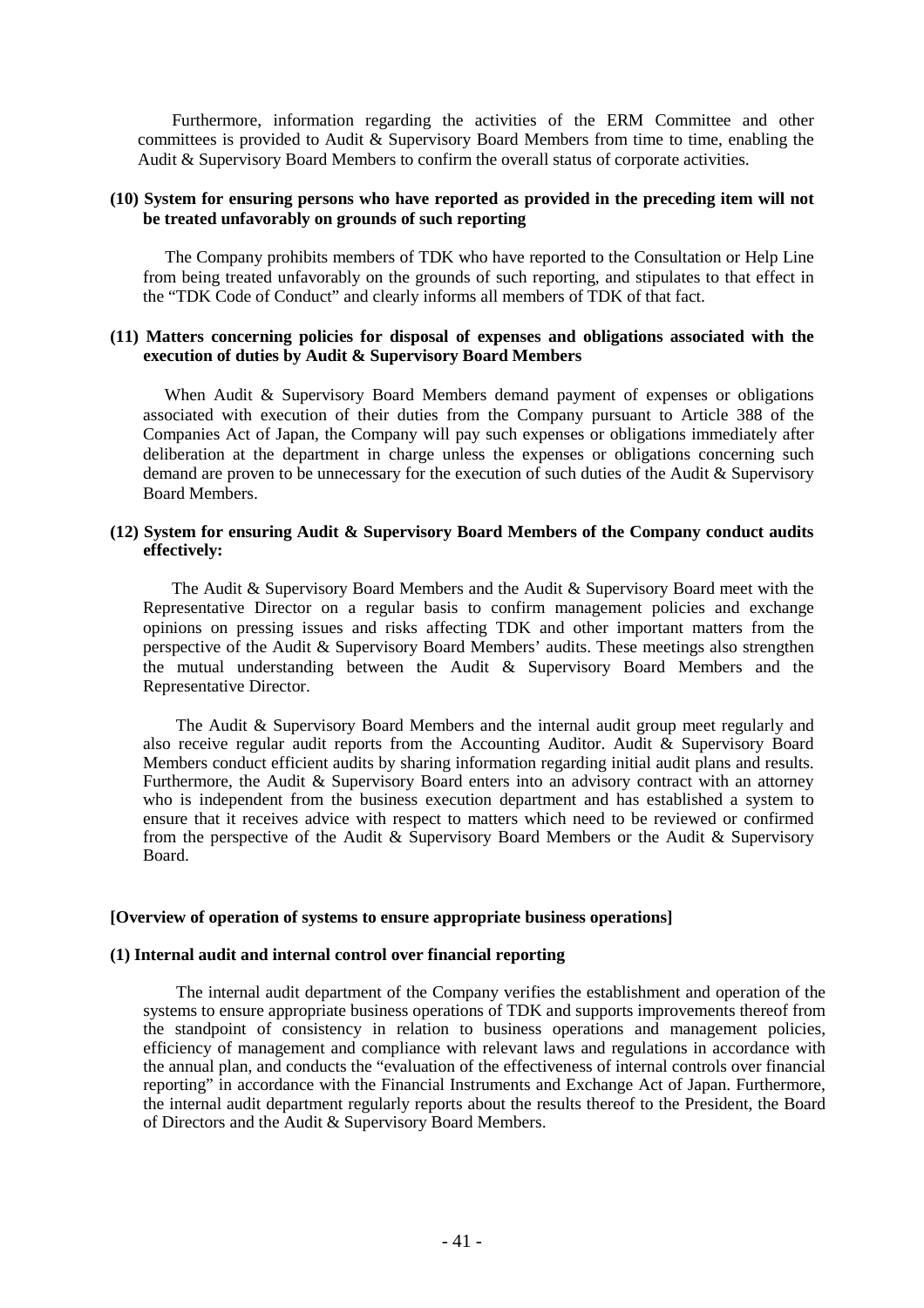#### **(2) Corporate ethics**

Basically, the Company's top management themselves stand at the forefront and demonstrate leadership in order to instill and enhance awareness of corporate ethics and compliance among Directors, Audit & Supervisory Board Members, Corporate Officers and employees constituting TDK, and in particular, the chairperson of the Business Ethics & CSR Committee from time to time creates occasions to directly educate and enlighten employees, etc. of TDK in order to notify them of TDK's management philosophy, "TDK Code of Conduct" and "TDK Charter of Corporate Behavior". Also, TDK implements collective education, e-learning, etc. regarding corporate ethics generally in overseas locations as well as in Japan each year.

Furthermore, under the corporate ethics management system that centers on the Business Ethics & CSR Committee and includes the Company's subsidiaries worldwide, compliance with corporate ethics is regularly monitored and the said Committee reports about the result thereof to the Board of Directors each quarter.

Moreover, the Consultations and Help Lines have been established as a system through which issues related to corporate ethics may be reported or consulted in a manner other than regular reporting lines. The Consultations and Help Lines directly collect information and opinions concerning corporate ethics, etc. within TDK. In addition to such internal reporting channel, another reporting channel using an outside law firm has been established in Japan, China, Asia (excluding Japan and China), Europe and Americas regions. An employee who wants to report may choose a channel which he/she thinks best among the multiple reporting channels mentioned above.

#### **(3) Compliance**

The Company has established the legal and compliance headquarters under the direct control of the President as well as appoints the Chief Compliance Officer and Regional Chief Compliance Officers in Japan and the other four regions around the world. The Company thereby fosters a sincere, fair and transparent corporate culture and meets the expectations and trust of its customers and society as well as further strengthens its system to ensure that all members of TDK act in compliance with a common standard around the world.

Furthermore, the Company identifies compliance risks of TDK which it deems material from the perspective of legal risk management, and among such risks, focuses on risks related to cartel, product quality fraud, etc. which may have a significant impact in developing its business globally. With respect to various issues arising in connection with corporate compliance, a department in charge verifies the facts regarding such issues, and timely reports to the Board of Directors are conducted. Also, such department in charge analyzes the causes of such issues and develops preventive measures for each company of TDK, in cooperation with the legal and compliance headquarters.

#### **(4) Risk management**

The ERM Committee promotes the company-wide risk management including identification of risks that need to be addressed on a cross-functional basis and introduction of countermeasures in cooperation with relevant departments.

Also, based on the Business Continuity Plan (BCP) established by TDK, the Crisis Management Committee conducts the regular check of operations and continuously promotes the BCP training and other activities mainly at the domestic locations of TDK.

Furthermore, TDK continuously verifies information security risks and implements appropriate countermeasures. For example, in preparation for cyber-attacks and other risks, the Information Security Committee provides information security education programs to employees and implements protection, detection, BCP and other countermeasures.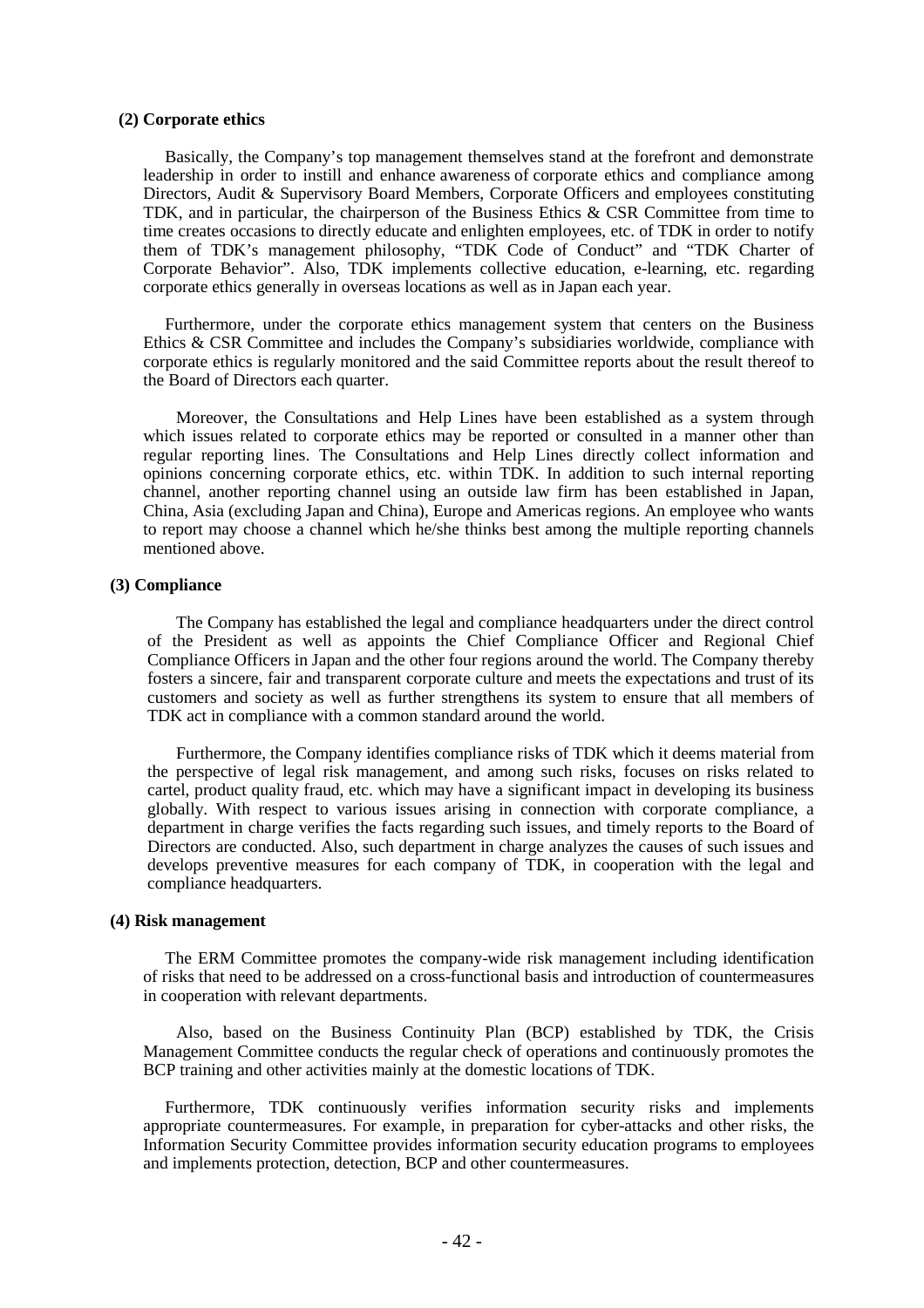#### **(5) Group business management**

The Executive Committee discusses about policies and measures with respect to business execution of TDK and monitors the targets and implementation plans of operating departments and headquarters and the progress of each department in relation to such targets by regularly receiving reports from each department. With respect to the business management of subsidiaries, the Company monitors the business conditions of subsidiaries by receiving quarterly reports from each subsidiary.

#### **(6) Directors and Board of Directors**

The Board of Directors of the Company consists of seven Directors including three independent Outside Directors, and an independent Outside Director presides over the procedures of the Board of Directors meetings as the chairperson of the Board of Directors. The Board of Directors makes decisions on important management matters as well as matters specified in the applicable laws and regulations, the Articles of Incorporation and internal regulations based on careful discussions and supervises the conditions of business execution. Also, the Nomination Advisory Committee and the Compensation Advisory Committee have been established as advisory bodies to the Board of Directors and the chairperson and majority of the members of each Committee are independent Outside Directors. This promotes the transparency and objectivity of decision-making process regarding nomination and compensation of Directors and Corporate Officers, etc. Furthermore, the Disclosure Advisory Committee reviews and examines important disclosure materials that are required for investment decisions by shareholders and investors including the Summary of Financial Reports in order to ensure appropriate disclosure.

In each fiscal year, the Board of Directors conducts the Board of Directors evaluation and evaluates the Board of Directors including its advisory committees (Nomination Advisory Committee and Compensation Advisory Committee) in order to further enhance its effectiveness.

Among others, the composition of internal Directors has been changed based on the results of the past Board of Directors evaluation. As a result, internal Directors do not include managers of operating departments but consist of only officers who look down at the entire group (*e.g.*, Chairman, President, officer in charge of management strategies and officer in charge of financial affairs). The Company thereby, and together with Outside Directors and Outside Audit & Supervisory Board Members, has created a system to further enhance the management oversight function.

Also, the Company has improved the support system for the Board of Directors by newly establishing the Board of Directors Office.

During the fiscal year under review, the Board of Directors meetings were held 15 times.

#### **(7) Audit & Supervisory Board Member and Audit & Supervisory Board**

The Audit & Supervisory Board Members timely collect information regarding management policies of TDK and conditions of business execution by Corporate Officers, etc. by attending the Executive Committee meetings, business plan review meetings and other important meetings as well as the Board of Directors meetings and inspecting management reports and applications for internal decision-making. The Audit & Supervisory Board Members audited the Company's all operating departments and headquarters and the subsidiaries selected according to importance based on the audit policy setting forth the priority audit items. The Audit & Supervisory Board Members share information regarding the identified issues with operating department managers and headquarters, confirm the countermeasures and share this information with Directors.

The Audit & Supervisory Board Members receive the internal audit report from the internal audit department and promote information sharing and collaboration with them through establishing regular meetings. The Audit & Supervisory Board Members regularly confirm the status of the Accounting Auditor's audit including quarterly financial statements and promote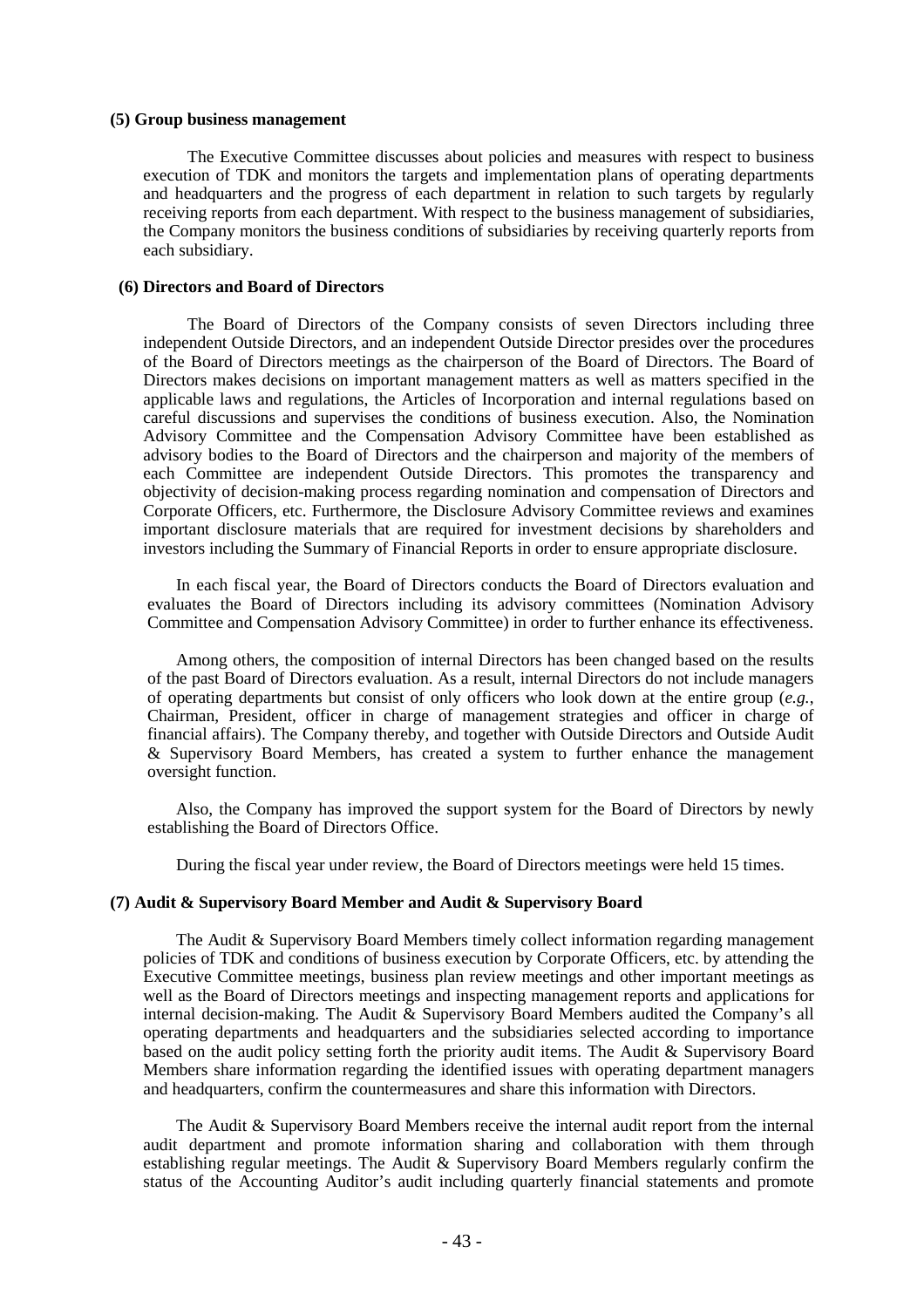collaboration with the Accounting Auditor by establishing opportunities to exchange opinions between the Accounting Auditor and the Audit & Supervisory Board regarding audit plans and assertions. The Audit & Supervisory Board Members have meetings with an attorney with whom the Audit & Supervisory Board has entered into an advisory contract regularly and from time to time and receive legal advice regarding Audit & Supervisory Board Members' operations timely, and thereby improve the effectiveness of Audit & Supervisory Board Members' operations.

The Audit & Supervisory Board confirms management conditions through regular meetings with the Representative Director, hearings from the Senior Executive Vice President, Executive Vice President and Senior Vice President, etc., and exchanges opinions and provides recommendations regarding tasks to be addressed by TDK (including matters concerning corporate governance and compliance), risks surrounding TDK, important issues in connection with the Audit & Supervisory Board Members' audit and other issues. During the fiscal year under review, the Audit & Supervisory Board meetings were held 14 times.

l, Note: Monetary amounts, numbers of shares, proportions and other figures contained in this business report are rounded to the nearest unit unless otherwise stated or no rounding is required.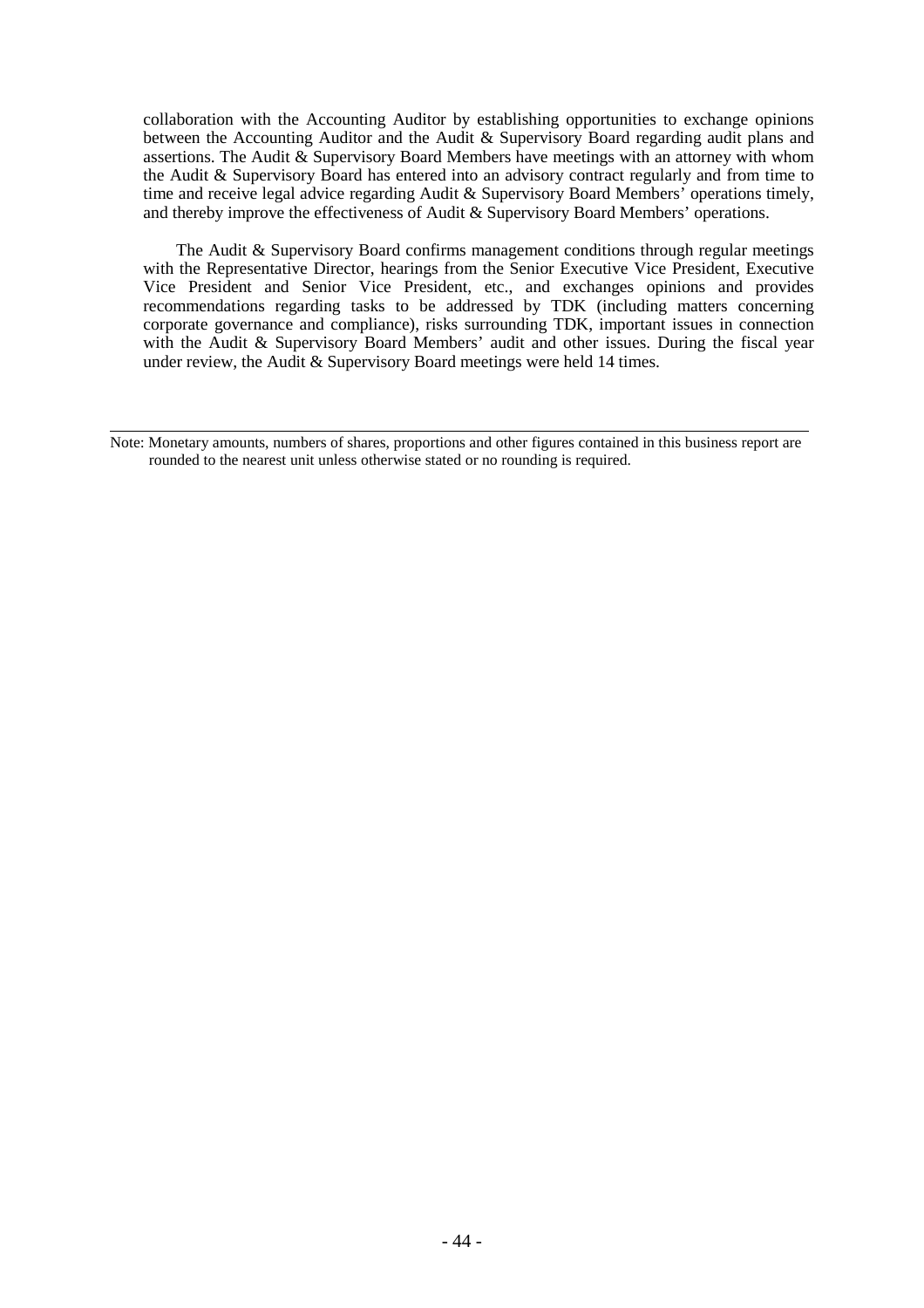# **Attached Document (2)**

# CONSOLIDATED BALANCE SHEETS (prepared in accordance with U.S. GAAP)

| Item                      | As of March                  | As of March | Item                                      | As of March             | As of March                  |  |
|---------------------------|------------------------------|-------------|-------------------------------------------|-------------------------|------------------------------|--|
|                           | 31, 2017                     | 31, 2018    |                                           | 31, 2017                | 31, 2018                     |  |
|                           | (reference)                  |             |                                           | (reference)             |                              |  |
| (ASSETS)                  | $(\frac{1}{2})$ in millions) |             | (LIABILITIES)                             |                         | $(\frac{1}{2})$ in millions) |  |
|                           |                              |             |                                           |                         |                              |  |
| <b>Current assets</b>     | 866,136                      | 899,936     | <b>Current liabilities</b>                | 477,594                 | 603,037                      |  |
|                           |                              |             | Short-term debt                           | 77,680                  | 124,573                      |  |
| Cash and cash equivalents | 330,388                      | 279,624     | Current installments of<br>long-term debt | 42,517                  | 64,566                       |  |
| Short-term investments    | 56,131                       | 43,613      | Trade payables                            | 176,644                 | 226,791                      |  |
|                           |                              |             | Accrued expenses                          | 148,609                 | 159,618                      |  |
| Marketable securities     |                              | 54          | Income taxes payables                     | 16,650                  | 10,989                       |  |
|                           |                              |             | Other current liabilities                 | 15,494                  | 16,500                       |  |
| Net trade receivables     | 254,909                      | 304,016     |                                           |                         |                              |  |
|                           |                              |             | <b>Noncurrent liabilities</b>             | 384,621                 | 470,940                      |  |
| Inventories               | 154,499                      | 207,532     | Long-term debt                            | 213,935                 | 293,880                      |  |
|                           |                              |             | Retirement and severance                  |                         |                              |  |
| Other current assets      | 70,209                       | 65,097      | benefits                                  | 125,202                 | 125,137                      |  |
|                           |                              |             | Deferred income taxes                     | 29,786                  | 35,432                       |  |
| <b>Noncurrent assets</b>  | 798,197                      | 1,005,273   | Other noncurrent liabilities              | 15,698                  | 16,491                       |  |
| Investments in affiliates | 149,057                      | 143,589     | (Total liabilities)                       | 862,215                 | 1,073,977                    |  |
|                           |                              |             |                                           |                         |                              |  |
| Other investments         | 12,768                       | 11,651      | (EQUITY)                                  |                         |                              |  |
|                           |                              |             |                                           |                         |                              |  |
| Net property, plant and   | 464,667                      | 545,641     | <b>Common stock</b>                       | 32,641                  | 32,641                       |  |
| equipment                 |                              |             | Additional paid-in capital                | 15,349                  | 8,738                        |  |
|                           |                              |             | <b>Legal reserve</b>                      | 37,727                  | 45,366                       |  |
| Goodwill                  | 61,031                       | 157,858     | <b>Retained earnings</b>                  | 833,884                 | 874,563                      |  |
|                           |                              |             | <b>Accumulated other</b>                  |                         |                              |  |
| Other intangible assets   | 51,821                       | 85,531      | comprehensive income                      |                         |                              |  |
| Deferred income taxes     | 29,546                       | 31,131      | $(\text{loss})$<br><b>Treasury stock</b>  | (108, 575)<br>(17, 412) | (119, 492)<br>(17, 182)      |  |
|                           |                              |             |                                           |                         |                              |  |
| Other assets              | 29,307                       | 29,872      | (Total TDK stockholders'                  |                         |                              |  |
|                           |                              |             | equity)                                   | 793,614                 | 824,634                      |  |
|                           |                              |             |                                           |                         |                              |  |
|                           |                              |             | <b>Noncontrolling interests</b>           | 8,504                   | 6,598                        |  |
|                           |                              |             | (Total equity)                            | 802,118                 | 831,232                      |  |
| <b>Total assets:</b>      | 1,664,333                    | 1,905,209   |                                           |                         |                              |  |
|                           |                              |             | Total liabilities and equity:             | 1,664,333               | 1,905,209                    |  |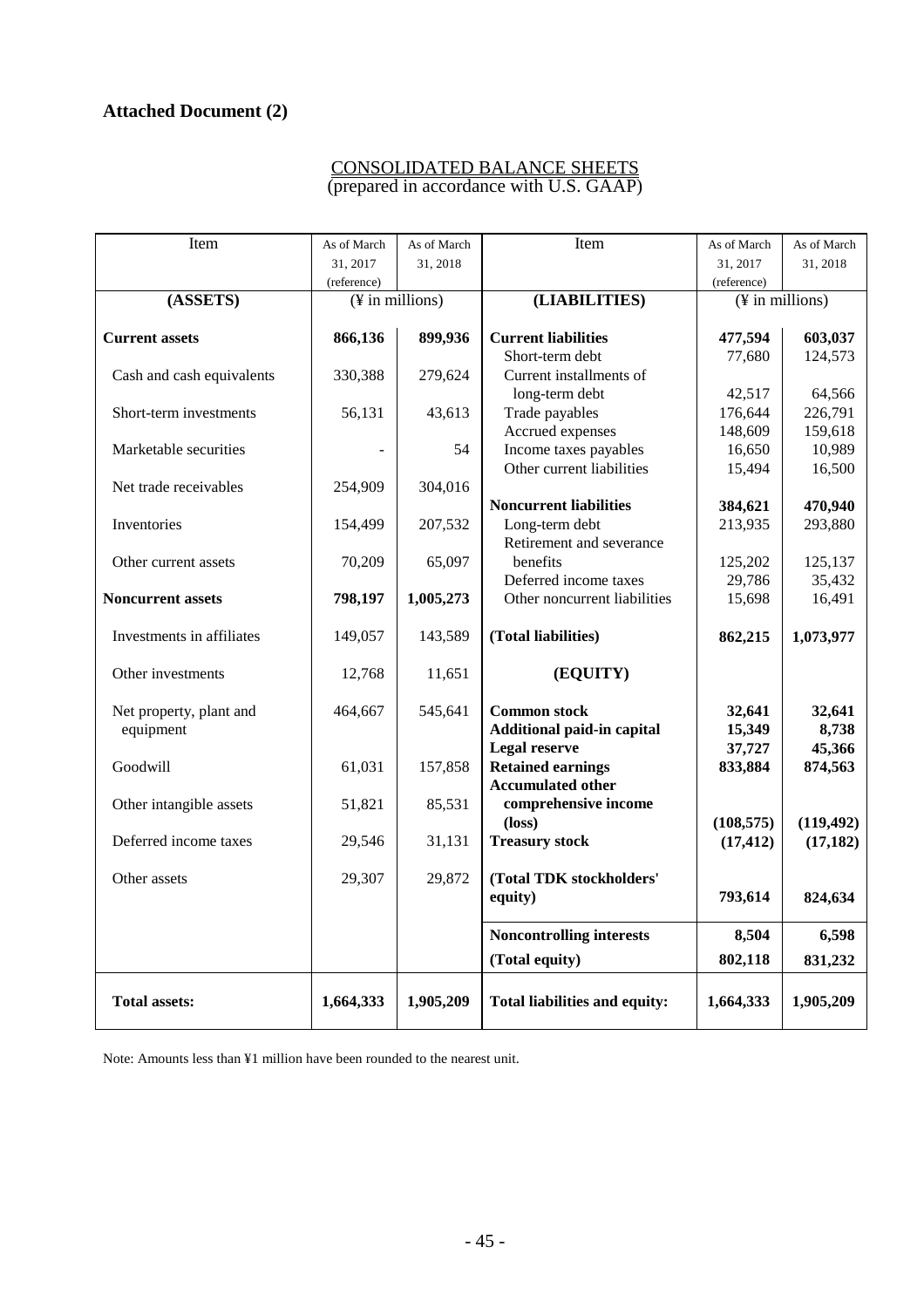# CONSOLIDATED STATEMENTS OF INCOME (prepared in accordance with U.S. GAAP)

| Item                                                      | From: April 1, 2016         | From: April 1, 2017         |
|-----------------------------------------------------------|-----------------------------|-----------------------------|
|                                                           | To: March 31, 2017          | To: March 31, 2018          |
|                                                           | (reference)                 |                             |
|                                                           | $(\frac{1}{2}$ in millions) | $(\frac{1}{2}$ in millions) |
|                                                           |                             |                             |
| <b>Net sales</b>                                          | 1,178,257                   | 1,271,747                   |
| Cost of sales                                             | 855,948                     | 930,516                     |
| <b>Gross profit</b>                                       | 322,309                     | 341,231                     |
| Selling, general and administrative expenses              | 239,446                     | 259,698                     |
| Other operating expense (income)                          | (125,797)                   | (4,100)                     |
| <b>Operating income</b>                                   | 208,660                     | 85,633                      |
| Other income (deductions)                                 |                             |                             |
| Interest and dividend income                              | 4,152                       | 6,369                       |
| Interest expense                                          | (3,428)                     | (4, 461)                    |
| Equity in earnings of affiliates                          | 1,396                       | 2,989                       |
| Foreign exchange gain (loss)                              | 368                         | (786)                       |
| Other - net                                               | 569                         | 67                          |
| Total other income (deductions)                           | 3,057                       | 4,178                       |
| Income before income taxes                                | 211,717                     | 89,811                      |
| Income taxes                                              | 66,157                      | 25,834                      |
| Net income                                                | 145,560                     | 63,977                      |
| Less: Net income attributable to noncontrolling interests | 461                         | 514                         |
| Net income attributable to TDK                            | 145,099                     | 63,463                      |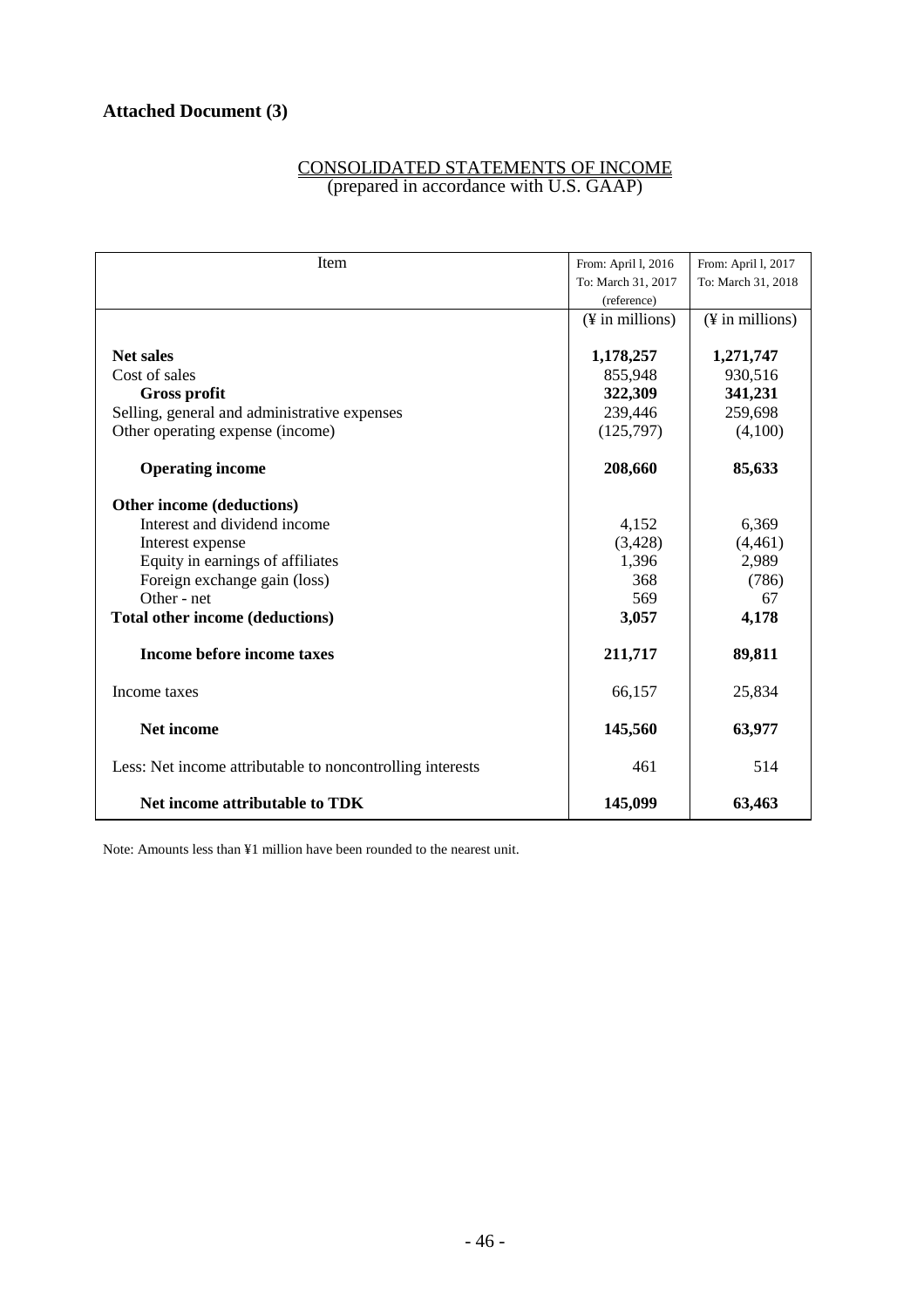# **Attached Document (4)**

#### CONSOLIDATED STATEMENT OF EQUITY (prepared in accordance with U.S. GAAP) From: April l, 2017 To: March 31, 2018

(¥ in millions)

|                                                           | Common<br>stock | Additional<br>paid-in capital | Legal<br>reserve | Retained<br>earnings | Accumulated<br>other<br>comprehensive<br>income (loss) |
|-----------------------------------------------------------|-----------------|-------------------------------|------------------|----------------------|--------------------------------------------------------|
| Balance as of beginning of period                         | 32,641          | 15,349                        | 37,727           | 833,884              | (108, 575)                                             |
| Equity transaction of consolidated subsidiaries and other |                 | (6,893)                       |                  |                      | 73                                                     |
| Cash dividends                                            |                 |                               |                  | (15, 145)            |                                                        |
| Transferred to legal reserve                              |                 |                               | 8,735            | (8,735)              |                                                        |
| Transferred to retained earnings                          |                 |                               | (1,096)          | 1,096                |                                                        |
| Comprehensive income                                      |                 |                               |                  |                      |                                                        |
| Net income                                                |                 |                               |                  | 63,463               |                                                        |
| Foreign currency translation adjustments                  |                 |                               |                  |                      | (12, 732)                                              |
| Pension liability adjustments                             |                 |                               |                  |                      | 2,129                                                  |
| Net unrealized gains (losses) on securities               |                 |                               |                  |                      | (387)                                                  |
| Total comprehensive income (loss)                         |                 |                               |                  |                      |                                                        |
| Acquisition of treasury stock                             |                 |                               |                  |                      |                                                        |
| Sale of treasury stock                                    |                 |                               |                  |                      |                                                        |
| Compensation expenses related to stock options            |                 | 370                           |                  |                      |                                                        |
| Exercise of stock option                                  |                 | (88)                          |                  |                      |                                                        |
| Balance as of end of period                               | 32,641          | 8,738                         | 45,366           | 874,563              | (119, 492)                                             |

|                                                           | Treasury<br>stock | <b>Total TDK</b><br>Stockholders'<br>equity | <b>Non</b><br>controlling<br>interests | Total equity |
|-----------------------------------------------------------|-------------------|---------------------------------------------|----------------------------------------|--------------|
| Balance as of beginning of period                         | (17, 412)         | 793,614                                     | 8,504                                  | 802,118      |
| Equity transaction of consolidated subsidiaries and other |                   | (6,820)                                     | (1,977)                                | (8,797)      |
| Cash dividends                                            |                   | (15, 145)                                   | (498)                                  | (15, 643)    |
| Transferred to legal reserve                              |                   |                                             |                                        |              |
| Transferred to retained earnings                          |                   |                                             |                                        |              |
| Comprehensive income                                      |                   |                                             |                                        |              |
| Net income                                                |                   | 63,463                                      | 514                                    | 63,977       |
| Foreign currency translation adjustments                  |                   | (12, 732)                                   | 50                                     | (12,682)     |
| Pension liability adjustments                             |                   | 2,129                                       | 5                                      | 2,134        |
| Net unrealized gains (losses) on securities               |                   | (387)                                       |                                        | (387)        |
| Total comprehensive income (loss)                         |                   | 52,473                                      | 569                                    | 53,042       |
| Acquisition of treasury stock                             | (7)               | (7)                                         |                                        | (7)          |
| Sale of treasury stock                                    |                   |                                             |                                        |              |
| Compensation expenses related to stock options            |                   | 370                                         |                                        | 370          |
| Exercise of stock option                                  | 236               | 148                                         |                                        | 148          |
| Balance as of end of period                               | (17, 182)         | 824.634                                     | 6,598                                  | 831,232      |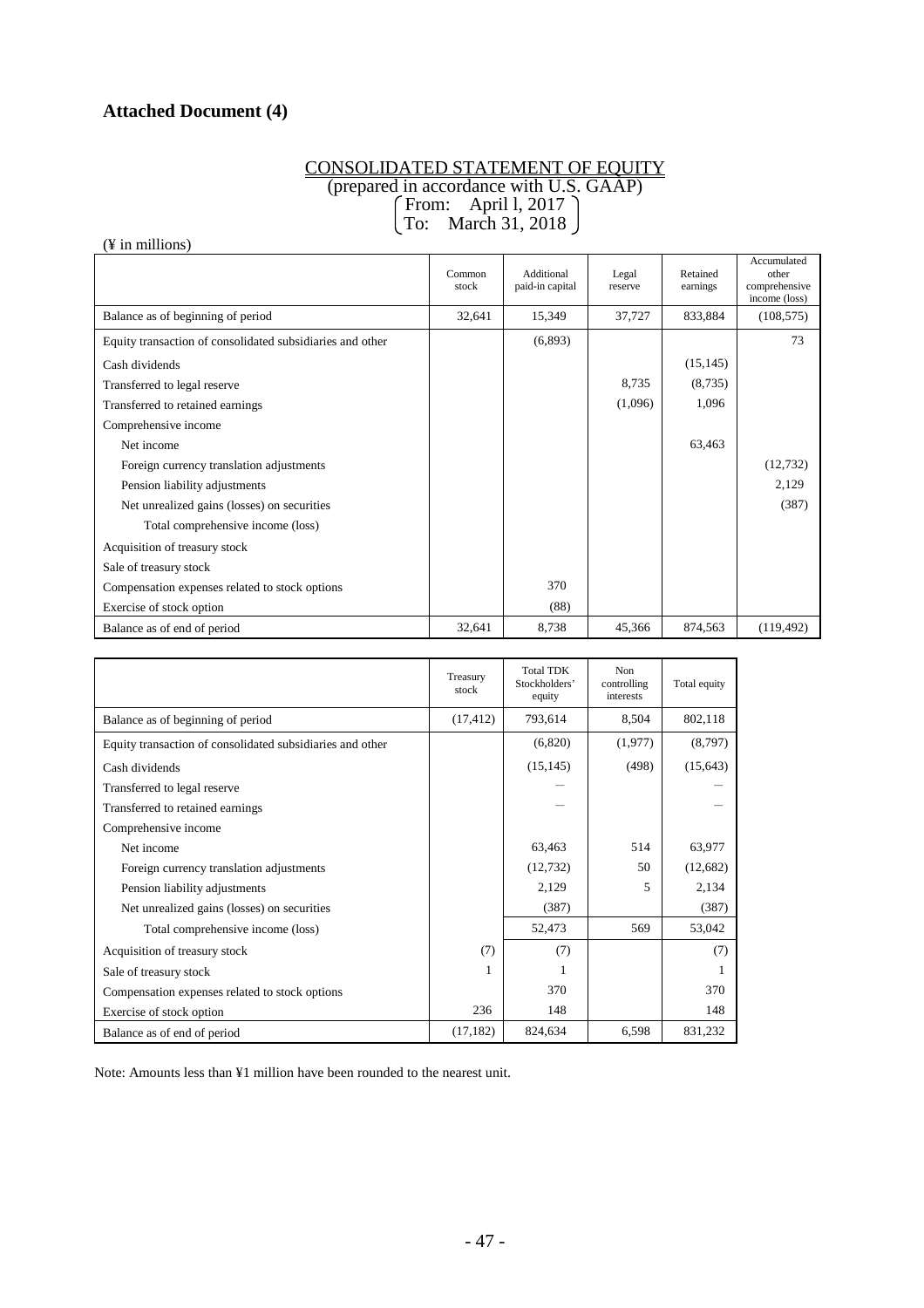# **REFERENCE**

# CONSOLIDATED STATEMENTS OF CASH FLOWS (prepared in accordance with U.S. GAAP)

| Item                                                                              | From: April I, 2016<br>To: March 31, 2017 | From: April I, 2017<br>To: March 31, 2018 |
|-----------------------------------------------------------------------------------|-------------------------------------------|-------------------------------------------|
|                                                                                   |                                           |                                           |
|                                                                                   |                                           | (¥ in millions)                           |
| Cash flows from operating activities:<br>Net income                               | 145,560                                   | 63,977                                    |
|                                                                                   |                                           |                                           |
| Adjustments to reconcile net income to net cash provided by operating activities: |                                           |                                           |
| Depreciation and amortization                                                     | 87,491                                    | 92,171                                    |
| Deferred income taxes                                                             | 30,723                                    | (1, 354)                                  |
| Impairment of long-lived assets                                                   | 16,811                                    | 1,282                                     |
| Impairment of goodwill                                                            | 2,600                                     |                                           |
| Gain on business transfer                                                         | (149, 538)                                | (5, 427)                                  |
| Changes in assets and liabilities:                                                |                                           |                                           |
| Decrease (increase) in trade receivables                                          | (59, 152)                                 | (51,961)                                  |
| Decrease (increase) in inventories                                                | (21,709)                                  | (49, 731)                                 |
| Increase (decrease) in trade payables                                             | 67,913                                    | 53,761                                    |
| Increase (decrease) in accrued expenses                                           | 12,467                                    | 8,410                                     |
| Decrease (increase) in other assets and liabilities, net                          | 19,941                                    | (18, 277)                                 |
| Other-net                                                                         | 7,029                                     | (1, 541)                                  |
| Net cash provided by operating activities                                         | 160,136                                   | 91,310                                    |
|                                                                                   |                                           |                                           |
| Cash flows from investing activities:                                             |                                           |                                           |
| Capital expenditures                                                              | (167, 631)                                | (178, 612)                                |
| Proceeds from sale of tangible and intangible assets                              | 21,085                                    | 9,083                                     |
| Proceeds from sale and maturity of short-term investments                         | 38,697                                    | 168,256                                   |
| Payment for purchase of short-term investments                                    | (73, 632)                                 | (156, 621)                                |
| Proceeds from sale and maturity of securities                                     | 523                                       | 24,933                                    |
| Payment for purchase of securities                                                | (837)                                     | (1,208)                                   |
| Proceeds from business transfer, net of cash transferred                          | 128,210                                   | 30,365                                    |
| Acquisition of subsidiaries, net of cash acquired                                 | (16, 819)                                 | (141, 499)                                |
| Other-net                                                                         | (707)                                     | (796)                                     |
| Net cash used in investing activities                                             | (71, 111)                                 | (246,099)                                 |
|                                                                                   |                                           |                                           |
| <b>Cash flows from financing activities:</b>                                      |                                           |                                           |
| Proceeds from long-term debt                                                      | 119,275                                   | 147,010                                   |
| Repayment of long-term debt                                                       | (52, 246)                                 | (61, 643)                                 |
| Proceed from short-term debt with maturities longer than three months             | 2,457                                     | 4,086                                     |
| Repayment of short-term debt with maturities longer than three months             | (1,578)                                   | (3,220)                                   |
| Increase (decrease) in short-term debt, net                                       | (81, 942)                                 | 48,067                                    |
| Dividends paid                                                                    | (15, 132)                                 | (15, 138)                                 |
| Acquisition of noncontrolling interests                                           | (8,914)                                   | (8,796)                                   |
| Other-net                                                                         | 327                                       | (278)                                     |
| Net cash provided by (used in) financing activities                               | (37, 753)                                 | 110,088                                   |
| Effect of exchange rate changes on cash and cash equivalents                      | (6,352)                                   | (6,063)                                   |
| Net increase (decrease) in cash and cash equivalents                              | 44,920                                    | (50, 764)                                 |
| Cash and cash equivalents at beginning of period                                  | 285,468                                   | 330,388                                   |
| Cash and cash equivalents at end of period                                        | 330,388                                   | 279,624                                   |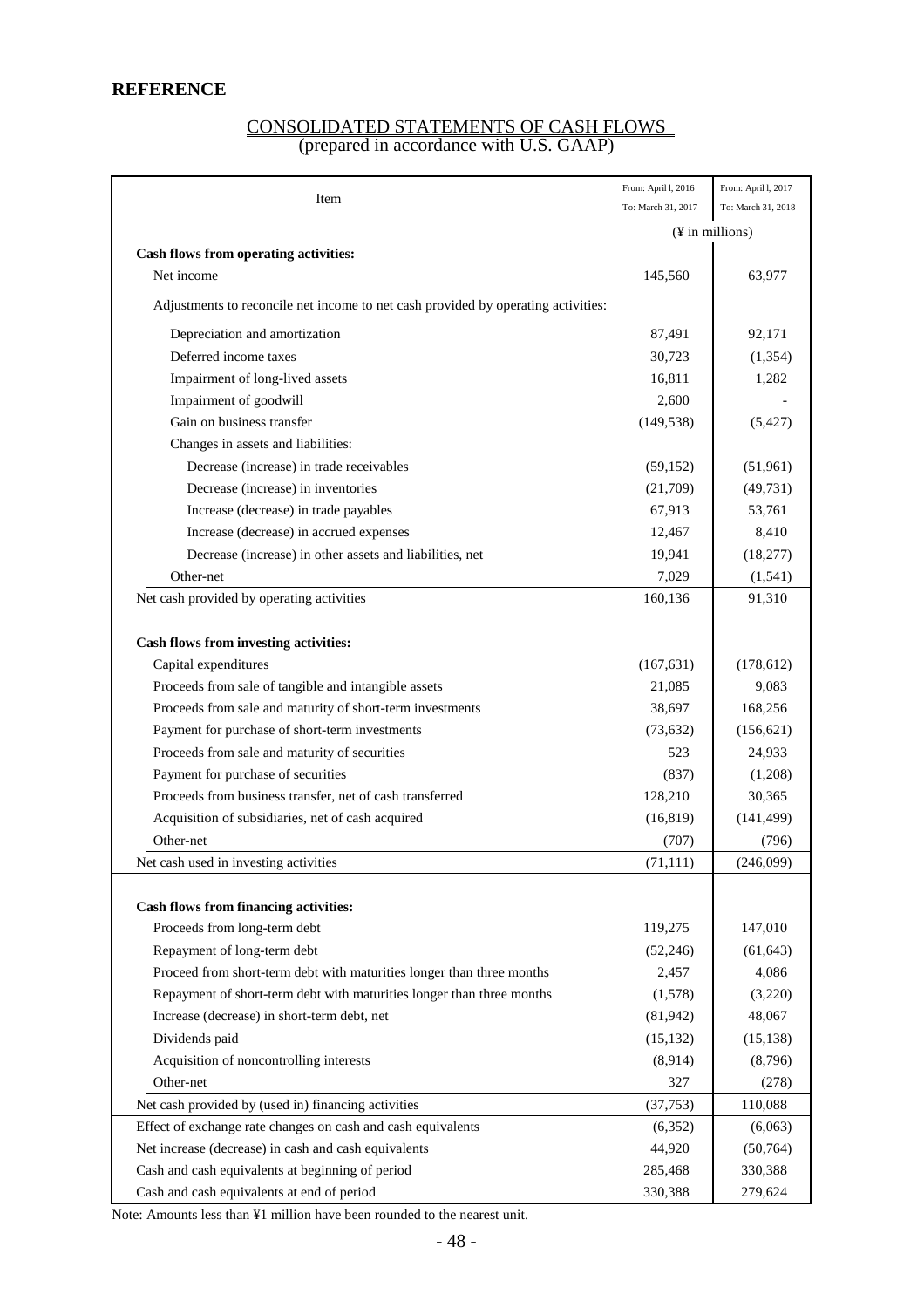# **Attached Document (8)**

# CERTIFIED COPY OF ACCOUNTING AUDITORS' REPORT FOR CONSOLIDATED FINANCIAL STATEMENTS

[English Translation of the Independent Auditors' Report Originally Issued in the Japanese Language]

# **Independent Auditor's Report**

May 23, 2018

The Board of Directors TDK Corporation

KPMG AZSA LLC

Yutaka Terasawa (Seal) Designated Limited Liability Partner Engagement Partner Certified Public Accountant

Hiroto Yamane (Seal) Designated Limited Liability Partner Engagement Partner Certified Public Accountant

Kohei Shingaki (Seal) Designated Limited Liability Partner Engagement Partner Certified Public Accountant

We have audited the consolidated financial statements, comprising the consolidated balance sheet, the consolidated statements of income, the consolidated statement of equity and the related notes of TDK Corporation as at March 31, 2018 and for the year from April 1, 2017 to March 31, 2018 in accordance with Article 444, Paragraph 4 of the Companies Act.

#### **Management's Responsibility for the Consolidated Financial Statements**

Management is responsible for the preparation and fair presentation of the consolidated financial statements in accordance with the second sentence of Article 120, Paragraph 1 of the Ordinance of Companies Accounting, which is applied mutatis mutandis pursuant to Article 120-3, Paragraph 3 of the same Ordinance, that prescribes some omissions of disclosure items required under accounting principles generally accepted in the United States of America, and for such internal control as management determines is necessary to enable the preparation and fair presentation of consolidated financial statements that are free from material misstatements, whether due to fraud or error.

#### **Auditor's Responsibility**

Our responsibility is to express an opinion on the consolidated financial statements based on our audit as independent auditor. We conducted our audit in accordance with auditing standards generally accepted in Japan. Those standards require that we plan and perform the audit to obtain reasonable assurance about whether the consolidated financial statements are free from material misstatement.

An audit involves performing procedures to obtain audit evidence about the amounts and disclosures in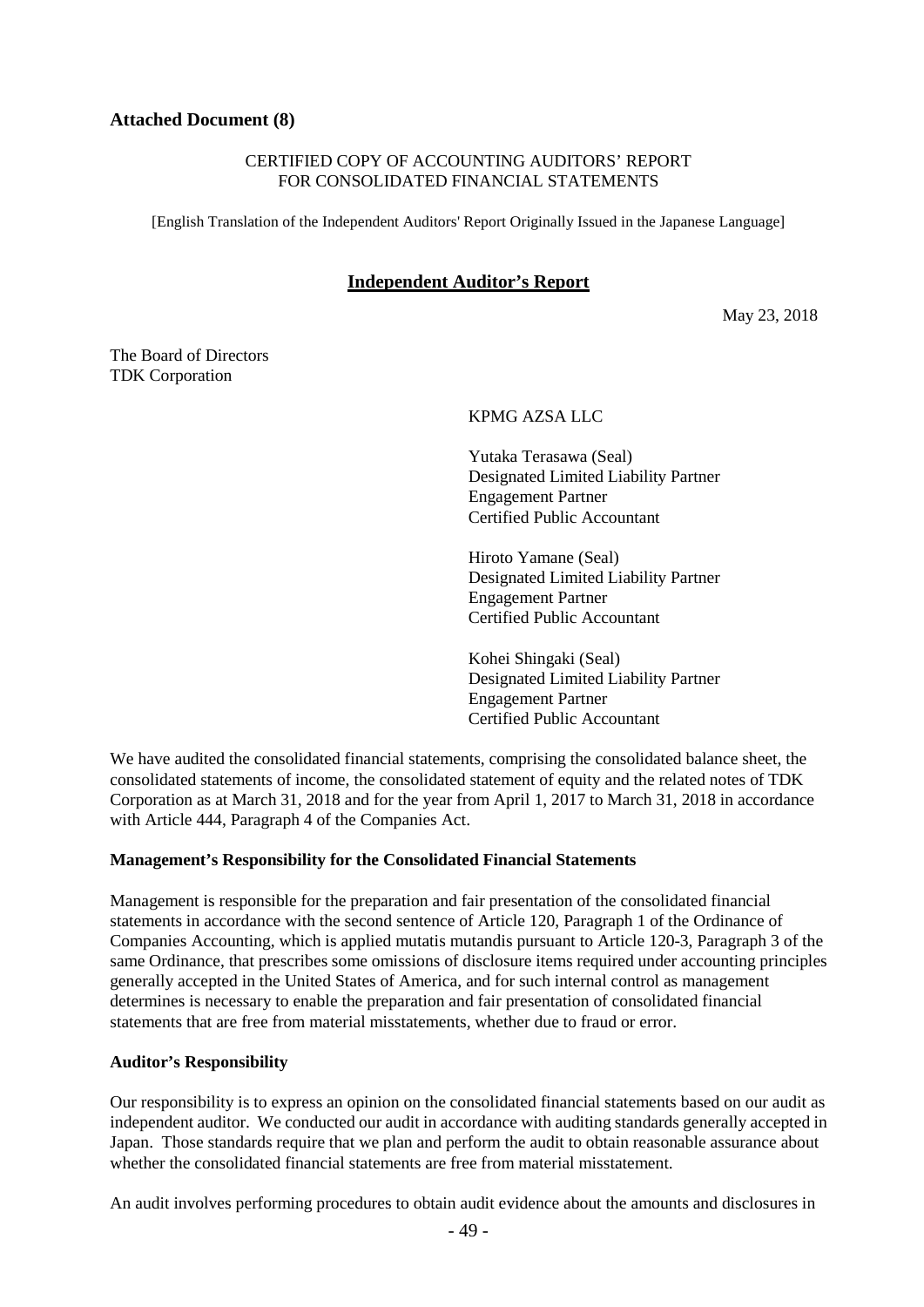the consolidated financial statements. The procedures selected depend on our judgement, including the assessment of the risks of material misstatement of the consolidated financial statements, whether due to fraud or error. In making those risk assessments, we consider internal control relevant to the entity's preparation and fair presentation of the consolidated financial statements in order to design audit procedures that are appropriate in the circumstances, while the objective of the financial statement audit is not for the purpose of expressing an opinion on the effectiveness of the entity's internal control. An audit also includes evaluating the appropriateness of accounting policies used and the reasonableness of accounting estimates made by management, as well as evaluating the overall presentation of the consolidated financial statements.

We believe that the audit evidence we have obtained is sufficient and appropriate to provide a basis for our audit opinion.

# **Opinion**

In our opinion, the consolidated financial statements referred to above, which were prepared in accordance with the second sentence of Article 120, Paragraph 1 of the Ordinance of Companies Accounting, which is applied mutatis mutandis pursuant to Article 120-3, Paragraph 3 of the same Ordinance, that prescribes some omissions of disclosure items required under accounting principles generally accepted in the United States of America, present fairly, in all material respects, the financial position and the results of operations of TDK Corporation and its subsidiaries for the period, for which the consolidated financial statements were prepared.

# **Other Matter**

Our firm and engagement partners have no interest in the Company which should be disclosed pursuant to the provisions of the Certified Public Accountants Law of Japan.

# **Notes to the Reader of Independent Auditor's Report:**

The Independent Auditor's Report herein is the English translation of the Independent Auditor's Report as required by the Companies Act.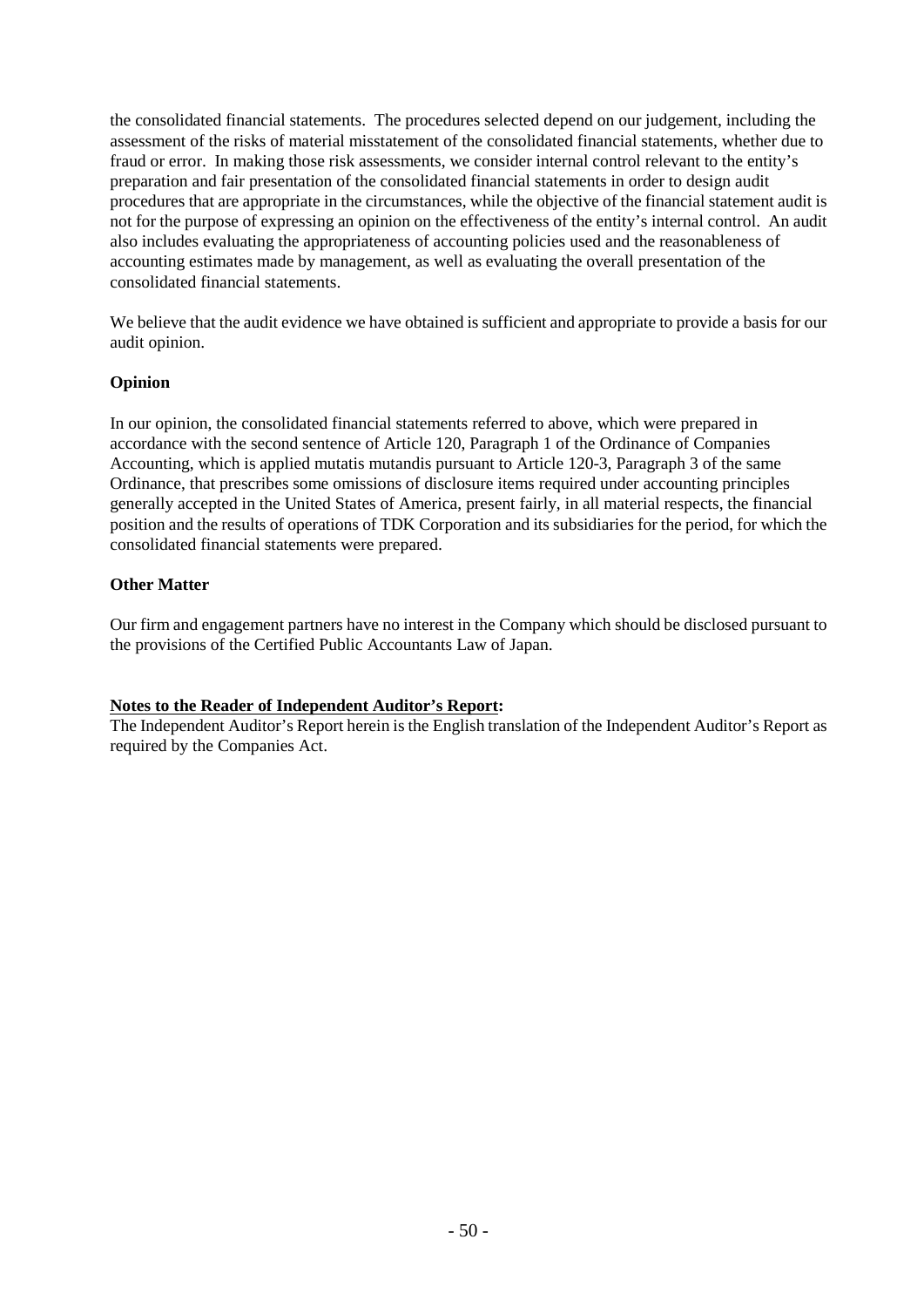#### CERTIFIED COPY OF AUDIT REPORT OF AUDIT & SUPERVISORY BOARD

[English Translation of the Audit Report of Audit & Supervisory Board Originally Issued in the Japanese Language]

#### **Audit Report of Audit & Supervisory Board**

The Audit & Supervisory Board (the "Board") of TDK Corporation (the "Company") has reviewed and discussed the audit report prepared by each Audit & Supervisory Board Member with respect to the execution of the duties by the Directors during the 121nd fiscal year commencing on April 1, 2017 and ending on March 31, 2018 and prepared the following audit report of the Board.

1. Means and methods of audits employed by the Audit & Supervisory Board Members and the Board

(1) The Board established audit policies, schedules, duty allocation policies and other relevant guidance for the relevant fiscal year pursuant to the Code of Audit & Supervisory Board Members' Auditing Standards established by the Board; received reports from each Audit & Supervisory Board Member regarding their execution of audits and the results thereof, as well as reports from Directors, etc. and the Accounting Auditor regarding the execution of their duties; and sought explanations as necessary.

(2) In accordance with the audit policies, schedules, duty allocation policies set forth above, each Audit & Supervisory Board Member communicated with the Directors, Corporate Officers, internal audit department and other employees; made efforts to develop the audit environment and collect information; and conducted audits as set forth below.

- i Each Audit & Supervisory Board Member participated in meetings of the Board of Directors and other important meetings; received reports from Directors, Corporate Officers and employees regarding the execution of their duties; sought explanations as necessary; examined important approval records and associated information; and investigated the status of operations and property at the head office and other principal offices. In addition, with respect to subsidiaries, each Audit & Supervisory Board Member communicated and exchanged information with their Directors and Audit & Supervisory Board Members; and received business reports from subsidiaries as necessary.
- ii With respect to the contents of the resolution of the Board of Directors regarding the development of systems necessary to ensure that the execution of the duties by the Directors complies with the laws and regulations and the Articles of Incorporation and other systems prescribed as necessary for ensuring the properness of operations of a corporate group consisting of a stock company and its subsidiaries under Paragraphs 1 and 3 of Article 100 of the Ordinance for Enforcement of the Companies Act of Japan and the operations of the systems developed based on such resolution (the "Internal Control Systems"), in accordance with the Standards for Conducting Internal Control Audit established by the Board, each Audit & Supervisory Board Member received reports regarding the situation of the establishment and operations of such systems from Directors, Corporate Officers and other employees on a regular basis; sought explanations as necessary; and expressed opinions as Audit & Supervisory Board Member.
- iii While monitoring and verifying whether the Accounting Auditor maintained its independence and implemented appropriate audits, each Audit & Supervisory Board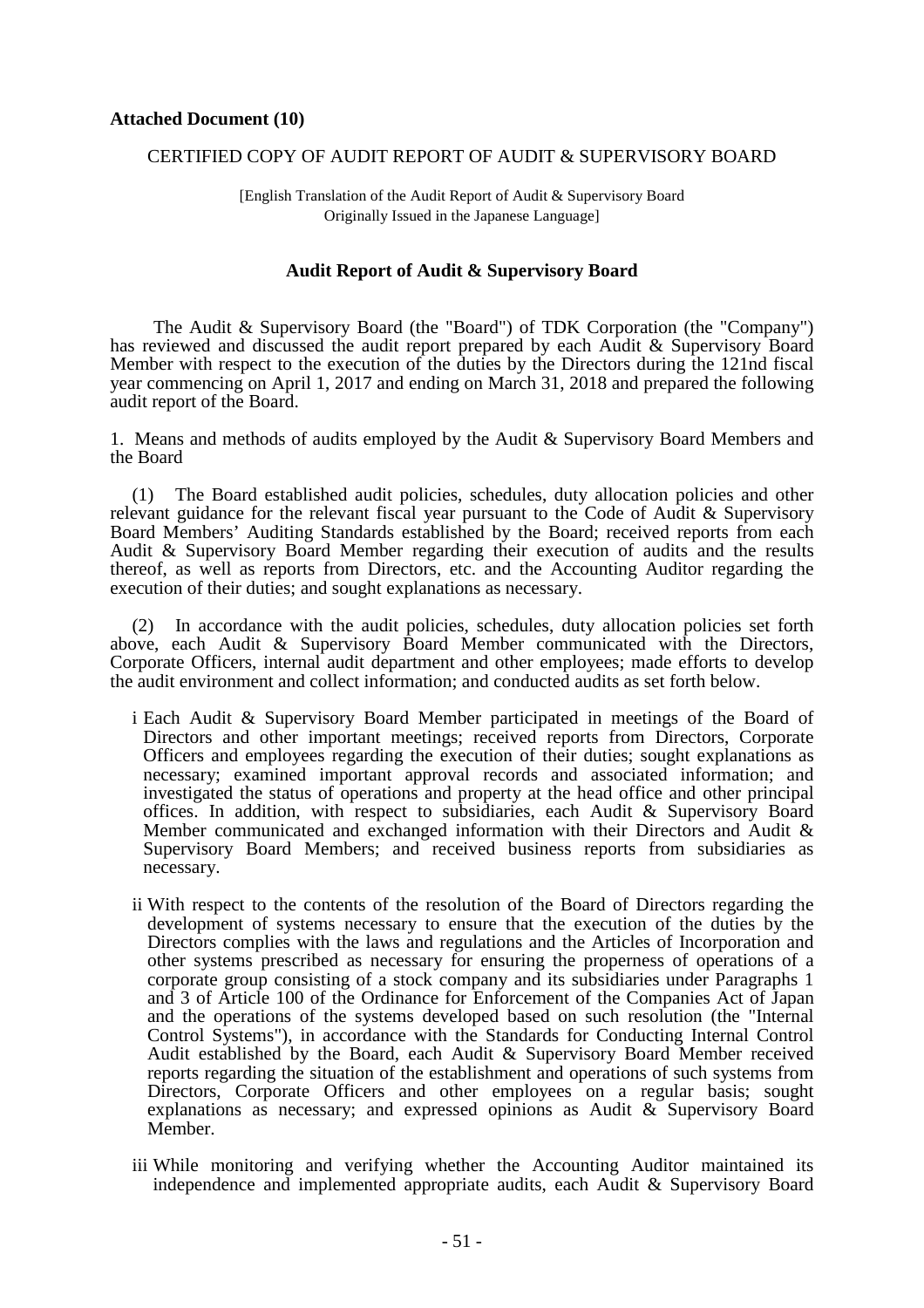Member received reports from the Accounting Auditor regarding the execution of its duties; and sought explanations as necessary. In addition, each Audit & Supervisory Board Member in charge of receiving a notice of accounting audit reports from the Accounting Auditor received a notice from the Accounting Auditor that it had developed the "systems necessary to ensure proper execution of duties", prescribed under Article 131 of the Ordinance of Companies Accounting of Japan, in accordance with the "Quality Management Standards Regarding Audits", published by the Business Accounting Council as of October 28, 2005, and other relevant standards; and sought explanations as necessary.

Based on the above means and methods, each Audit & Supervisory Board Member examined the business reports and the supplementary schedules thereof, the non-consolidated financial statements (balance sheet, statement of operations, statement of changes in net assets and list of notes to financial statements) and the supplementary schedules thereof, and the consolidated financial statements (consolidated balance sheet, consolidated statement of operations, consolidated statement of equity and list of notes to consolidated financial statements) for the relevant fiscal year.

- 2. Audit results
- (1) Results of audits of the business reports and other subjects
	- i The Board has confirmed that the business reports and the supplementary schedules thereof accurately indicate the status of the Company in compliance with applicable laws and regulations and the Articles of Incorporation.
	- ii The Board has found no misconduct or material facts in violation of laws and regulations or the Articles of Incorporation in connection with the execution of the duties by the Directors.
	- iii The Board has confirmed that the content of the resolution of the Board of Directors regarding the Internal Control Systems is appropriate and there is no matter on which to remark in regard to the description of business report and the execution of the duties by the Directors regarding the Internal Control Systems.

In addition, in the cease and desist order and surcharge payment order issued to the manufacturers of HDD suspensions by the Japan Fair Trade Commission ("JFTC") in February 2018, there was a reference to misconduct of the Company and its subsidiaries under the Act on Prohibition of Private Monopolization and Maintenance of Fair Trade of Japan. However, the Company and its subsidiaries were exempted from cease and desist order and surcharge payment order, since they filed an application under the leniency program with the JFTC in advance and such application was granted as well as for other reasons. The Board nevertheless took seriously the fact that such misconduct of the Act on Prohibition of Private Monopolization and Maintenance of Fair Trade of Japan had been found and confirmed that the Company should work to promote thorough compliance with laws and regulations, including the Act on Prohibition of Private Monopolization and Maintenance of Fair Trade of Japan, and to enhance the operation of internal control system as a whole and corporate governance system within the entire group.

(2) Results of audits of the non-consolidated financial statements and the supplementary schedules thereof

The Board has confirmed that the methods and results of the audits by the Accounting Auditor, audit firm of KPMG AZSA LLC, are appropriate.

(3) Results of audits of the consolidated financial statements